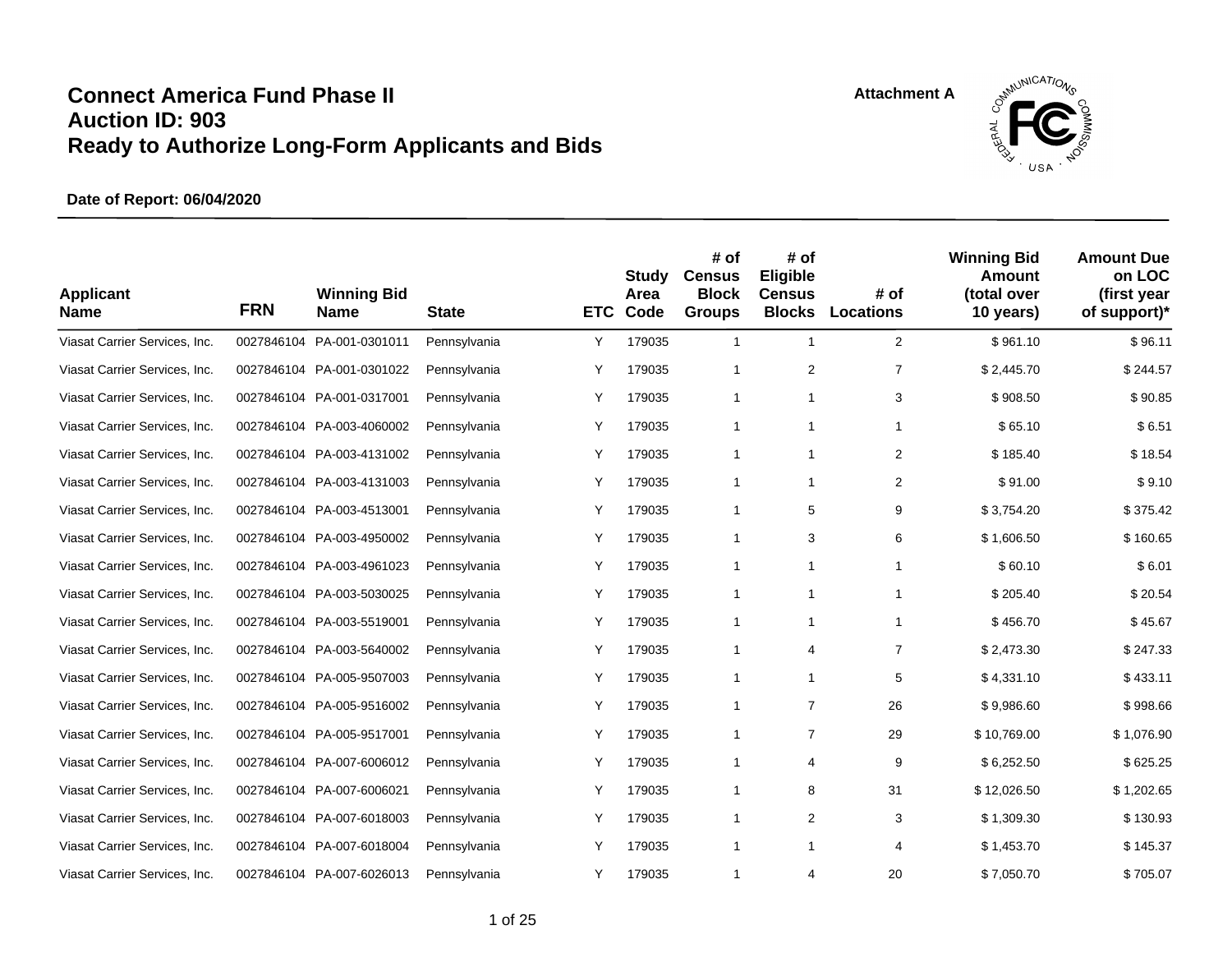

| <b>Applicant</b><br><b>Name</b> | <b>FRN</b> | <b>Winning Bid</b><br><b>Name</b> | <b>State</b> | <b>ETC</b> | <b>Study</b><br>Area<br>Code | # of<br><b>Census</b><br><b>Block</b><br><b>Groups</b> | # of<br>Eligible<br><b>Census</b><br><b>Blocks</b> | # of<br><b>Locations</b> | <b>Winning Bid</b><br>Amount<br>(total over<br>10 years) | <b>Amount Due</b><br>on LOC<br>(first year<br>of support)* |
|---------------------------------|------------|-----------------------------------|--------------|------------|------------------------------|--------------------------------------------------------|----------------------------------------------------|--------------------------|----------------------------------------------------------|------------------------------------------------------------|
| Viasat Carrier Services, Inc.   | 0027846104 | PA-007-6026022                    | Pennsylvania | Υ          | 179035                       | $\mathbf{1}$                                           | $\mathbf{1}$                                       | $\mathbf{1}$             | \$437.50                                                 | \$43.75                                                    |
| Viasat Carrier Services, Inc.   |            | 0027846104 PA-007-6027012         | Pennsylvania | Y          | 179035                       | $\mathbf{1}$                                           | 2                                                  | 4                        | \$2,182.70                                               | \$218.27                                                   |
| Viasat Carrier Services, Inc.   |            | 0027846104 PA-007-6027021         | Pennsylvania | Y          | 179035                       | $\mathbf{1}$                                           | 4                                                  | 10                       | \$3,550.40                                               | \$355.04                                                   |
| Viasat Carrier Services, Inc.   |            | 0027846104 PA-007-6029001         | Pennsylvania | Υ          | 179035                       | $\mathbf{1}$                                           | 4                                                  | 6                        | \$2,797.30                                               | \$279.73                                                   |
| Viasat Carrier Services, Inc.   |            | 0027846104 PA-007-6032023         | Pennsylvania | Υ          | 179035                       | $\mathbf{1}$                                           | $\mathbf{1}$                                       | $\mathbf{1}$             | \$334.80                                                 | \$33.48                                                    |
| Viasat Carrier Services, Inc.   |            | 0027846104 PA-007-6050012         | Pennsylvania | Υ          | 179035                       | $\mathbf{1}$                                           | $\mathbf{1}$                                       | $\overline{7}$           | \$2,947.60                                               | \$294.76                                                   |
| Viasat Carrier Services, Inc.   |            | 0027846104 PA-007-6053001         | Pennsylvania | Υ          | 179035                       | 1                                                      | 5                                                  | 5                        | \$2,307.90                                               | \$230.79                                                   |
| Viasat Carrier Services, Inc.   |            | 0027846104 PA-009-9601003         | Pennsylvania | Y          | 179035                       | 1                                                      | 2                                                  | $\overline{7}$           | \$3.701.60                                               | \$370.16                                                   |
| Viasat Carrier Services, Inc.   | 0027846104 | PA-009-9602001                    | Pennsylvania | Y          | 179035                       | 1                                                      | 2                                                  | $\overline{7}$           | \$3,267.40                                               | \$326.74                                                   |
| Viasat Carrier Services, Inc.   |            | 0027846104 PA-009-9602002         | Pennsylvania | Y          | 179035                       | 1                                                      | 9                                                  | 26                       | \$14,099.00                                              | \$1,409.90                                                 |
| Viasat Carrier Services, Inc.   |            | 0027846104 PA-009-9604002         | Pennsylvania | Υ          | 179035                       | 1                                                      | $\mathbf{1}$                                       | 3                        | \$1,353.50                                               | \$135.35                                                   |
| Viasat Carrier Services, Inc.   |            | 0027846104 PA-009-9608001         | Pennsylvania | Υ          | 179035                       | 1                                                      | $\overline{\mathbf{c}}$                            | 21                       | \$8,550.40                                               | \$855.04                                                   |
| Viasat Carrier Services, Inc.   |            | 0027846104 PA-009-9610002         | Pennsylvania | Υ          | 179035                       | 1                                                      | $\mathbf{1}$                                       | $\overline{2}$           | \$690.50                                                 | \$69.05                                                    |
| Viasat Carrier Services, Inc.   |            | 0027846104 PA-009-9611002         | Pennsylvania | Y          | 179035                       | 1                                                      | 4                                                  | 4                        | \$5,855.90                                               | \$585.59                                                   |
| Viasat Carrier Services, Inc.   |            | 0027846104 PA-011-0004001         | Pennsylvania | Y          | 179035                       | $\mathbf{1}$                                           | 2                                                  | 3                        | \$719.80                                                 | \$71.98                                                    |
| Viasat Carrier Services, Inc.   |            | 0027846104 PA-011-0104002         | Pennsylvania | Υ          | 179035                       | 1                                                      | 5                                                  | $\overline{7}$           | \$2,172.70                                               | \$217.27                                                   |
| Viasat Carrier Services, Inc.   |            | 0027846104 PA-011-0105003         | Pennsylvania | Υ          | 179035                       | $\mathbf{1}$                                           | 10                                                 | 32                       | \$12,193.50                                              | \$1,219.35                                                 |
| Viasat Carrier Services, Inc.   |            | 0027846104 PA-011-0135004         | Pennsylvania | Y          | 179035                       | 1                                                      | $\mathbf{1}$                                       | 4                        | \$1,348.50                                               | \$134.85                                                   |
| Viasat Carrier Services, Inc.   |            | 0027846104 PA-011-0137011         | Pennsylvania | Y          | 179035                       | 1                                                      | 3                                                  | 14                       | \$5,775.70                                               | \$577.57                                                   |
| Viasat Carrier Services, Inc.   |            | 0027846104 PA-011-0137021         | Pennsylvania | Y          | 179035                       | 1                                                      | 5                                                  | 13                       | \$5,172.80                                               | \$517.28                                                   |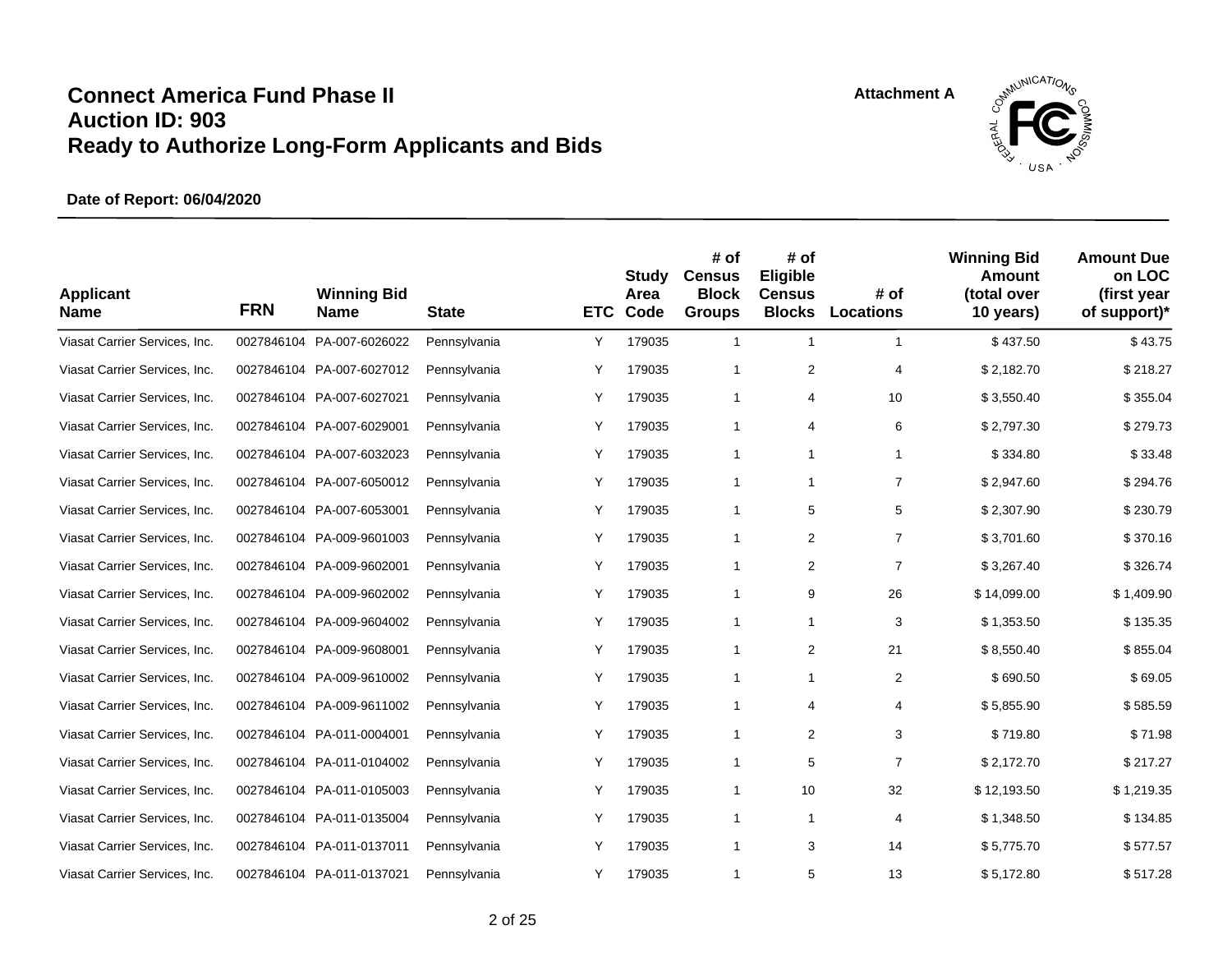

| <b>Applicant</b><br><b>Name</b> | <b>FRN</b> | <b>Winning Bid</b><br><b>Name</b> | <b>State</b> | <b>ETC</b> | Study<br>Area<br>Code | # of<br><b>Census</b><br><b>Block</b><br><b>Groups</b> | # of<br>Eligible<br><b>Census</b><br><b>Blocks</b> | # of<br><b>Locations</b> | <b>Winning Bid</b><br><b>Amount</b><br>(total over<br>10 years) | <b>Amount Due</b><br>on LOC<br>(first year<br>of support)* |
|---------------------------------|------------|-----------------------------------|--------------|------------|-----------------------|--------------------------------------------------------|----------------------------------------------------|--------------------------|-----------------------------------------------------------------|------------------------------------------------------------|
| Viasat Carrier Services, Inc.   | 0027846104 | PA-011-0139004                    | Pennsylvania | Υ          | 179035                | $\mathbf{1}$                                           | 6                                                  | 21                       | \$6,679.20                                                      | \$667.92                                                   |
| Viasat Carrier Services, Inc.   |            | 0027846104 PA-011-0141001         | Pennsylvania | Υ          | 179035                | 1                                                      | $\boldsymbol{2}$                                   | $\,$ 5 $\,$              | \$1,597.40                                                      | \$159.74                                                   |
| Viasat Carrier Services, Inc.   |            | 0027846104 PA-011-0141002         | Pennsylvania | Υ          | 179035                | 1                                                      | 4                                                  | 10                       | \$4,317.80                                                      | \$431.78                                                   |
| Viasat Carrier Services, Inc.   |            | 0027846104 PA-013-0101011         | Pennsylvania | Υ          | 179035                | 1                                                      | 4                                                  | 11                       | \$3,431.00                                                      | \$343.10                                                   |
| Viasat Carrier Services, Inc.   | 0027846104 | PA-013-0101013                    | Pennsylvania | Υ          | 179035                | $\mathbf{1}$                                           | $\mathbf{1}$                                       | 3                        | \$116.90                                                        | \$11.69                                                    |
| Viasat Carrier Services, Inc.   |            | 0027846104 PA-013-0104022         | Pennsylvania | Y          | 179035                | $\mathbf{1}$                                           | 2                                                  | 6                        | \$929.40                                                        | \$92.94                                                    |
| Viasat Carrier Services, Inc.   |            | 0027846104 PA-013-0104023         | Pennsylvania | Y          | 179035                | $\mathbf{1}$                                           | 5                                                  | 10                       | \$6,013.70                                                      | \$601.37                                                   |
| Viasat Carrier Services, Inc.   |            | 0027846104 PA-013-0109002         | Pennsylvania | Υ          | 179035                | $\mathbf{1}$                                           | 3                                                  | 5                        | \$350.70                                                        | \$35.07                                                    |
| Viasat Carrier Services, Inc.   |            | 0027846104 PA-013-0110013         | Pennsylvania | Υ          | 179035                | $\mathbf{1}$                                           | 10                                                 | 53                       | \$17,246.10                                                     | \$1,724.61                                                 |
| Viasat Carrier Services, Inc.   |            | 0027846104 PA-013-0110021         | Pennsylvania | Y          | 179035                | 1                                                      | $\mathbf{1}$                                       | $\mathbf{1}$             | \$414.20                                                        | \$41.42                                                    |
| Viasat Carrier Services, Inc.   |            | 0027846104 PA-013-0110022         | Pennsylvania | Y          | 179035                | 1                                                      | 2                                                  | 3                        | \$388.30                                                        | \$38.83                                                    |
| Viasat Carrier Services, Inc.   |            | 0027846104 PA-013-0115004         | Pennsylvania | Υ          | 179035                | 1                                                      | 1                                                  | 1                        | \$50.90                                                         | \$5.09                                                     |
| Viasat Carrier Services, Inc.   |            | 0027846104 PA-013-0116003         | Pennsylvania | Υ          | 179035                | $\mathbf{1}$                                           | 11                                                 | 64                       | \$37,042.30                                                     | \$3,704.23                                                 |
| Viasat Carrier Services, Inc.   |            | 0027846104 PA-015-9501001         | Pennsylvania | Y          | 179035                | 1                                                      | 17                                                 | 80                       | \$36,413.50                                                     | \$3,641.35                                                 |
| Viasat Carrier Services, Inc.   |            | 0027846104 PA-015-9501002         | Pennsylvania | Υ          | 179035                | 1                                                      | 12                                                 | 25                       | \$10,196.20                                                     | \$1,019.62                                                 |
| Viasat Carrier Services, Inc.   |            | 0027846104 PA-015-9502001         | Pennsylvania | Υ          | 179035                | 1                                                      | 13                                                 | 46                       | \$14.716.00                                                     | \$1,471.60                                                 |
| Viasat Carrier Services, Inc.   |            | 0027846104 PA-015-9502002         | Pennsylvania | Y          | 179035                | $\mathbf{1}$                                           | 38                                                 | 258                      | \$97,641.60                                                     | \$9,764.16                                                 |
| Viasat Carrier Services, Inc.   |            | 0027846104 PA-015-9502003         | Pennsylvania | Υ          | 179035                | $\mathbf{1}$                                           | 20                                                 | 82                       | \$47,852.20                                                     | \$4,785.22                                                 |
| Viasat Carrier Services, Inc.   |            | 0027846104 PA-015-9502004         | Pennsylvania | Y          | 179035                | $\mathbf{1}$                                           | 10                                                 | 30                       | \$10.141.10                                                     | \$1,014.11                                                 |
| Viasat Carrier Services, Inc.   |            | 0027846104 PA-015-9505005         | Pennsylvania | Y          | 179035                | 1                                                      | 22                                                 | 127                      | \$43,996.20                                                     | \$4,399.62                                                 |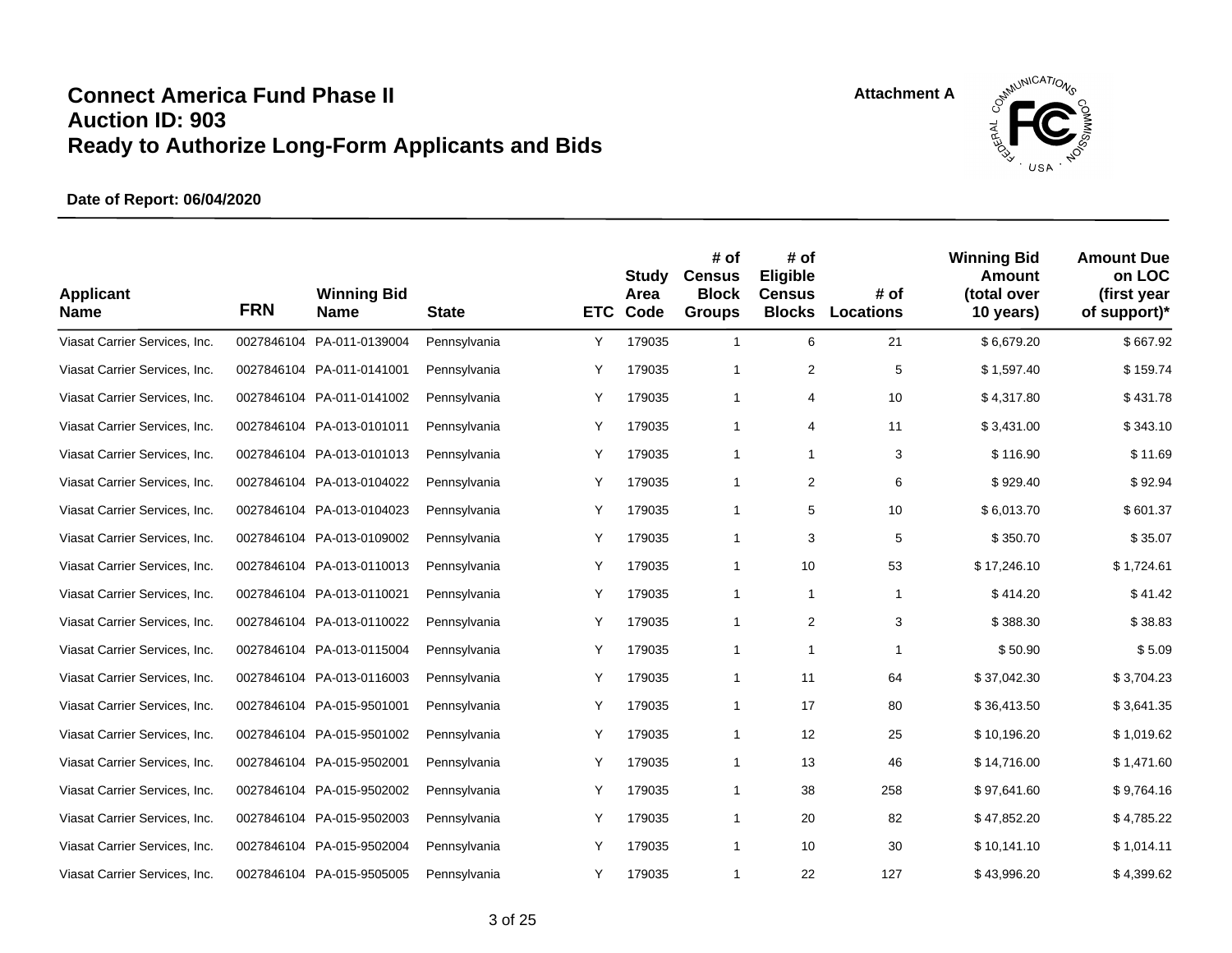

| <b>Applicant</b><br><b>Name</b> | <b>FRN</b> | <b>Winning Bid</b><br><b>Name</b> | <b>State</b> | <b>ETC</b> | Study<br>Area<br>Code | # of<br><b>Census</b><br><b>Block</b><br><b>Groups</b> | # of<br>Eligible<br><b>Census</b><br><b>Blocks</b> | # of<br><b>Locations</b> | <b>Winning Bid</b><br>Amount<br>(total over<br>10 years) | <b>Amount Due</b><br>on LOC<br>(first year<br>of support)* |
|---------------------------------|------------|-----------------------------------|--------------|------------|-----------------------|--------------------------------------------------------|----------------------------------------------------|--------------------------|----------------------------------------------------------|------------------------------------------------------------|
| Viasat Carrier Services, Inc.   | 0027846104 | PA-015-9507001                    | Pennsylvania | Υ          | 179035                | $\mathbf{1}$                                           | 6                                                  | 9                        | \$4,510.70                                               | \$451.07                                                   |
| Viasat Carrier Services, Inc.   |            | 0027846104 PA-015-9508001         | Pennsylvania | Y          | 179035                | 1                                                      | 6                                                  | 30                       | \$9,939.80                                               | \$993.98                                                   |
| Viasat Carrier Services, Inc.   |            | 0027846104 PA-015-9509001         | Pennsylvania | Υ          | 179035                | $\mathbf{1}$                                           | 8                                                  | 12                       | \$6,271.70                                               | \$627.17                                                   |
| Viasat Carrier Services, Inc.   |            | 0027846104 PA-015-9509004         | Pennsylvania | Υ          | 179035                | $\mathbf{1}$                                           | 6                                                  | 19                       | \$6,179.00                                               | \$617.90                                                   |
| Viasat Carrier Services, Inc.   |            | 0027846104 PA-015-9509005         | Pennsylvania | Υ          | 179035                | $\mathbf{1}$                                           | 17                                                 | 63                       | \$29,616.60                                              | \$2,961.66                                                 |
| Viasat Carrier Services, Inc.   |            | 0027846104 PA-015-9512001         | Pennsylvania | Υ          | 179035                | $\mathbf{1}$                                           | 22                                                 | 136                      | \$46,234.80                                              | \$4,623.48                                                 |
| Viasat Carrier Services, Inc.   |            | 0027846104 PA-015-9512002         | Pennsylvania | Υ          | 179035                | 1                                                      | 34                                                 | 214                      | \$81,914.30                                              | \$8,191.43                                                 |
| Viasat Carrier Services, Inc.   |            | 0027846104 PA-015-9513001         | Pennsylvania | Y          | 179035                | 1                                                      | 45                                                 | 157                      | \$72,708.50                                              | \$7,270.85                                                 |
| Viasat Carrier Services, Inc.   |            | 0027846104 PA-015-9513002         | Pennsylvania | Y          | 179035                | $\mathbf{1}$                                           | 20                                                 | 60                       | \$20,242.90                                              | \$2,024.29                                                 |
| Viasat Carrier Services, Inc.   |            | 0027846104 PA-015-9513003         | Pennsylvania | Y          | 179035                | 1                                                      | 22                                                 | 95                       | \$42,175.90                                              | \$4,217.59                                                 |
| Viasat Carrier Services, Inc.   |            | 0027846104 PA-015-9513004         | Pennsylvania | Υ          | 179035                | 1                                                      | 44                                                 | 277                      | \$129,064.30                                             | \$12,906.43                                                |
| Viasat Carrier Services, Inc.   |            | 0027846104 PA-017-1004061         | Pennsylvania | Υ          | 179035                | $\mathbf{1}$                                           | 1                                                  | $\mathbf{1}$             | \$53.40                                                  | \$5.34                                                     |
| Viasat Carrier Services, Inc.   |            | 0027846104 PA-017-1014013         | Pennsylvania | Υ          | 179035                | 1                                                      | 1                                                  | $\mathbf{1}$             | \$62.60                                                  | \$6.26                                                     |
| Viasat Carrier Services, Inc.   |            | 0027846104 PA-017-1054001         | Pennsylvania | Y          | 179035                | 1                                                      | $\mathbf{1}$                                       | $\overline{2}$           | \$130.30                                                 | \$13.03                                                    |
| Viasat Carrier Services, Inc.   |            | 0027846104 PA-017-1060002         | Pennsylvania | Y          | 179035                | $\mathbf{1}$                                           | $\mathbf{1}$                                       | $\mathbf{1}$             | \$142.80                                                 | \$14.28                                                    |
| Viasat Carrier Services, Inc.   |            | 0027846104 PA-017-1062001         | Pennsylvania | Υ          | 179035                | $\mathbf{1}$                                           | $\mathbf{1}$                                       | $\mathbf{1}$             | \$111.10                                                 | \$11.11                                                    |
| Viasat Carrier Services, Inc.   |            | 0027846104 PA-019-9029001         | Pennsylvania | Υ          | 179035                | $\mathbf{1}$                                           | 2                                                  | $\overline{2}$           | \$591.20                                                 | \$59.12                                                    |
| Viasat Carrier Services, Inc.   |            | 0027846104 PA-019-9102001         | Pennsylvania | Y          | 179035                | 1                                                      | 3                                                  | 18                       | \$8,527.90                                               | \$852.79                                                   |
| Viasat Carrier Services, Inc.   |            | 0027846104 PA-019-9102003         | Pennsylvania | Y          | 179035                | 1                                                      | $\mathbf{1}$                                       | $\mathbf{1}$             | \$136.10                                                 | \$13.61                                                    |
| Viasat Carrier Services, Inc.   |            | 0027846104 PA-019-9102004         | Pennsylvania | Y          | 179035                | 1                                                      | $\overline{2}$                                     | 9                        | \$4,625.90                                               | \$462.59                                                   |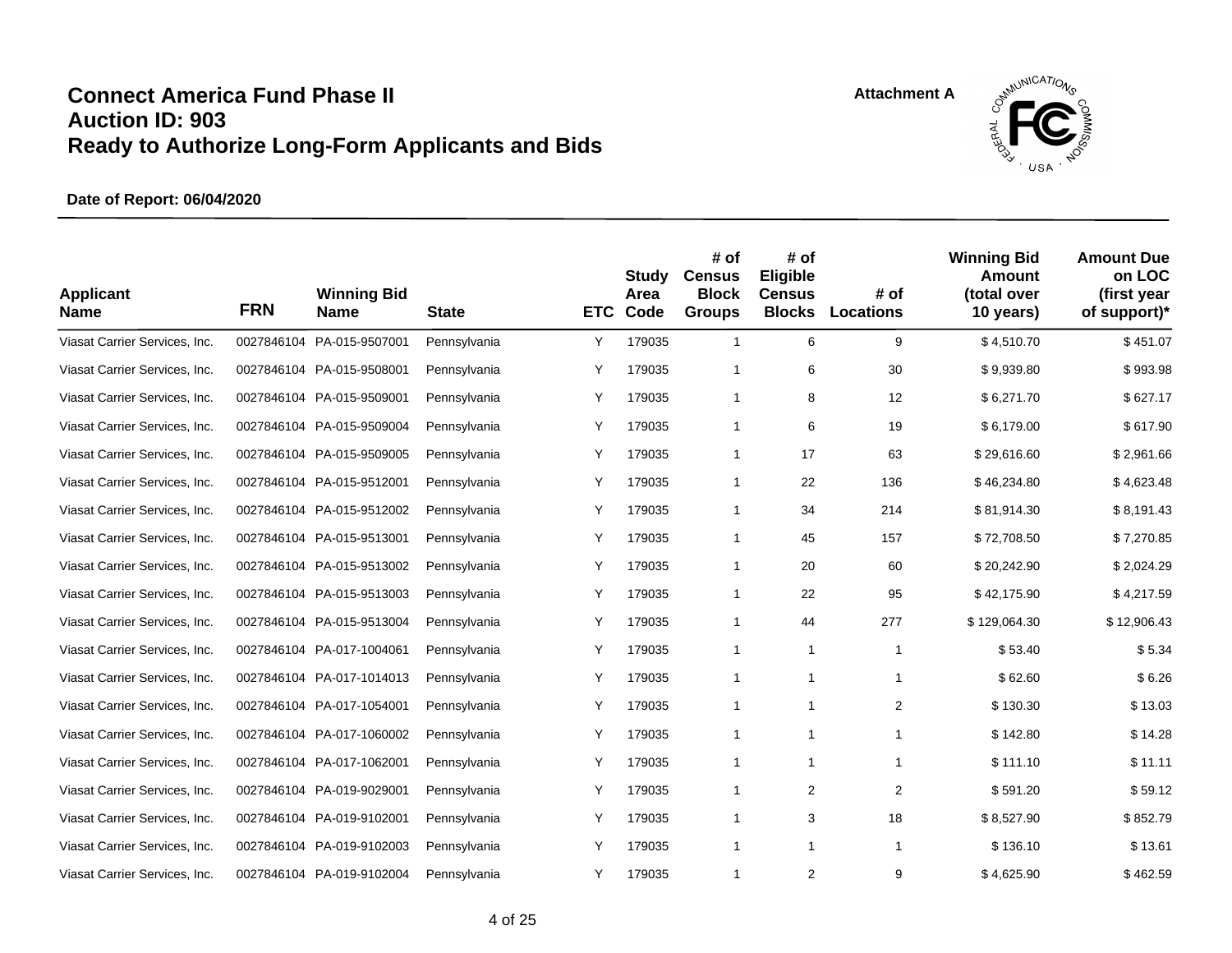

| <b>Applicant</b><br><b>Name</b> | <b>FRN</b> | <b>Winning Bid</b><br><b>Name</b> | <b>State</b> | <b>ETC</b> | <b>Study</b><br>Area<br>Code | # of<br><b>Census</b><br><b>Block</b><br><b>Groups</b> | # of<br>Eligible<br><b>Census</b><br><b>Blocks</b> | # of<br><b>Locations</b> | <b>Winning Bid</b><br>Amount<br>(total over<br>10 years) | <b>Amount Due</b><br>on LOC<br>(first year<br>of support)* |
|---------------------------------|------------|-----------------------------------|--------------|------------|------------------------------|--------------------------------------------------------|----------------------------------------------------|--------------------------|----------------------------------------------------------|------------------------------------------------------------|
| Viasat Carrier Services, Inc.   | 0027846104 | PA-019-9106002                    | Pennsylvania | Υ          | 179035                       | $\mathbf{1}$                                           | 5                                                  | 29                       | \$13,265.60                                              | \$1,326.56                                                 |
| Viasat Carrier Services, Inc.   |            | 0027846104 PA-019-9110005         | Pennsylvania | Y          | 179035                       | $\mathbf{1}$                                           | $\mathbf{1}$                                       | $\overline{2}$           | \$142.80                                                 | \$14.28                                                    |
| Viasat Carrier Services, Inc.   |            | 0027846104 PA-019-9113004         | Pennsylvania | Y          | 179035                       | $\mathbf{1}$                                           | 2                                                  | 11                       | \$3,441.90                                               | \$344.19                                                   |
| Viasat Carrier Services, Inc.   |            | 0027846104 PA-019-9114001         | Pennsylvania | Υ          | 179035                       | $\mathbf{1}$                                           | $\mathbf{1}$                                       | $\mathbf{1}$             | \$373.20                                                 | \$37.32                                                    |
| Viasat Carrier Services, Inc.   |            | 0027846104 PA-019-9115014         | Pennsylvania | Υ          | 179035                       | $\mathbf{1}$                                           | $\overline{2}$                                     | $\overline{2}$           | \$584.50                                                 | \$58.45                                                    |
| Viasat Carrier Services, Inc.   |            | 0027846104 PA-019-9116001         | Pennsylvania | Υ          | 179035                       | $\mathbf{1}$                                           | $\mathbf{1}$                                       | 1                        | \$317.30                                                 | \$31.73                                                    |
| Viasat Carrier Services, Inc.   |            | 0027846104 PA-019-9118001         | Pennsylvania | Υ          | 179035                       | 1                                                      | 6                                                  | 29                       | \$14,786.20                                              | \$1,478.62                                                 |
| Viasat Carrier Services, Inc.   |            | 0027846104 PA-019-9118005         | Pennsylvania | Y          | 179035                       | 1                                                      | 2                                                  | $\overline{2}$           | \$670.50                                                 | \$67.05                                                    |
| Viasat Carrier Services, Inc.   |            | 0027846104 PA-019-9120012         | Pennsylvania | Y          | 179035                       | $\mathbf{1}$                                           | 2                                                  | 8                        | \$1,306.80                                               | \$130.68                                                   |
| Viasat Carrier Services, Inc.   |            | 0027846104 PA-019-9123012         | Pennsylvania | Y          | 179035                       | 1                                                      | 1                                                  | $\mathbf{1}$             | \$309.00                                                 | \$30.90                                                    |
| Viasat Carrier Services, Inc.   |            | 0027846104 PA-019-9124022         | Pennsylvania | Υ          | 179035                       | 1                                                      | 4                                                  | 23                       | \$6,321.00                                               | \$632.10                                                   |
| Viasat Carrier Services, Inc.   |            | 0027846104 PA-021-0102001         | Pennsylvania | Υ          | 179035                       | 1                                                      | $\overline{2}$                                     | 4                        | \$1,918.00                                               | \$191.80                                                   |
| Viasat Carrier Services, Inc.   |            | 0027846104 PA-021-0110002         | Pennsylvania | Υ          | 179035                       | 1                                                      | 1                                                  | $\mathbf{1}$             | \$480.10                                                 | \$48.01                                                    |
| Viasat Carrier Services, Inc.   |            | 0027846104 PA-021-0111001         | Pennsylvania | Y          | 179035                       | 1                                                      | $\mathbf{1}$                                       | $\mathbf{1}$             | \$47.60                                                  | \$4.76                                                     |
| Viasat Carrier Services, Inc.   |            | 0027846104 PA-021-0115002         | Pennsylvania | Y          | 179035                       | $\mathbf{1}$                                           | 1                                                  | 4                        | \$1,371.90                                               | \$137.19                                                   |
| Viasat Carrier Services, Inc.   |            | 0027846104 PA-021-0117001         | Pennsylvania | Υ          | 179035                       | $\mathbf{1}$                                           | 9                                                  | 53                       | \$26,345.90                                              | \$2,634.59                                                 |
| Viasat Carrier Services, Inc.   |            | 0027846104 PA-021-0118004         | Pennsylvania | Υ          | 179035                       | $\mathbf{1}$                                           | 25                                                 | 129                      | \$44,138.90                                              | \$4,413.89                                                 |
| Viasat Carrier Services, Inc.   |            | 0027846104 PA-021-0119004         | Pennsylvania | Υ          | 179035                       | 1                                                      | $\overline{2}$                                     | $\overline{2}$           | \$430.90                                                 | \$43.09                                                    |
| Viasat Carrier Services, Inc.   |            | 0027846104 PA-021-0120002         | Pennsylvania | Y          | 179035                       | 1                                                      | 15                                                 | 45                       | \$15,330.60                                              | \$1,533.06                                                 |
| Viasat Carrier Services, Inc.   |            | 0027846104 PA-021-0122001         | Pennsylvania | Y          | 179035                       | 1                                                      | 16                                                 | 123                      | \$48,762.30                                              | \$4,876.23                                                 |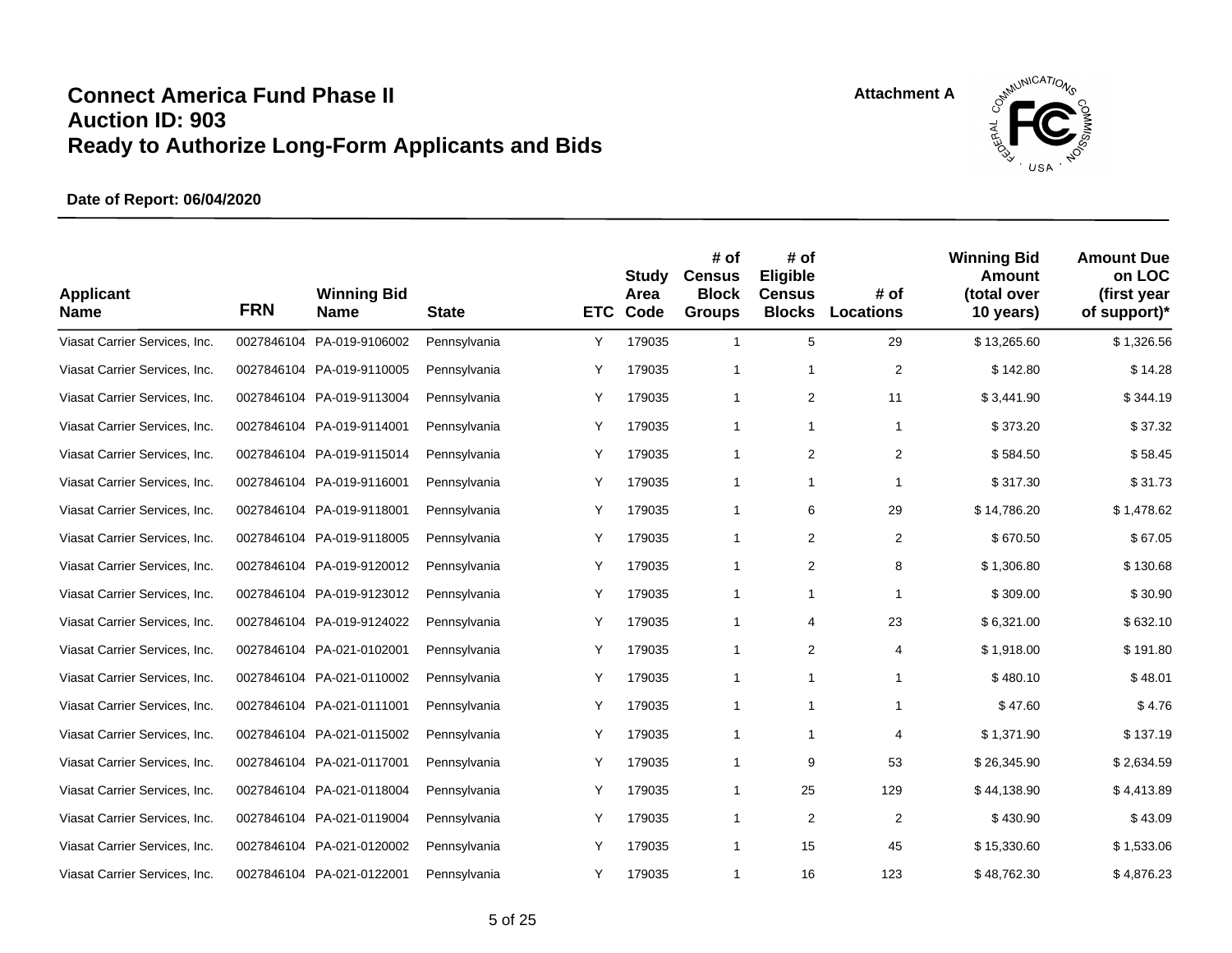

| <b>Applicant</b><br><b>Name</b> | <b>FRN</b> | <b>Winning Bid</b><br><b>Name</b> | <b>State</b> | <b>ETC</b> | <b>Study</b><br>Area<br>Code | # of<br><b>Census</b><br><b>Block</b><br><b>Groups</b> | # of<br>Eligible<br><b>Census</b><br><b>Blocks</b> | # of<br><b>Locations</b> | <b>Winning Bid</b><br><b>Amount</b><br>(total over<br>10 years) | <b>Amount Due</b><br>on LOC<br>(first year<br>of support)* |
|---------------------------------|------------|-----------------------------------|--------------|------------|------------------------------|--------------------------------------------------------|----------------------------------------------------|--------------------------|-----------------------------------------------------------------|------------------------------------------------------------|
| Viasat Carrier Services, Inc.   | 0027846104 | PA-021-0124001                    | Pennsylvania | Υ          | 179035                       | $\mathbf{1}$                                           | 8                                                  | 20                       | \$10,493.40                                                     | \$1,049.34                                                 |
| Viasat Carrier Services, Inc.   |            | 0027846104 PA-021-0124004         | Pennsylvania | Y          | 179035                       | 1                                                      | 12                                                 | 57                       | \$20,202.80                                                     | \$2,020.28                                                 |
| Viasat Carrier Services, Inc.   |            | 0027846104 PA-021-0125002         | Pennsylvania | Υ          | 179035                       | $\mathbf{1}$                                           | $\mathbf{1}$                                       | $\overline{2}$           | \$919.30                                                        | \$91.93                                                    |
| Viasat Carrier Services, Inc.   |            | 0027846104 PA-021-0126002         | Pennsylvania | Υ          | 179035                       | $\mathbf{1}$                                           | $\mathbf{1}$                                       | $\mathbf{1}$             | \$307.30                                                        | \$30.73                                                    |
| Viasat Carrier Services, Inc.   |            | 0027846104 PA-021-0127002         | Pennsylvania | Υ          | 179035                       | $\mathbf{1}$                                           | 6                                                  | 15                       | \$7,368.00                                                      | \$736.80                                                   |
| Viasat Carrier Services, Inc.   |            | 0027846104 PA-021-0128003         | Pennsylvania | Υ          | 179035                       | $\mathbf{1}$                                           | $\mathbf{1}$                                       | 1                        | \$126.10                                                        | \$12.61                                                    |
| Viasat Carrier Services, Inc.   |            | 0027846104 PA-021-0131001         | Pennsylvania | Υ          | 179035                       | 1                                                      | 9                                                  | 18                       | \$6,234.10                                                      | \$623.41                                                   |
| Viasat Carrier Services, Inc.   |            | 0027846104 PA-023-9602001         | Pennsylvania | Y          | 179035                       | $\mathbf{1}$                                           | 47                                                 | 252                      | \$107.650.70                                                    | \$10,765.07                                                |
| Viasat Carrier Services, Inc.   | 0027846104 | PA-025-0201021                    | Pennsylvania | Y          | 179035                       | $\mathbf{1}$                                           | $\mathbf{1}$                                       | 5                        | \$989.50                                                        | \$98.95                                                    |
| Viasat Carrier Services, Inc.   |            | 0027846104 PA-025-0201031         | Pennsylvania | Y          | 179035                       | 1                                                      | 1                                                  | 2                        | \$895.10                                                        | \$89.51                                                    |
| Viasat Carrier Services, Inc.   |            | 0027846104 PA-025-0201061         | Pennsylvania | Υ          | 179035                       | 1                                                      | 15                                                 | 35                       | \$18,972.00                                                     | \$1,897.20                                                 |
| Viasat Carrier Services, Inc.   |            | 0027846104 PA-025-0202004         | Pennsylvania | Υ          | 179035                       | 1                                                      | 11                                                 | 26                       | \$9,866.40                                                      | \$986.64                                                   |
| Viasat Carrier Services, Inc.   |            | 0027846104 PA-027-0101001         | Pennsylvania | Υ          | 179035                       | 1                                                      | 17                                                 | 82                       | \$47,918.10                                                     | \$4,791.81                                                 |
| Viasat Carrier Services, Inc.   |            | 0027846104 PA-027-0106003         | Pennsylvania | Y          | 179035                       | 1                                                      | 6                                                  | 17                       | \$7,683.70                                                      | \$768.37                                                   |
| Viasat Carrier Services, Inc.   |            | 0027846104 PA-027-0108001         | Pennsylvania | Y          | 179035                       | 1                                                      | 42                                                 | 452                      | \$165,600.50                                                    | \$16,560.05                                                |
| Viasat Carrier Services, Inc.   |            | 0027846104 PA-027-0108002         | Pennsylvania | Υ          | 179035                       | 1                                                      | 48                                                 | 384                      | \$201,525.60                                                    | \$20,152.56                                                |
| Viasat Carrier Services, Inc.   | 0027846104 | PA-027-0109006                    | Pennsylvania | Υ          | 179035                       | $\mathbf{1}$                                           | 18                                                 | 139                      | \$70,662.70                                                     | \$7,066.27                                                 |
| Viasat Carrier Services, Inc.   |            | 0027846104 PA-029-3010001         | Pennsylvania | Y          | 179035                       | 1                                                      | $\mathbf{1}$                                       | $\mathbf{1}$             | \$337.30                                                        | \$33.73                                                    |
| Viasat Carrier Services, Inc.   |            | 0027846104 PA-029-3030001         | Pennsylvania | Y          | 179035                       | 1                                                      | $\mathbf{1}$                                       | $\mathbf{1}$             | \$437.50                                                        | \$43.75                                                    |
| Viasat Carrier Services, Inc.   |            | 0027846104 PA-029-3116001         | Pennsylvania | Y          | 179035                       | 1                                                      | 1                                                  | $\overline{2}$           | \$101.00                                                        | \$10.10                                                    |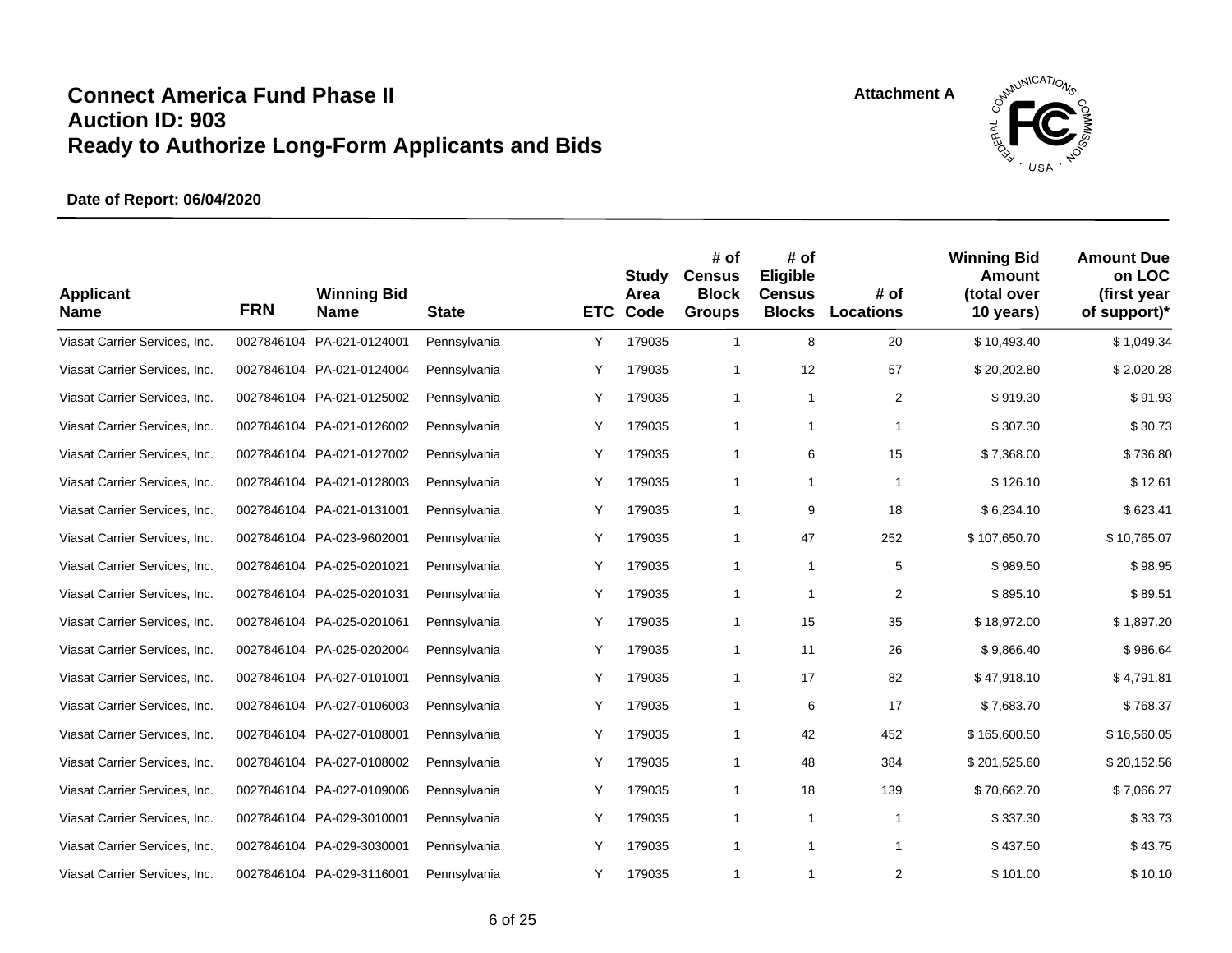

| <b>Applicant</b><br><b>Name</b> | <b>FRN</b> | <b>Winning Bid</b><br><b>Name</b> | <b>State</b> | <b>ETC</b> | Study<br>Area<br>Code | # of<br><b>Census</b><br><b>Block</b><br><b>Groups</b> | # of<br>Eligible<br><b>Census</b><br><b>Blocks</b> | # of<br><b>Locations</b> | <b>Winning Bid</b><br><b>Amount</b><br>(total over<br>10 years) | <b>Amount Due</b><br>on LOC<br>(first year<br>of support)* |
|---------------------------------|------------|-----------------------------------|--------------|------------|-----------------------|--------------------------------------------------------|----------------------------------------------------|--------------------------|-----------------------------------------------------------------|------------------------------------------------------------|
| Viasat Carrier Services, Inc.   | 0027846104 | PA-031-1601022                    | Pennsylvania | Y          | 179035                | $\mathbf{1}$                                           | 2                                                  | 2                        | \$995.30                                                        | \$99.53                                                    |
| Viasat Carrier Services, Inc.   |            | 0027846104 PA-031-1602004         | Pennsylvania | Y          | 179035                | 1                                                      | 13                                                 | 119                      | \$37,256.90                                                     | \$3,725.69                                                 |
| Viasat Carrier Services, Inc.   |            | 0027846104 PA-031-1604001         | Pennsylvania | Y          | 179035                | 1                                                      | 8                                                  | 28                       | \$14,823.80                                                     | \$1,482.38                                                 |
| Viasat Carrier Services, Inc.   |            | 0027846104 PA-033-3303001         | Pennsylvania | Υ          | 179035                | $\mathbf{1}$                                           | 3                                                  | 3                        | \$1,025.40                                                      | \$102.54                                                   |
| Viasat Carrier Services, Inc.   |            | 0027846104 PA-033-3304002         | Pennsylvania | Υ          | 179035                | $\mathbf{1}$                                           | 15                                                 | 38                       | \$14,102.30                                                     | \$1,410.23                                                 |
| Viasat Carrier Services, Inc.   |            | 0027846104 PA-033-3304003         | Pennsylvania | Y          | 179035                | $\mathbf{1}$                                           | 4                                                  | 20                       | \$5,350.70                                                      | \$535.07                                                   |
| Viasat Carrier Services, Inc.   |            | 0027846104 PA-033-3305001         | Pennsylvania | Υ          | 179035                | 1                                                      | 2                                                  | 9                        | \$6,194.00                                                      | \$619.40                                                   |
| Viasat Carrier Services, Inc.   |            | 0027846104 PA-033-3306002         | Pennsylvania | Υ          | 179035                | 1                                                      | $\overline{7}$                                     | 19                       | \$9,959.00                                                      | \$995.90                                                   |
| Viasat Carrier Services, Inc.   | 0027846104 | PA-033-3308002                    | Pennsylvania | Υ          | 179035                | $\mathbf{1}$                                           | 27                                                 | 78                       | \$45,129.20                                                     | \$4,512.92                                                 |
| Viasat Carrier Services, Inc.   |            | 0027846104 PA-033-3308003         | Pennsylvania | Υ          | 179035                | $\mathbf{1}$                                           | $\mathbf{1}$                                       | $\mathbf{1}$             | \$288.90                                                        | \$28.89                                                    |
| Viasat Carrier Services, Inc.   |            | 0027846104 PA-033-3308004         | Pennsylvania | Υ          | 179035                | 1                                                      | 3                                                  | 3                        | \$1,230.00                                                      | \$123.00                                                   |
| Viasat Carrier Services, Inc.   |            | 0027846104 PA-033-3308005         | Pennsylvania | Y          | 179035                | $\mathbf{1}$                                           | 6                                                  | 10                       | \$3,593.00                                                      | \$359.30                                                   |
| Viasat Carrier Services, Inc.   |            | 0027846104 PA-033-3310003         | Pennsylvania | Υ          | 179035                | $\mathbf{1}$                                           | 14                                                 | 32                       | \$11,629.00                                                     | \$1,162.90                                                 |
| Viasat Carrier Services, Inc.   |            | 0027846104 PA-033-3310004         | Pennsylvania | Υ          | 179035                | 1                                                      | 25                                                 | 128                      | \$57,139.90                                                     | \$5,713.99                                                 |
| Viasat Carrier Services, Inc.   |            | 0027846104 PA-033-3312004         | Pennsylvania | Y          | 179035                | 1                                                      | 2                                                  | 3                        | \$148.60                                                        | \$14.86                                                    |
| Viasat Carrier Services, Inc.   |            | 0027846104 PA-033-3313001         | Pennsylvania | Y          | 179035                | 1                                                      | 9                                                  | 40                       | \$12,486.60                                                     | \$1,248.66                                                 |
| Viasat Carrier Services, Inc.   | 0027846104 | PA-033-3313004                    | Pennsylvania | Υ          | 179035                | 1                                                      | 5                                                  | 13                       | \$5,845.80                                                      | \$584.58                                                   |
| Viasat Carrier Services, Inc.   |            | 0027846104 PA-033-3314011         | Pennsylvania | Y          | 179035                | 1                                                      | 37                                                 | 160                      | \$90,975.80                                                     | \$9,097.58                                                 |
| Viasat Carrier Services, Inc.   |            | 0027846104 PA-033-3314012         | Pennsylvania | Υ          | 179035                | 1                                                      | 18                                                 | 53                       | \$19,306.00                                                     | \$1,930.60                                                 |
| Viasat Carrier Services, Inc.   |            | 0027846104 PA-033-3316001         | Pennsylvania | Y          | 179035                | 1                                                      | 35                                                 | 173                      | \$76,210.50                                                     | \$7,621.05                                                 |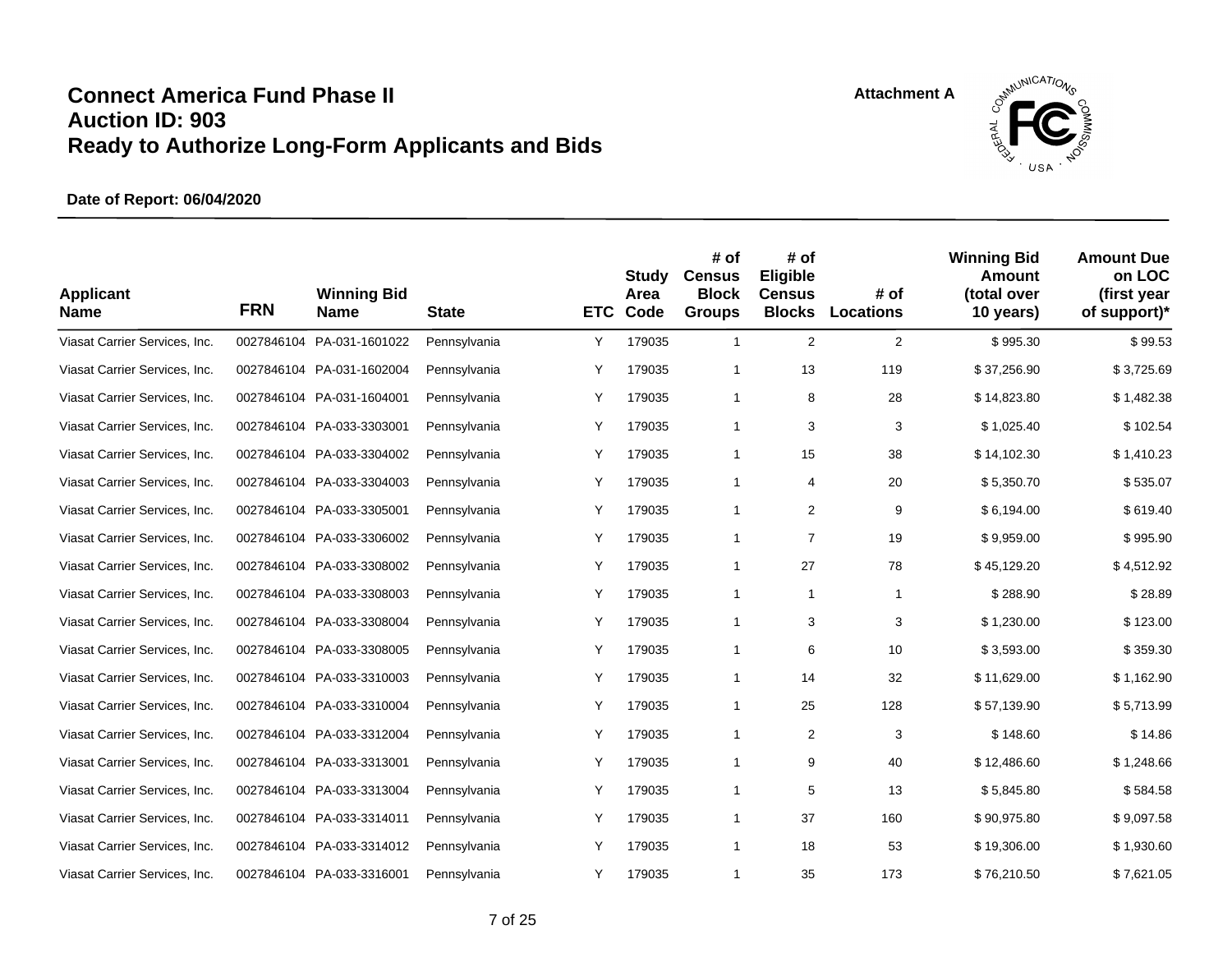

| <b>Applicant</b><br><b>Name</b> | <b>FRN</b> | <b>Winning Bid</b><br><b>Name</b> | <b>State</b> | <b>ETC</b> | Study<br>Area<br>Code | # of<br><b>Census</b><br><b>Block</b><br><b>Groups</b> | # of<br>Eligible<br><b>Census</b><br><b>Blocks</b> | # of<br><b>Locations</b> | <b>Winning Bid</b><br>Amount<br>(total over<br>10 years) | <b>Amount Due</b><br>on LOC<br>(first year<br>of support)* |
|---------------------------------|------------|-----------------------------------|--------------|------------|-----------------------|--------------------------------------------------------|----------------------------------------------------|--------------------------|----------------------------------------------------------|------------------------------------------------------------|
| Viasat Carrier Services, Inc.   | 0027846104 | PA-033-3317001                    | Pennsylvania | Υ          | 179035                | $\mathbf{1}$                                           | 26                                                 | 110                      | \$41,509.50                                              | \$4,150.95                                                 |
| Viasat Carrier Services, Inc.   |            | 0027846104 PA-033-3317004         | Pennsylvania | Υ          | 179035                | 1                                                      | 10                                                 | 29                       | \$10,248.00                                              | \$1,024.80                                                 |
| Viasat Carrier Services, Inc.   |            | 0027846104 PA-033-3318001         | Pennsylvania | Υ          | 179035                | $\mathbf{1}$                                           | $\overline{2}$                                     | 6                        | \$2,492.50                                               | \$249.25                                                   |
| Viasat Carrier Services, Inc.   |            | 0027846104 PA-033-3319001         | Pennsylvania | Υ          | 179035                | $\mathbf{1}$                                           | 61                                                 | 289                      | \$121,572.70                                             | \$12,157.27                                                |
| Viasat Carrier Services, Inc.   |            | 0027846104 PA-033-3319002         | Pennsylvania | Υ          | 179035                | $\mathbf{1}$                                           | 34                                                 | 162                      | \$60,245.30                                              | \$6,024.53                                                 |
| Viasat Carrier Services, Inc.   |            | 0027846104 PA-035-0301002         | Pennsylvania | Υ          | 179035                | $\mathbf{1}$                                           | 138                                                | 1,077                    | \$613,578.90                                             | \$61,357.89                                                |
| Viasat Carrier Services, Inc.   |            | 0027846104 PA-035-0303001         | Pennsylvania | Υ          | 179035                | $\mathbf{1}$                                           | 63                                                 | 356                      | \$241,090.40                                             | \$24,109.04                                                |
| Viasat Carrier Services, Inc.   |            | 0027846104 PA-035-0305001         | Pennsylvania | Υ          | 179035                | $\mathbf{1}$                                           | $\mathbf{1}$                                       | $\mathbf{1}$             | \$162.00                                                 | \$16.20                                                    |
| Viasat Carrier Services, Inc.   | 0027846104 | PA-035-0305003                    | Pennsylvania | Υ          | 179035                | $\mathbf{1}$                                           | 2                                                  | $\overline{7}$           | \$4,468.90                                               | \$446.89                                                   |
| Viasat Carrier Services, Inc.   |            | 0027846104 PA-037-0502001         | Pennsylvania | Υ          | 179035                | 1                                                      | 32                                                 | 182                      | \$61,071.90                                              | \$6,107.19                                                 |
| Viasat Carrier Services, Inc.   |            | 0027846104 PA-037-0502002         | Pennsylvania | Υ          | 179035                | 1                                                      | 40                                                 | 186                      | \$82,745.20                                              | \$8,274.52                                                 |
| Viasat Carrier Services, Inc.   |            | 0027846104 PA-037-0503001         | Pennsylvania | Υ          | 179035                | 1                                                      | 18                                                 | 64                       | \$20,148.60                                              | \$2,014.86                                                 |
| Viasat Carrier Services, Inc.   |            | 0027846104 PA-037-0509002         | Pennsylvania | Υ          | 179035                | 1                                                      | 4                                                  | $\overline{7}$           | \$3,346.70                                               | \$334.67                                                   |
| Viasat Carrier Services, Inc.   |            | 0027846104 PA-037-0513002         | Pennsylvania | Y          | 179035                | 1                                                      | 12                                                 | 24                       | \$9,343.70                                               | \$934.37                                                   |
| Viasat Carrier Services, Inc.   |            | 0027846104 PA-037-0514002         | Pennsylvania | Y          | 179035                | 1                                                      | 23                                                 | 146                      | \$53,610.30                                              | \$5,361.03                                                 |
| Viasat Carrier Services, Inc.   |            | 0027846104 PA-037-0515002         | Pennsylvania | Υ          | 179035                | $\mathbf{1}$                                           | 34                                                 | 113                      | \$47,277.70                                              | \$4,727.77                                                 |
| Viasat Carrier Services, Inc.   |            | 0027846104 PA-037-0515005         | Pennsylvania | Υ          | 179035                | $\mathbf{1}$                                           | $\overline{7}$                                     | 15                       | \$4,703.60                                               | \$470.36                                                   |
| Viasat Carrier Services, Inc.   |            | 0027846104 PA-037-0515006         | Pennsylvania | Υ          | 179035                | 1                                                      | 11                                                 | 48                       | \$25,672.90                                              | \$2,567.29                                                 |
| Viasat Carrier Services, Inc.   |            | 0027846104 PA-041-0102041         | Pennsylvania | Y          | 179035                | 1                                                      | $\mathbf{1}$                                       | $\mathbf{1}$             | \$40.90                                                  | \$4.09                                                     |
| Viasat Carrier Services, Inc.   |            | 0027846104 PA-041-0113052         | Pennsylvania | Y          | 179035                | 1                                                      | $\overline{2}$                                     | $\overline{2}$           | \$161.20                                                 | \$16.12                                                    |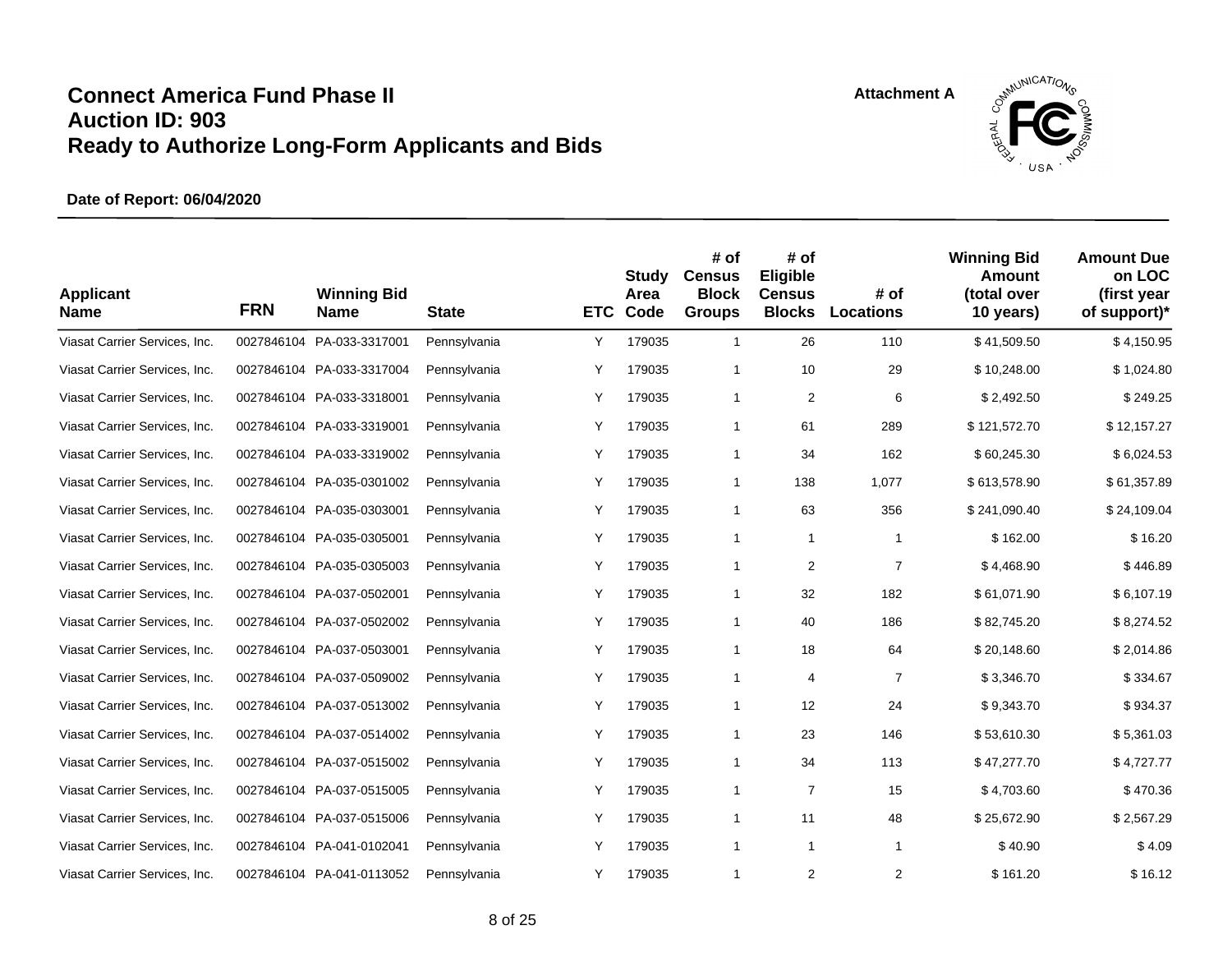

| <b>Applicant</b><br><b>Name</b> | <b>FRN</b> | <b>Winning Bid</b><br><b>Name</b> | <b>State</b> | <b>ETC</b> | Study<br>Area<br>Code | # of<br><b>Census</b><br><b>Block</b><br><b>Groups</b> | # of<br>Eligible<br><b>Census</b><br><b>Blocks</b> | # of<br><b>Locations</b> | <b>Winning Bid</b><br>Amount<br>(total over<br>10 years) | <b>Amount Due</b><br>on LOC<br>(first year<br>of support)* |
|---------------------------------|------------|-----------------------------------|--------------|------------|-----------------------|--------------------------------------------------------|----------------------------------------------------|--------------------------|----------------------------------------------------------|------------------------------------------------------------|
| Viasat Carrier Services, Inc.   | 0027846104 | PA-041-0118031                    | Pennsylvania | Υ          | 179035                | $\mathbf{1}$                                           | $\mathbf{1}$                                       | 3                        | \$1,114.70                                               | \$111.47                                                   |
| Viasat Carrier Services, Inc.   |            | 0027846104 PA-041-0125011         | Pennsylvania | Y          | 179035                | $\mathbf{1}$                                           | 2                                                  | 3                        | \$849.20                                                 | \$84.92                                                    |
| Viasat Carrier Services, Inc.   |            | 0027846104 PA-043-0209001         | Pennsylvania | Y          | 179035                | 1                                                      | 2                                                  | $\overline{2}$           | \$122.70                                                 | \$12.27                                                    |
| Viasat Carrier Services, Inc.   |            | 0027846104 PA-043-0226061         | Pennsylvania | Υ          | 179035                | $\mathbf{1}$                                           | $\mathbf{1}$                                       | $\overline{2}$           | \$126.10                                                 | \$12.61                                                    |
| Viasat Carrier Services, Inc.   | 0027846104 | PA-043-0236022                    | Pennsylvania | Υ          | 179035                | $\mathbf{1}$                                           | 3                                                  | 3                        | \$625.40                                                 | \$62.54                                                    |
| Viasat Carrier Services, Inc.   |            | 0027846104 PA-043-0240013         | Pennsylvania | Y          | 179035                | $\mathbf{1}$                                           | 2                                                  | 23                       | \$11,339.30                                              | \$1,133.93                                                 |
| Viasat Carrier Services, Inc.   |            | 0027846104 PA-043-0245031         | Pennsylvania | Υ          | 179035                | 1                                                      | $\mathbf{1}$                                       | $\mathbf{1}$             | \$520.20                                                 | \$52.02                                                    |
| Viasat Carrier Services, Inc.   |            | 0027846104 PA-043-0247004         | Pennsylvania | Y          | 179035                | $\mathbf{1}$                                           | 2                                                  | 3                        | \$1.481.30                                               | \$148.13                                                   |
| Viasat Carrier Services, Inc.   | 0027846104 | PA-043-0248004                    | Pennsylvania | Y          | 179035                | 1                                                      | 4                                                  | 9                        | \$2,804.80                                               | \$280.48                                                   |
| Viasat Carrier Services, Inc.   |            | 0027846104 PA-043-0251001         | Pennsylvania | Y          | 179035                | 1                                                      | 1                                                  | 4                        | \$1,527.20                                               | \$152.72                                                   |
| Viasat Carrier Services, Inc.   |            | 0027846104 PA-045-4010001         | Pennsylvania | Υ          | 179035                | 1                                                      | 1                                                  | $\mathbf{1}$             | \$272.20                                                 | \$27.22                                                    |
| Viasat Carrier Services, Inc.   |            | 0027846104 PA-045-4081012         | Pennsylvania | Υ          | 179035                | 1                                                      | $\overline{\mathbf{c}}$                            | 9                        | \$1,345.20                                               | \$134.52                                                   |
| Viasat Carrier Services, Inc.   |            | 0027846104 PA-045-4097021         | Pennsylvania | Υ          | 179035                | 1                                                      | 1                                                  | $\overline{2}$           | \$531.10                                                 | \$53.11                                                    |
| Viasat Carrier Services, Inc.   |            | 0027846104 PA-047-9502003         | Pennsylvania | Y          | 179035                | 1                                                      | 25                                                 | 173                      | \$91,602.00                                              | \$9,160.20                                                 |
| Viasat Carrier Services, Inc.   |            | 0027846104 PA-049-0112023         | Pennsylvania | Y          | 179035                | 1                                                      | 5                                                  | 45                       | \$1,804.40                                               | \$180.44                                                   |
| Viasat Carrier Services, Inc.   |            | 0027846104 PA-049-0122025         | Pennsylvania | Υ          | 179035                | $\mathbf{1}$                                           | $\mathbf{1}$                                       | $\mathbf{1}$             | \$54.30                                                  | \$5.43                                                     |
| Viasat Carrier Services, Inc.   |            | 0027846104 PA-051-2603001         | Pennsylvania | Υ          | 179035                | $\mathbf{1}$                                           | 2                                                  | $\overline{2}$           | \$122.70                                                 | \$12.27                                                    |
| Viasat Carrier Services, Inc.   |            | 0027846104 PA-051-2606002         | Pennsylvania | Y          | 179035                | 1                                                      | 4                                                  | 9                        | \$2,438.20                                               | \$243.82                                                   |
| Viasat Carrier Services, Inc.   |            | 0027846104 PA-051-2610001         | Pennsylvania | Y          | 179035                | $\mathbf{1}$                                           | 11                                                 | 29                       | \$9,566.60                                               | \$956.66                                                   |
| Viasat Carrier Services, Inc.   |            | 0027846104 PA-051-2611002         | Pennsylvania | Y          | 179035                | 1                                                      | 1                                                  | $\mathbf{1}$             | \$319.00                                                 | \$31.90                                                    |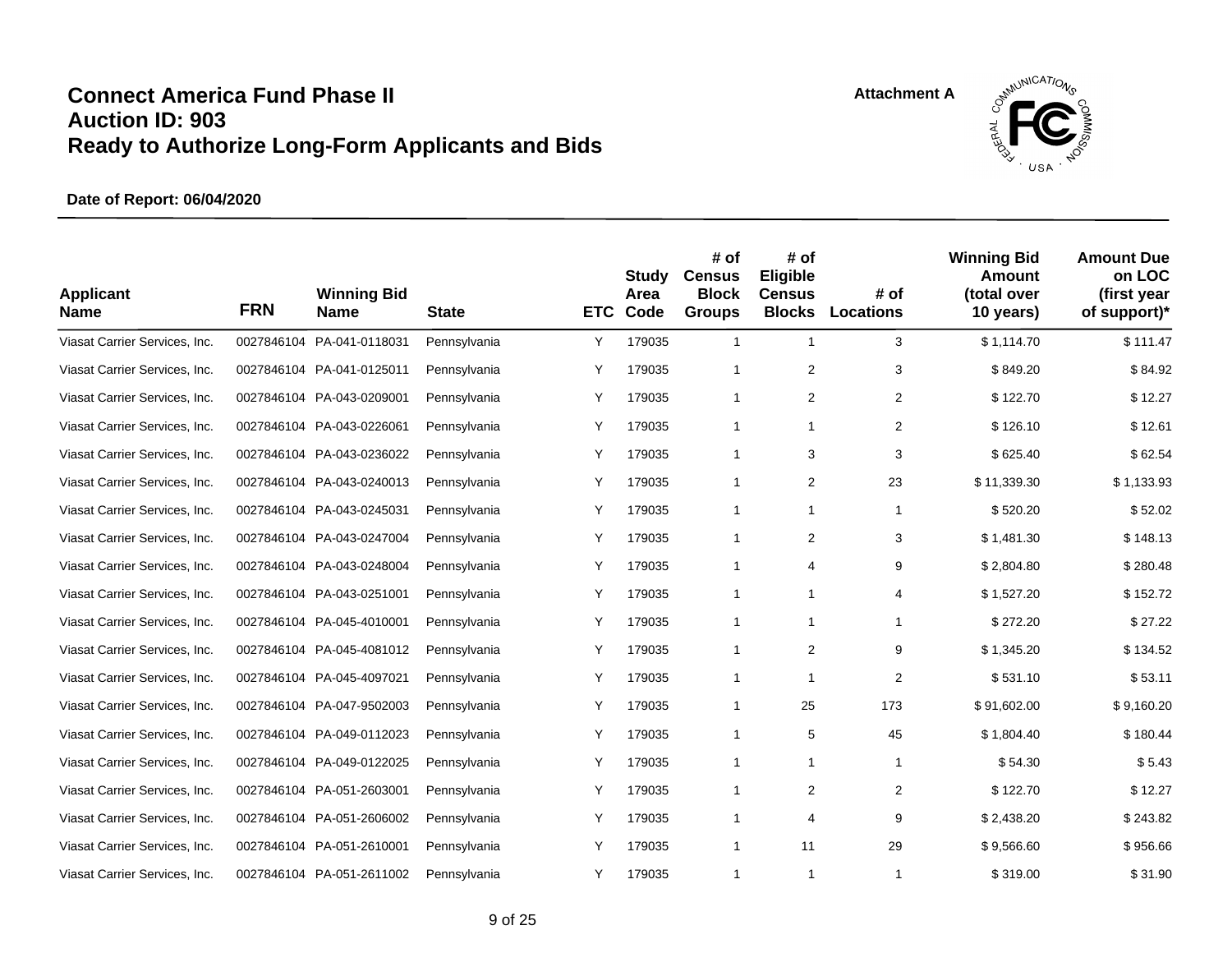

| <b>Applicant</b><br><b>Name</b> | <b>FRN</b> | <b>Winning Bid</b><br><b>Name</b> | <b>State</b> | <b>ETC</b> | Study<br>Area<br>Code | # of<br><b>Census</b><br><b>Block</b><br><b>Groups</b> | # of<br>Eligible<br><b>Census</b><br><b>Blocks</b> | # of<br><b>Locations</b> | <b>Winning Bid</b><br><b>Amount</b><br>(total over<br>10 years) | <b>Amount Due</b><br>on LOC<br>(first year<br>of support)* |
|---------------------------------|------------|-----------------------------------|--------------|------------|-----------------------|--------------------------------------------------------|----------------------------------------------------|--------------------------|-----------------------------------------------------------------|------------------------------------------------------------|
| Viasat Carrier Services, Inc.   | 0027846104 | PA-051-2613001                    | Pennsylvania | Y          | 179035                | $\mathbf{1}$                                           | 4                                                  | 26                       | \$8,481.10                                                      | \$848.11                                                   |
| Viasat Carrier Services, Inc.   |            | 0027846104 PA-051-2615002         | Pennsylvania | Y          | 179035                | 1                                                      | 5                                                  | 8                        | \$2,313.00                                                      | \$231.30                                                   |
| Viasat Carrier Services, Inc.   |            | 0027846104 PA-051-2618002         | Pennsylvania | Y          | 179035                | 1                                                      | $\mathbf{1}$                                       | 6                        | \$238.00                                                        | \$23.80                                                    |
| Viasat Carrier Services, Inc.   |            | 0027846104 PA-051-2620004         | Pennsylvania | Υ          | 179035                | 1                                                      | $\mathbf{1}$                                       | $\mathbf{1}$             | \$62.60                                                         | \$6.26                                                     |
| Viasat Carrier Services, Inc.   |            | 0027846104 PA-051-2624001         | Pennsylvania | Υ          | 179035                | $\mathbf{1}$                                           | 2                                                  | $\overline{7}$           | \$419.20                                                        | \$41.92                                                    |
| Viasat Carrier Services, Inc.   |            | 0027846104 PA-051-2626001         | Pennsylvania | Y          | 179035                | $\mathbf{1}$                                           | 6                                                  | 78                       | \$26,676.60                                                     | \$2,667.66                                                 |
| Viasat Carrier Services, Inc.   |            | 0027846104 PA-051-2626002         | Pennsylvania | Υ          | 179035                | 1                                                      | 4                                                  | 8                        | \$2,857.40                                                      | \$285.74                                                   |
| Viasat Carrier Services, Inc.   |            | 0027846104 PA-051-2627011         | Pennsylvania | Υ          | 179035                | $\mathbf{1}$                                           | 54                                                 | 358                      | \$171,110.70                                                    | \$17,111.07                                                |
| Viasat Carrier Services, Inc.   | 0027846104 | PA-051-2631001                    | Pennsylvania | Υ          | 179035                | $\mathbf{1}$                                           | 11                                                 | 41                       | \$15,136.90                                                     | \$1,513.69                                                 |
| Viasat Carrier Services, Inc.   |            | 0027846104 PA-051-2631003         | Pennsylvania | Υ          | 179035                | 1                                                      | 19                                                 | 73                       | \$31,307.50                                                     | \$3,130.75                                                 |
| Viasat Carrier Services, Inc.   |            | 0027846104 PA-053-5301001         | Pennsylvania | Υ          | 179035                | 1                                                      | 20                                                 | 276                      | \$124,239.70                                                    | \$12,423.97                                                |
| Viasat Carrier Services, Inc.   |            | 0027846104 PA-053-5301003         | Pennsylvania | Y          | 179035                | $\mathbf{1}$                                           | 5                                                  | 98                       | \$39,900.50                                                     | \$3,990.05                                                 |
| Viasat Carrier Services, Inc.   |            | 0027846104 PA-053-5303001         | Pennsylvania | Υ          | 179035                | 1                                                      | 59                                                 | 744                      | \$246,298.30                                                    | \$24,629.83                                                |
| Viasat Carrier Services, Inc.   |            | 0027846104 PA-059-9703001         | Pennsylvania | Υ          | 179035                | $\mathbf{1}$                                           | $\mathbf{1}$                                       | 10                       | \$3,457.70                                                      | \$345.77                                                   |
| Viasat Carrier Services, Inc.   |            | 0027846104 PA-059-9703003         | Pennsylvania | Y          | 179035                | 1                                                      | 1                                                  | $\overline{2}$           | \$1,022.90                                                      | \$102.29                                                   |
| Viasat Carrier Services, Inc.   |            | 0027846104 PA-059-9707002         | Pennsylvania | Y          | 179035                | 1                                                      | 5                                                  | 55                       | \$22,771.30                                                     | \$2,277.13                                                 |
| Viasat Carrier Services, Inc.   | 0027846104 | PA-059-9708004                    | Pennsylvania | Υ          | 179035                | 1                                                      | $\mathbf{1}$                                       | $\overline{2}$           | \$617.90                                                        | \$61.79                                                    |
| Viasat Carrier Services, Inc.   |            | 0027846104 PA-061-9502002         | Pennsylvania | Y          | 179035                | 1                                                      | 6                                                  | 23                       | \$11,161.40                                                     | \$1,116.14                                                 |
| Viasat Carrier Services, Inc.   |            | 0027846104 PA-061-9503003         | Pennsylvania | Υ          | 179035                | 1                                                      | 6                                                  | 23                       | \$8,107.00                                                      | \$810.70                                                   |
| Viasat Carrier Services, Inc.   |            | 0027846104 PA-061-9503005         | Pennsylvania | Y          | 179035                | 1                                                      | 3                                                  | 11                       | \$4,030.50                                                      | \$403.05                                                   |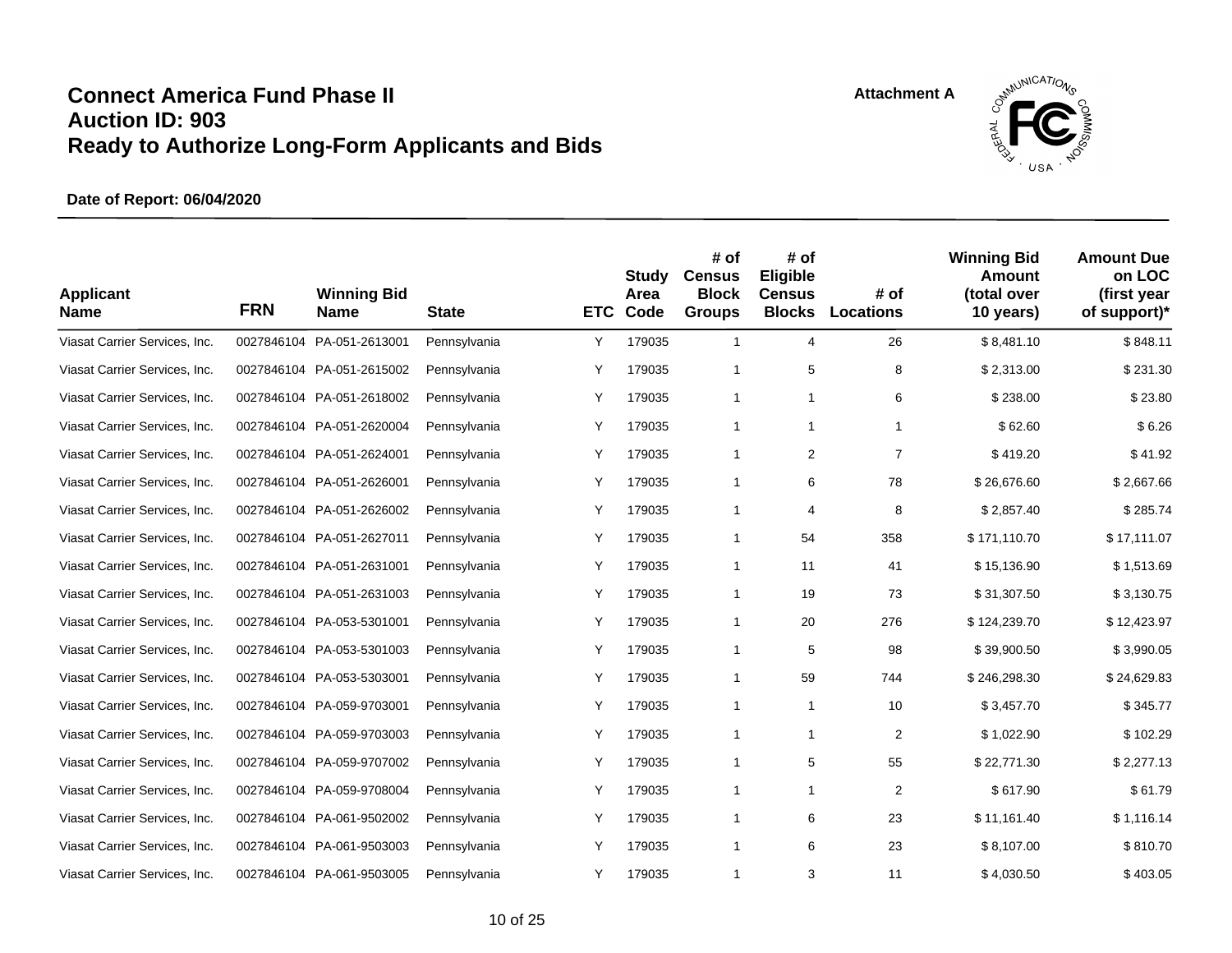

| <b>Applicant</b><br><b>Name</b> | <b>FRN</b> | <b>Winning Bid</b><br><b>Name</b> | <b>State</b> | <b>ETC</b> | Study<br>Area<br>Code | # of<br><b>Census</b><br><b>Block</b><br><b>Groups</b> | # of<br>Eligible<br><b>Census</b><br><b>Blocks</b> | # of<br><b>Locations</b> | <b>Winning Bid</b><br>Amount<br>(total over<br>10 years) | <b>Amount Due</b><br>on LOC<br>(first year<br>of support)* |
|---------------------------------|------------|-----------------------------------|--------------|------------|-----------------------|--------------------------------------------------------|----------------------------------------------------|--------------------------|----------------------------------------------------------|------------------------------------------------------------|
| Viasat Carrier Services, Inc.   | 0027846104 | PA-061-9504002                    | Pennsylvania | Υ          | 179035                | $\mathbf{1}$                                           | $\mathbf{1}$                                       | $\mathbf{1}$             | \$68.50                                                  | \$6.85                                                     |
| Viasat Carrier Services, Inc.   |            | 0027846104 PA-061-9505003         | Pennsylvania | Υ          | 179035                | $\mathbf{1}$                                           | 5                                                  | 9                        | \$3,702.40                                               | \$370.24                                                   |
| Viasat Carrier Services, Inc.   |            | 0027846104 PA-061-9506001         | Pennsylvania | Υ          | 179035                | $\mathbf{1}$                                           | 13                                                 | 117                      | \$44,392.80                                              | \$4,439.28                                                 |
| Viasat Carrier Services, Inc.   |            | 0027846104 PA-061-9508002         | Pennsylvania | Y          | 179035                | $\mathbf{1}$                                           | 13                                                 | 102                      | \$35,075.80                                              | \$3,507.58                                                 |
| Viasat Carrier Services, Inc.   | 0027846104 | PA-061-9509002                    | Pennsylvania | Υ          | 179035                | $\mathbf{1}$                                           | $\mathbf{1}$                                       | 3                        | \$127.80                                                 | \$12.78                                                    |
| Viasat Carrier Services, Inc.   |            | 0027846104 PA-061-9510002         | Pennsylvania | Υ          | 179035                | $\mathbf{1}$                                           | $\overline{2}$                                     | $\overline{2}$           | \$964.40                                                 | \$96.44                                                    |
| Viasat Carrier Services, Inc.   |            | 0027846104 PA-061-9513001         | Pennsylvania | Υ          | 179035                | 1                                                      | 2                                                  | 8                        | \$3,185.50                                               | \$318.55                                                   |
| Viasat Carrier Services, Inc.   |            | 0027846104 PA-061-9513002         | Pennsylvania | Y          | 179035                | 1                                                      | 21                                                 | 134                      | \$56,102.00                                              | \$5,610.20                                                 |
| Viasat Carrier Services, Inc.   |            | 0027846104 PA-063-9601002         | Pennsylvania | Υ          | 179035                | 1                                                      | 17                                                 | 78                       | \$25,945.10                                              | \$2,594.51                                                 |
| Viasat Carrier Services, Inc.   |            | 0027846104 PA-063-9601003         | Pennsylvania | Υ          | 179035                | 1                                                      | 59                                                 | 520                      | \$227,223.50                                             | \$22,722.35                                                |
| Viasat Carrier Services, Inc.   |            | 0027846104 PA-063-9602002         | Pennsylvania | Υ          | 179035                | 1                                                      | 20                                                 | 151                      | \$51,745.00                                              | \$5,174.50                                                 |
| Viasat Carrier Services, Inc.   |            | 0027846104 PA-063-9602004         | Pennsylvania | Υ          | 179035                | 1                                                      | 72                                                 | 455                      | \$149,499.20                                             | \$14,949.92                                                |
| Viasat Carrier Services, Inc.   |            | 0027846104 PA-063-9603002         | Pennsylvania | Υ          | 179035                | $\mathbf{1}$                                           | 5                                                  | 15                       | \$5,367.40                                               | \$536.74                                                   |
| Viasat Carrier Services, Inc.   |            | 0027846104 PA-063-9603003         | Pennsylvania | Υ          | 179035                | 1                                                      | 31                                                 | 232                      | \$111,213.70                                             | \$11,121.37                                                |
| Viasat Carrier Services, Inc.   |            | 0027846104 PA-063-9605001         | Pennsylvania | Y          | 179035                | 1                                                      | 9                                                  | 54                       | \$26,383.50                                              | \$2,638.35                                                 |
| Viasat Carrier Services, Inc.   |            | 0027846104 PA-063-9613002         | Pennsylvania | Υ          | 179035                | 1                                                      | 14                                                 | 54                       | \$22,793.00                                              | \$2,279.30                                                 |
| Viasat Carrier Services, Inc.   |            | 0027846104 PA-063-9614001         | Pennsylvania | Υ          | 179035                | $\mathbf{1}$                                           | 12                                                 | 32                       | \$10,450.90                                              | \$1,045.09                                                 |
| Viasat Carrier Services, Inc.   |            | 0027846104 PA-063-9614002         | Pennsylvania | Υ          | 179035                | $\mathbf{1}$                                           | 9                                                  | 68                       | \$31,983.00                                              | \$3,198.30                                                 |
| Viasat Carrier Services, Inc.   |            | 0027846104 PA-063-9616001         | Pennsylvania | Y          | 179035                | 1                                                      | 2                                                  | 8                        | \$4,192.50                                               | \$419.25                                                   |
| Viasat Carrier Services, Inc.   |            | 0027846104 PA-063-9616003         | Pennsylvania | Y          | 179035                | 1                                                      | 15                                                 | 34                       | \$12,364.70                                              | \$1,236.47                                                 |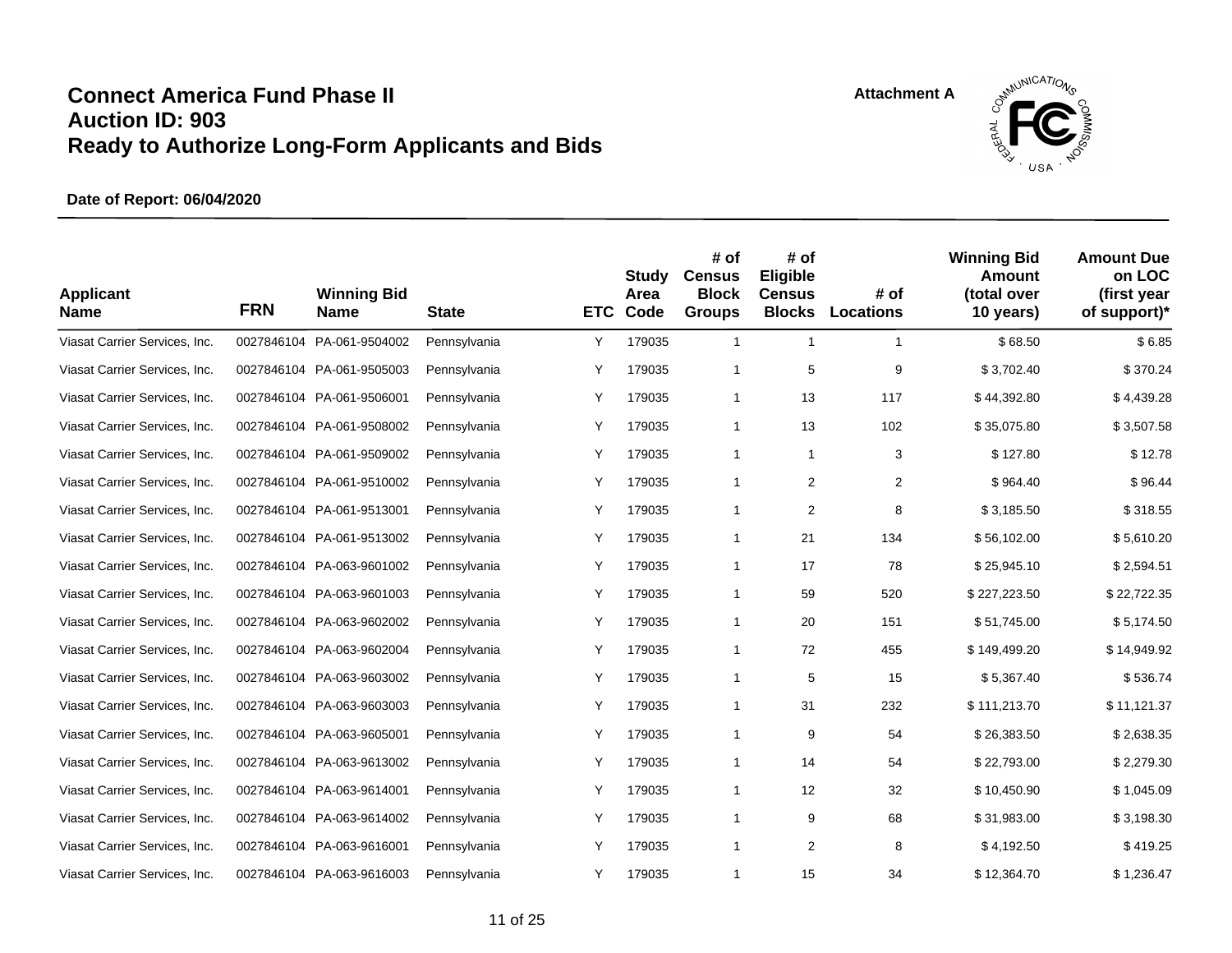

| <b>Applicant</b><br><b>Name</b> | <b>FRN</b> | <b>Winning Bid</b><br><b>Name</b> | <b>State</b> | <b>ETC</b> | Study<br>Area<br>Code | # of<br><b>Census</b><br><b>Block</b><br><b>Groups</b> | # of<br>Eligible<br><b>Census</b><br><b>Blocks</b> | # of<br><b>Locations</b> | <b>Winning Bid</b><br>Amount<br>(total over<br>10 years) | <b>Amount Due</b><br>on LOC<br>(first year<br>of support)* |
|---------------------------------|------------|-----------------------------------|--------------|------------|-----------------------|--------------------------------------------------------|----------------------------------------------------|--------------------------|----------------------------------------------------------|------------------------------------------------------------|
| Viasat Carrier Services, Inc.   | 0027846104 | PA-063-9618001                    | Pennsylvania | Υ          | 179035                | $\mathbf{1}$                                           | $\overline{7}$                                     | 33                       | \$15,976.10                                              | \$1,597.61                                                 |
| Viasat Carrier Services, Inc.   |            | 0027846104 PA-063-9618002         | Pennsylvania | Y          | 179035                | 1                                                      | 33                                                 | 129                      | \$51,385.90                                              | \$5,138.59                                                 |
| Viasat Carrier Services, Inc.   |            | 0027846104 PA-063-9619001         | Pennsylvania | Υ          | 179035                | $\mathbf{1}$                                           | 27                                                 | 175                      | \$63,102.60                                              | \$6,310.26                                                 |
| Viasat Carrier Services, Inc.   |            | 0027846104 PA-063-9622002         | Pennsylvania | Υ          | 179035                | $\mathbf{1}$                                           | 5                                                  | 11                       | \$4,686.90                                               | \$468.69                                                   |
| Viasat Carrier Services, Inc.   | 0027846104 | PA-065-9502003                    | Pennsylvania | Υ          | 179035                | $\mathbf{1}$                                           | 3                                                  | 30                       | \$10,859.20                                              | \$1,085.92                                                 |
| Viasat Carrier Services, Inc.   |            | 0027846104 PA-065-9503004         | Pennsylvania | Υ          | 179035                | $\mathbf{1}$                                           | 24                                                 | 108                      | \$44,094.70                                              | \$4,409.47                                                 |
| Viasat Carrier Services, Inc.   |            | 0027846104 PA-065-9508001         | Pennsylvania | Υ          | 179035                | 1                                                      | $\overline{7}$                                     | 13                       | \$5,037.60                                               | \$503.76                                                   |
| Viasat Carrier Services, Inc.   |            | 0027846104 PA-065-9508002         | Pennsylvania | Y          | 179035                | $\mathbf{1}$                                           | 19                                                 | 79                       | \$30,934.20                                              | \$3,093.42                                                 |
| Viasat Carrier Services, Inc.   | 0027846104 | PA-065-9509001                    | Pennsylvania | Y          | 179035                | $\mathbf{1}$                                           | 34                                                 | 148                      | \$54,804.40                                              | \$5,480.44                                                 |
| Viasat Carrier Services, Inc.   |            | 0027846104 PA-065-9509002         | Pennsylvania | Y          | 179035                | 1                                                      | $\mathbf{1}$                                       | 19                       | \$15,096.00                                              | \$1,509.60                                                 |
| Viasat Carrier Services, Inc.   |            | 0027846104 PA-065-9509004         | Pennsylvania | Υ          | 179035                | 1                                                      | 26                                                 | 94                       | \$42,398.00                                              | \$4,239.80                                                 |
| Viasat Carrier Services, Inc.   |            | 0027846104 PA-065-9510002         | Pennsylvania | Υ          | 179035                | 1                                                      | 20                                                 | 105                      | \$48,764.80                                              | \$4,876.48                                                 |
| Viasat Carrier Services, Inc.   |            | 0027846104 PA-065-9510004         | Pennsylvania | Υ          | 179035                | 1                                                      | 18                                                 | 59                       | \$21,352.60                                              | \$2,135.26                                                 |
| Viasat Carrier Services, Inc.   |            | 0027846104 PA-065-9511003         | Pennsylvania | Y          | 179035                | 1                                                      | 2                                                  | 3                        | \$1,021.20                                               | \$102.12                                                   |
| Viasat Carrier Services, Inc.   |            | 0027846104 PA-065-9511004         | Pennsylvania | Y          | 179035                | 1                                                      | 2                                                  | 4                        | \$1,551.40                                               | \$155.14                                                   |
| Viasat Carrier Services, Inc.   |            | 0027846104 PA-067-0702012         | Pennsylvania | Υ          | 179035                | 1                                                      | 9                                                  | 85                       | \$32,188.40                                              | \$3,218.84                                                 |
| Viasat Carrier Services, Inc.   |            | 0027846104 PA-067-0704002         | Pennsylvania | Υ          | 179035                | $\mathbf{1}$                                           | 3                                                  | 13                       | \$6,148.90                                               | \$614.89                                                   |
| Viasat Carrier Services, Inc.   |            | 0027846104 PA-069-1010001         | Pennsylvania | Υ          | 179035                | 1                                                      | 1                                                  | 4                        | \$1,096.40                                               | \$109.64                                                   |
| Viasat Carrier Services, Inc.   |            | 0027846104 PA-069-1012002         | Pennsylvania | Y          | 179035                | 1                                                      | $\mathbf{1}$                                       | 2                        | \$215.40                                                 | \$21.54                                                    |
| Viasat Carrier Services, Inc.   |            | 0027846104 PA-069-1018003         | Pennsylvania | Y          | 179035                | 1                                                      | 4                                                  | 18                       | \$2,795.60                                               | \$279.56                                                   |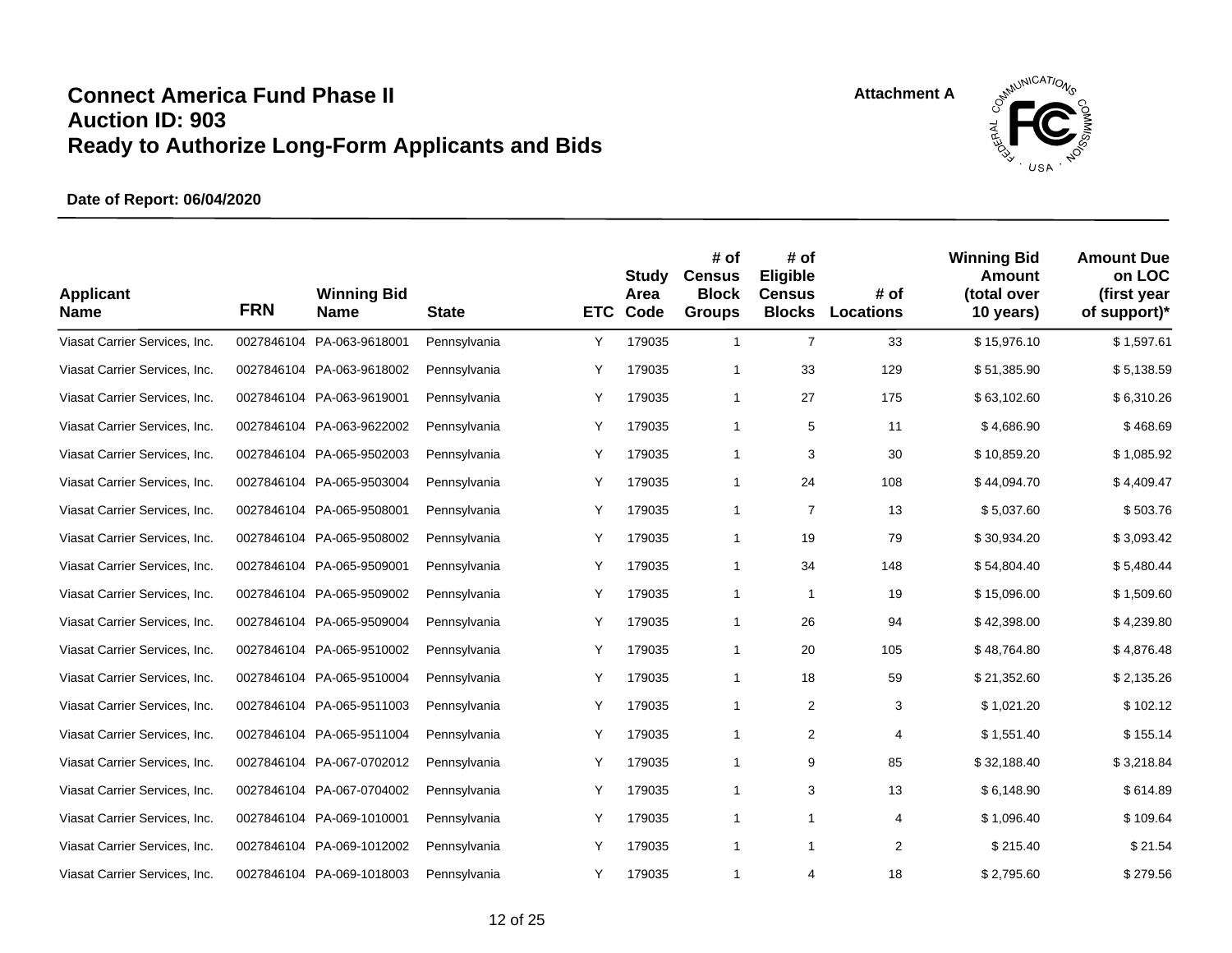

| <b>Applicant</b><br><b>Name</b> | <b>FRN</b> | <b>Winning Bid</b><br><b>Name</b> | <b>State</b> | <b>ETC</b> | <b>Study</b><br>Area<br>Code | # of<br><b>Census</b><br><b>Block</b><br><b>Groups</b> | # of<br>Eligible<br><b>Census</b><br><b>Blocks</b> | # of<br><b>Locations</b> | <b>Winning Bid</b><br>Amount<br>(total over<br>10 years) | <b>Amount Due</b><br>on LOC<br>(first year<br>of support)* |
|---------------------------------|------------|-----------------------------------|--------------|------------|------------------------------|--------------------------------------------------------|----------------------------------------------------|--------------------------|----------------------------------------------------------|------------------------------------------------------------|
| Viasat Carrier Services, Inc.   | 0027846104 | PA-069-1101001                    | Pennsylvania | Υ          | 179035                       | $\mathbf{1}$                                           | $\overline{7}$                                     | 13                       | \$4,616.70                                               | \$461.67                                                   |
| Viasat Carrier Services, Inc.   |            | 0027846104 PA-069-1102022         | Pennsylvania | Y          | 179035                       | 1                                                      | 6                                                  | 16                       | \$7,495.00                                               | \$749.50                                                   |
| Viasat Carrier Services, Inc.   |            | 0027846104 PA-069-1102023         | Pennsylvania | Y          | 179035                       | $\mathbf{1}$                                           | 2                                                  | 3                        | \$302.30                                                 | \$30.23                                                    |
| Viasat Carrier Services, Inc.   |            | 0027846104 PA-069-1103002         | Pennsylvania | Υ          | 179035                       | $\mathbf{1}$                                           | 2                                                  | 10                       | \$5,462.60                                               | \$546.26                                                   |
| Viasat Carrier Services, Inc.   |            | 0027846104 PA-069-1106001         | Pennsylvania | Υ          | 179035                       | $\mathbf{1}$                                           | 4                                                  | 26                       | \$9,607.50                                               | \$960.75                                                   |
| Viasat Carrier Services, Inc.   |            | 0027846104 PA-069-1120002         | Pennsylvania | Υ          | 179035                       | $\mathbf{1}$                                           | $\mathbf{1}$                                       | 5                        | \$685.50                                                 | \$68.55                                                    |
| Viasat Carrier Services, Inc.   |            | 0027846104 PA-069-1124001         | Pennsylvania | Υ          | 179035                       | 1                                                      | 2                                                  | 3                        | \$905.10                                                 | \$90.51                                                    |
| Viasat Carrier Services, Inc.   |            | 0027846104 PA-069-1127001         | Pennsylvania | Y          | 179035                       | 1                                                      | 1                                                  | $\overline{2}$           | \$250.50                                                 | \$25.05                                                    |
| Viasat Carrier Services, Inc.   | 0027846104 | PA-069-1129012                    | Pennsylvania | Υ          | 179035                       | $\mathbf{1}$                                           | 5                                                  | 34                       | \$16,131.40                                              | \$1,613.14                                                 |
| Viasat Carrier Services, Inc.   |            | 0027846104 PA-071-0133011         | Pennsylvania | Υ          | 179035                       | 1                                                      | 1                                                  | $\mathbf{1}$             | \$491.00                                                 | \$49.10                                                    |
| Viasat Carrier Services, Inc.   |            | 0027846104 PA-071-0133013         | Pennsylvania | Υ          | 179035                       | 1                                                      | 1                                                  | $\overline{2}$           | \$990.30                                                 | \$99.03                                                    |
| Viasat Carrier Services, Inc.   |            | 0027846104 PA-071-0133042         | Pennsylvania | Υ          | 179035                       | 1                                                      | 1                                                  | $\mathbf{1}$             | \$390.80                                                 | \$39.08                                                    |
| Viasat Carrier Services, Inc.   |            | 0027846104 PA-071-0139014         | Pennsylvania | Υ          | 179035                       | 1                                                      | 2                                                  | 3                        | \$958.60                                                 | \$95.86                                                    |
| Viasat Carrier Services, Inc.   |            | 0027846104 PA-071-0139023         | Pennsylvania | Y          | 179035                       | 1                                                      | $\mathbf{1}$                                       | 3                        | \$1,289.20                                               | \$128.92                                                   |
| Viasat Carrier Services, Inc.   |            | 0027846104 PA-071-0140004         | Pennsylvania | Y          | 179035                       | $\mathbf{1}$                                           | 1                                                  | $\mathbf{1}$             | \$384.90                                                 | \$38.49                                                    |
| Viasat Carrier Services, Inc.   |            | 0027846104 PA-071-0144022         | Pennsylvania | Υ          | 179035                       | 1                                                      | 1                                                  | $\mathbf{1}$             | \$390.80                                                 | \$39.08                                                    |
| Viasat Carrier Services, Inc.   |            | 0027846104 PA-073-0007001         | Pennsylvania | Υ          | 179035                       | $\mathbf{1}$                                           | $\mathbf{1}$                                       | $\mathbf{1}$             | \$42.60                                                  | \$4.26                                                     |
| Viasat Carrier Services, Inc.   |            | 0027846104 PA-073-0101001         | Pennsylvania | Y          | 179035                       | 1                                                      | $\mathbf{1}$                                       | $\mathbf{1}$             | \$400.00                                                 | \$40.00                                                    |
| Viasat Carrier Services, Inc.   |            | 0027846104 PA-073-0102024         | Pennsylvania | Y          | 179035                       | 1                                                      | 3                                                  | 10                       | \$4,903.10                                               | \$490.31                                                   |
| Viasat Carrier Services, Inc.   |            | 0027846104 PA-073-0106001         | Pennsylvania | Y          | 179035                       | 1                                                      | 6                                                  | $\overline{7}$           | \$3,684.90                                               | \$368.49                                                   |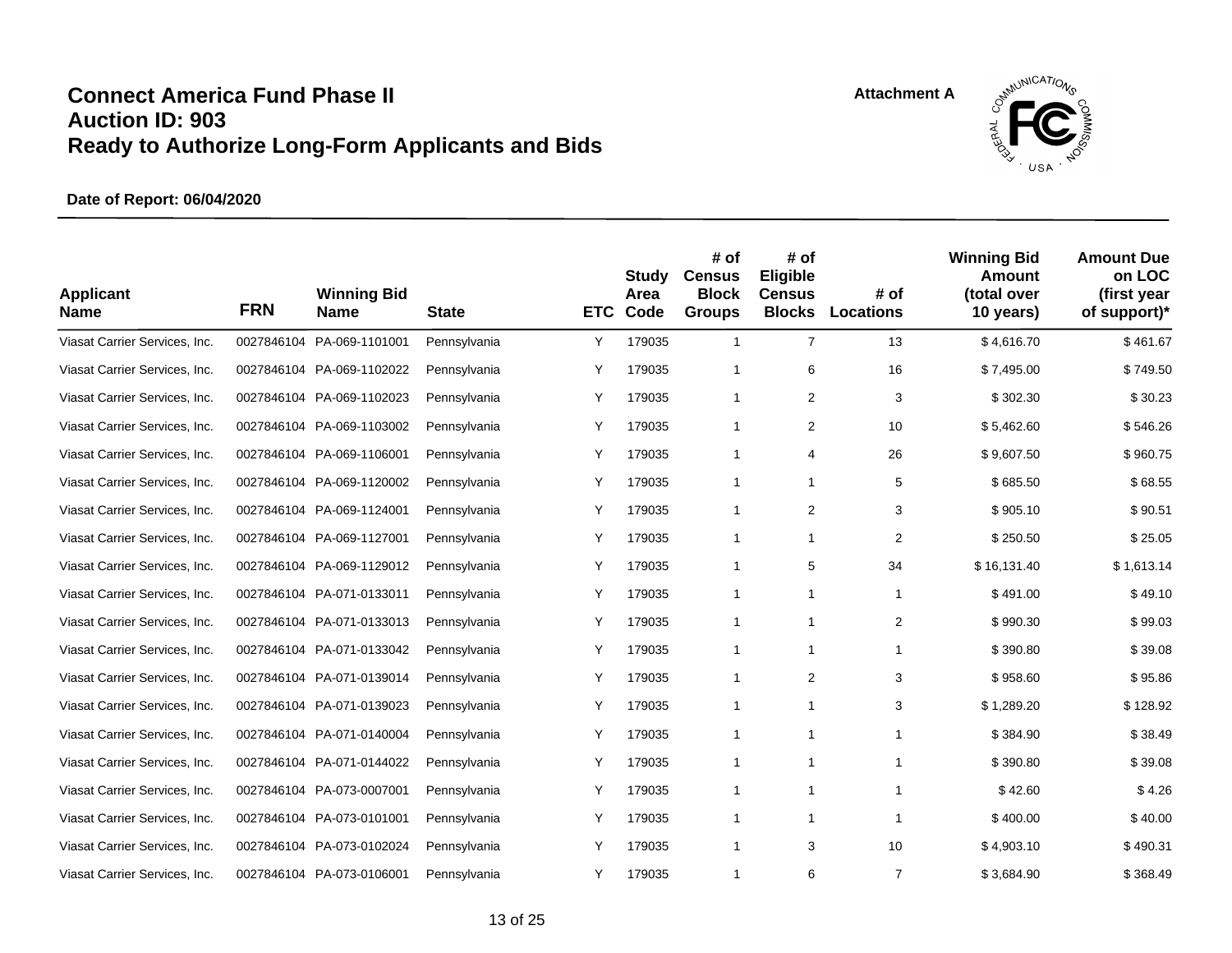

| <b>Applicant</b><br><b>Name</b> | <b>FRN</b> | <b>Winning Bid</b><br><b>Name</b> | <b>State</b> | <b>ETC</b> | Study<br>Area<br>Code | # of<br><b>Census</b><br><b>Block</b><br><b>Groups</b> | # of<br>Eligible<br><b>Census</b><br><b>Blocks</b> | # of<br><b>Locations</b> | <b>Winning Bid</b><br><b>Amount</b><br>(total over<br>10 years) | <b>Amount Due</b><br>on LOC<br>(first year<br>of support)* |
|---------------------------------|------------|-----------------------------------|--------------|------------|-----------------------|--------------------------------------------------------|----------------------------------------------------|--------------------------|-----------------------------------------------------------------|------------------------------------------------------------|
| Viasat Carrier Services, Inc.   | 0027846104 | PA-073-0109002                    | Pennsylvania | Y          | 179035                | $\mathbf{1}$                                           | 4                                                  | 17                       | \$5,341.50                                                      | \$534.15                                                   |
| Viasat Carrier Services, Inc.   |            | 0027846104 PA-073-0111004         | Pennsylvania | Y          | 179035                | 1                                                      | 9                                                  | 31                       | \$16,611.50                                                     | \$1,661.15                                                 |
| Viasat Carrier Services, Inc.   |            | 0027846104 PA-075-0020002         | Pennsylvania | Υ          | 179035                | 1                                                      | 22                                                 | 72                       | \$29,492.20                                                     | \$2,949.22                                                 |
| Viasat Carrier Services, Inc.   |            | 0027846104 PA-075-0021001         | Pennsylvania | Υ          | 179035                | $\mathbf{1}$                                           | 8                                                  | 16                       | \$4,081.50                                                      | \$408.15                                                   |
| Viasat Carrier Services, Inc.   |            | 0027846104 PA-075-0021002         | Pennsylvania | Υ          | 179035                | 1                                                      | $\overline{7}$                                     | 15                       | \$4,575.00                                                      | \$457.50                                                   |
| Viasat Carrier Services, Inc.   |            | 0027846104 PA-075-0023002         | Pennsylvania | Υ          | 179035                | $\mathbf{1}$                                           | 18                                                 | 44                       | \$21,417.80                                                     | \$2,141.78                                                 |
| Viasat Carrier Services, Inc.   |            | 0027846104 PA-075-0028001         | Pennsylvania | Υ          | 179035                | 1                                                      | 4                                                  | 14                       | \$3,003.50                                                      | \$300.35                                                   |
| Viasat Carrier Services, Inc.   |            | 0027846104 PA-075-0028002         | Pennsylvania | Υ          | 179035                | $\mathbf{1}$                                           | 3                                                  | 3                        | \$980.30                                                        | \$98.03                                                    |
| Viasat Carrier Services, Inc.   | 0027846104 | PA-075-0028003                    | Pennsylvania | Υ          | 179035                | 1                                                      | 3                                                  | 4                        | \$2,060.80                                                      | \$206.08                                                   |
| Viasat Carrier Services, Inc.   |            | 0027846104 PA-075-0040002         | Pennsylvania | Υ          | 179035                | 1                                                      | 2                                                  | $\overline{2}$           | \$973.60                                                        | \$97.36                                                    |
| Viasat Carrier Services, Inc.   |            | 0027846104 PA-075-0040003         | Pennsylvania | Υ          | 179035                | 1                                                      | 5                                                  | 16                       | \$5,488.50                                                      | \$548.85                                                   |
| Viasat Carrier Services, Inc.   |            | 0027846104 PA-075-0042001         | Pennsylvania | Y          | 179035                | $\mathbf{1}$                                           | $\mathbf{1}$                                       | $\mathbf{1}$             | \$197.90                                                        | \$19.79                                                    |
| Viasat Carrier Services, Inc.   |            | 0027846104 PA-077-0053022         | Pennsylvania | Υ          | 179035                | $\mathbf{1}$                                           | 1                                                  | 6                        | \$2,057.40                                                      | \$205.74                                                   |
| Viasat Carrier Services, Inc.   |            | 0027846104 PA-079-2102001         | Pennsylvania | Υ          | 179035                | 1                                                      | $\mathbf{1}$                                       | $\mathbf{1}$             | \$195.40                                                        | \$19.54                                                    |
| Viasat Carrier Services, Inc.   |            | 0027846104 PA-079-2105002         | Pennsylvania | Y          | 179035                | 1                                                      | 3                                                  | 4                        | \$2,222.80                                                      | \$222.28                                                   |
| Viasat Carrier Services, Inc.   |            | 0027846104 PA-079-2113042         | Pennsylvania | Y          | 179035                | 1                                                      | 1                                                  | $\mathbf{1}$             | \$259.70                                                        | \$25.97                                                    |
| Viasat Carrier Services, Inc.   | 0027846104 | PA-079-2162002                    | Pennsylvania | Υ          | 179035                | $\mathbf{1}$                                           | 3                                                  | 9                        | \$3,991.30                                                      | \$399.13                                                   |
| Viasat Carrier Services, Inc.   |            | 0027846104 PA-079-2162003         | Pennsylvania | Y          | 179035                | 1                                                      | $\overline{7}$                                     | 16                       | \$3,826.00                                                      | \$382.60                                                   |
| Viasat Carrier Services, Inc.   |            | 0027846104 PA-079-2162004         | Pennsylvania | Υ          | 179035                | 1                                                      | 6                                                  | 9                        | \$4,070.60                                                      | \$407.06                                                   |
| Viasat Carrier Services, Inc.   |            | 0027846104 PA-079-2164001         | Pennsylvania | Y          | 179035                | 1                                                      | 8                                                  | 8                        | \$4,077.30                                                      | \$407.73                                                   |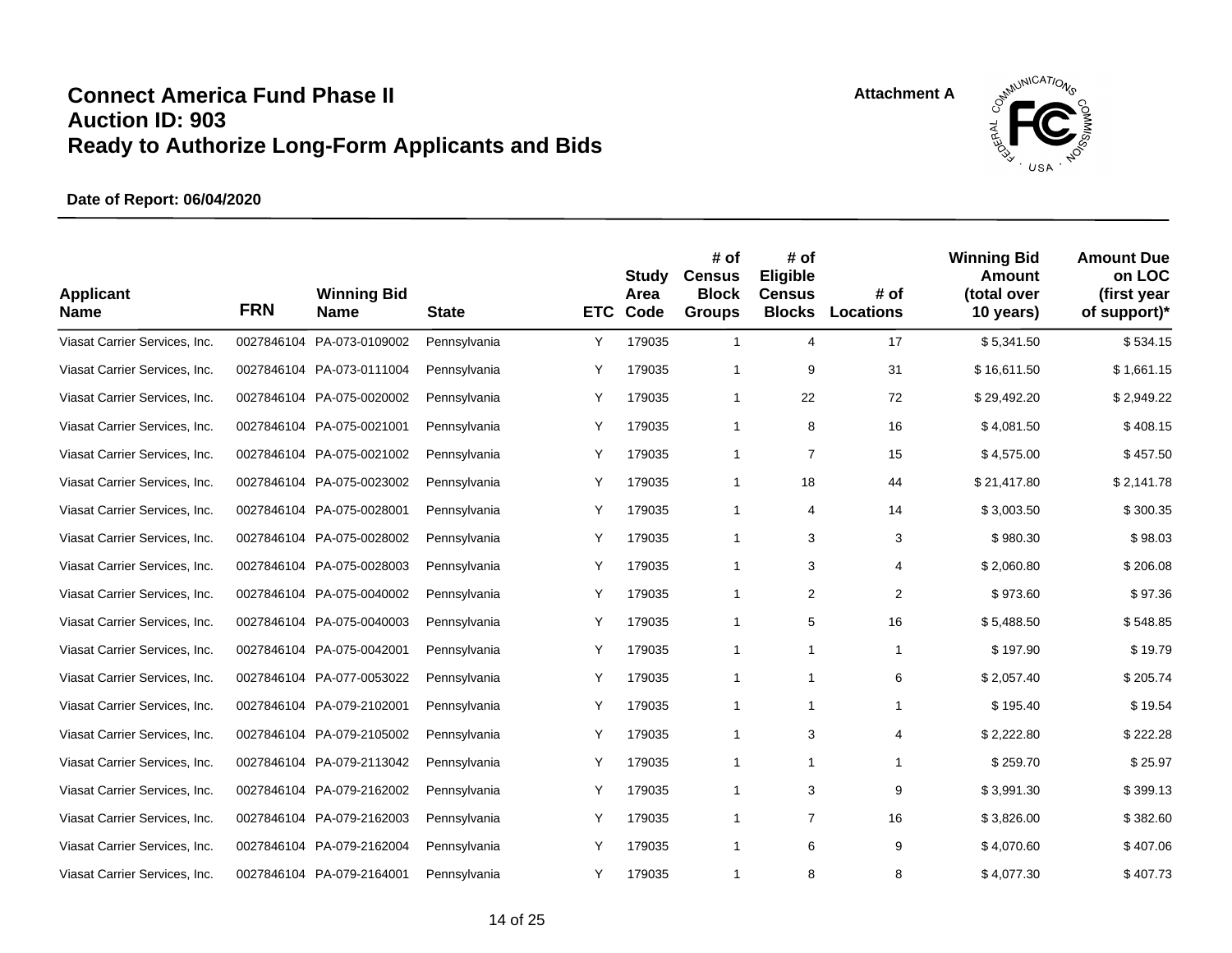

| <b>Applicant</b><br><b>Name</b> | <b>FRN</b> | <b>Winning Bid</b><br><b>Name</b> | <b>State</b> | <b>ETC</b> | Study<br>Area<br>Code | # of<br><b>Census</b><br><b>Block</b><br><b>Groups</b> | # of<br>Eligible<br><b>Census</b><br><b>Blocks</b> | # of<br><b>Locations</b> | <b>Winning Bid</b><br>Amount<br>(total over<br>10 years) | <b>Amount Due</b><br>on LOC<br>(first year<br>of support)* |
|---------------------------------|------------|-----------------------------------|--------------|------------|-----------------------|--------------------------------------------------------|----------------------------------------------------|--------------------------|----------------------------------------------------------|------------------------------------------------------------|
| Viasat Carrier Services, Inc.   | 0027846104 | PA-079-2168002                    | Pennsylvania | Υ          | 179035                | $\mathbf{1}$                                           | 3                                                  | 14                       | \$7,553.40                                               | \$755.34                                                   |
| Viasat Carrier Services, Inc.   |            | 0027846104 PA-079-2169002         | Pennsylvania | Υ          | 179035                | $\mathbf{1}$                                           | 3                                                  | 45                       | \$23,337.40                                              | \$2,333.74                                                 |
| Viasat Carrier Services, Inc.   |            | 0027846104 PA-079-2170012         | Pennsylvania | Υ          | 179035                | 1                                                      | 9                                                  | 18                       | \$6,978.10                                               | \$697.81                                                   |
| Viasat Carrier Services, Inc.   |            | 0027846104 PA-079-2170021         | Pennsylvania | Y          | 179035                | 1                                                      | 2                                                  | 5                        | \$1,800.30                                               | \$180.03                                                   |
| Viasat Carrier Services, Inc.   |            | 0027846104 PA-081-0101002         | Pennsylvania | Υ          | 179035                | 1                                                      | 28                                                 | 99                       | \$57,871.30                                              | \$5,787.13                                                 |
| Viasat Carrier Services, Inc.   |            | 0027846104 PA-081-0102002         | Pennsylvania | Υ          | 179035                | $\mathbf{1}$                                           | 5                                                  | 14                       | \$7,161.00                                               | \$716.10                                                   |
| Viasat Carrier Services, Inc.   |            | 0027846104 PA-081-0104001         | Pennsylvania | Υ          | 179035                | $\mathbf{1}$                                           | 21                                                 | 99                       | \$42,914.00                                              | \$4,291.40                                                 |
| Viasat Carrier Services, Inc.   |            | 0027846104 PA-081-0105002         | Pennsylvania | Y          | 179035                | 1                                                      | 11                                                 | 123                      | \$63,965.20                                              | \$6,396.52                                                 |
| Viasat Carrier Services, Inc.   |            | 0027846104 PA-081-0106003         | Pennsylvania | Y          | 179035                | 1                                                      | 12                                                 | 59                       | \$23,448.50                                              | \$2,344.85                                                 |
| Viasat Carrier Services, Inc.   |            | 0027846104 PA-081-0109002         | Pennsylvania | Υ          | 179035                | 1                                                      | $\mathbf{1}$                                       | $\mathbf{1}$             | \$125.30                                                 | \$12.53                                                    |
| Viasat Carrier Services, Inc.   |            | 0027846104 PA-081-0118001         | Pennsylvania | Υ          | 179035                | $\mathbf{1}$                                           | 1                                                  | $\mathbf{1}$             | \$54.30                                                  | \$5.43                                                     |
| Viasat Carrier Services, Inc.   |            | 0027846104 PA-083-4206002         | Pennsylvania | Υ          | 179035                | $\mathbf{1}$                                           | 13                                                 | 55                       | \$18,410.90                                              | \$1,841.09                                                 |
| Viasat Carrier Services, Inc.   |            | 0027846104 PA-083-4206004         | Pennsylvania | Y          | 179035                | $\mathbf{1}$                                           | $\mathbf{1}$                                       | 6                        | \$2,692.00                                               | \$269.20                                                   |
| Viasat Carrier Services, Inc.   |            | 0027846104 PA-083-4206005         | Pennsylvania | Υ          | 179035                | 1                                                      | 11                                                 | 68                       | \$39,225.00                                              | \$3,922.50                                                 |
| Viasat Carrier Services, Inc.   |            | 0027846104 PA-083-4206006         | Pennsylvania | Y          | 179035                | $\mathbf{1}$                                           | 13                                                 | 90                       | \$37,494.80                                              | \$3,749.48                                                 |
| Viasat Carrier Services, Inc.   | 0027846104 | PA-083-4209001                    | Pennsylvania | Υ          | 179035                | 1                                                      | 43                                                 | 273                      | \$139,617.00                                             | \$13,961.70                                                |
| Viasat Carrier Services, Inc.   |            | 0027846104 PA-083-4209002         | Pennsylvania | Υ          | 179035                | $\mathbf{1}$                                           | 37                                                 | 354                      | \$170,676.50                                             | \$17,067.65                                                |
| Viasat Carrier Services, Inc.   |            | 0027846104 PA-083-4210002         | Pennsylvania | Υ          | 179035                | 1                                                      | 23                                                 | 113                      | \$46,012.70                                              | \$4,601.27                                                 |
| Viasat Carrier Services, Inc.   |            | 0027846104 PA-083-4211001         | Pennsylvania | Y          | 179035                | 1                                                      | 31                                                 | 168                      | \$82,692.60                                              | \$8,269.26                                                 |
| Viasat Carrier Services, Inc.   |            | 0027846104 PA-083-4211003         | Pennsylvania | Y          | 179035                | 1                                                      | 6                                                  | 17                       | \$6,483.80                                               | \$648.38                                                   |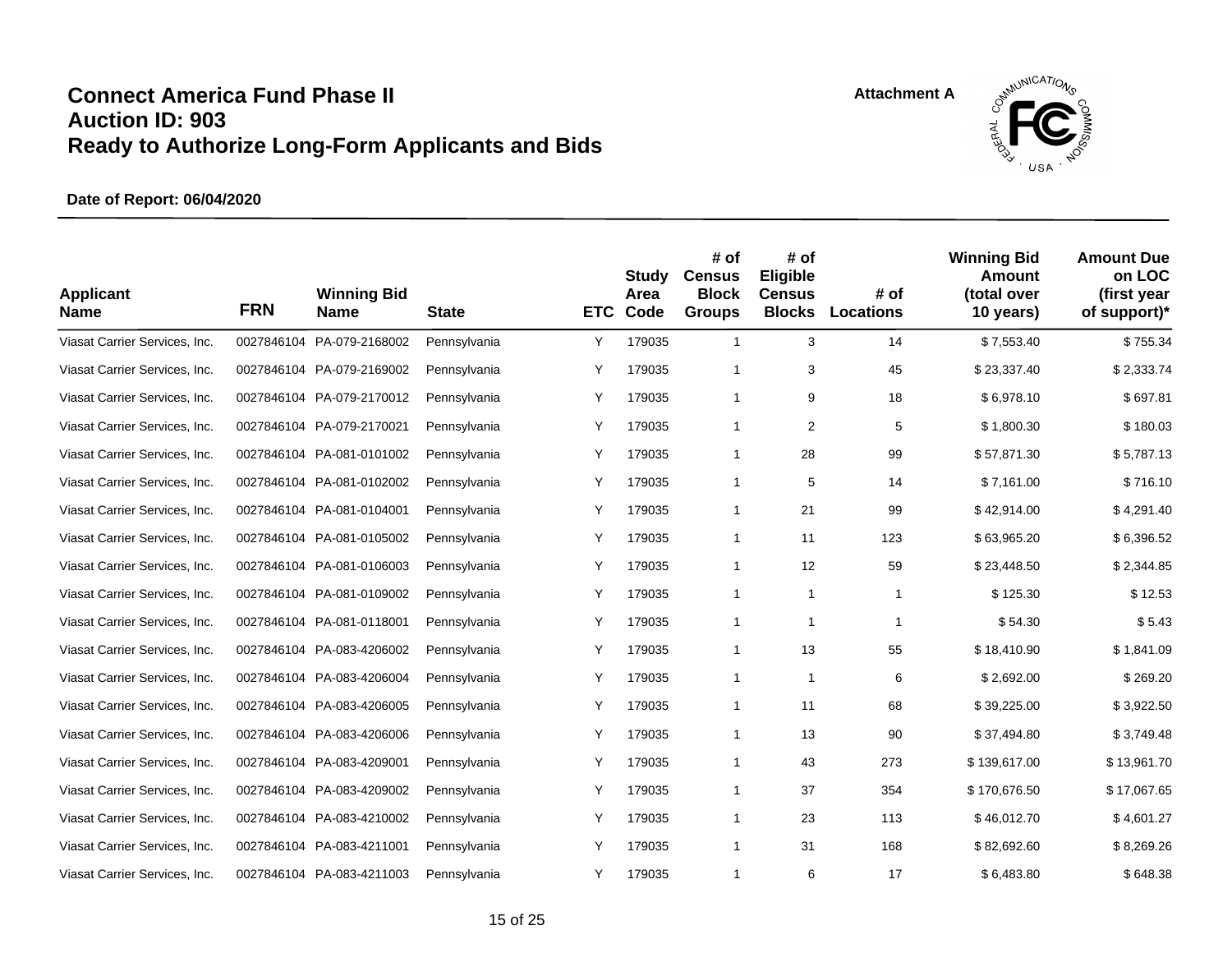

| <b>Applicant</b><br><b>Name</b> | <b>FRN</b> | <b>Winning Bid</b><br><b>Name</b> | <b>State</b> | <b>ETC</b> | Study<br>Area<br>Code | # of<br><b>Census</b><br><b>Block</b><br><b>Groups</b> | # of<br>Eligible<br><b>Census</b><br><b>Blocks</b> | # of<br><b>Locations</b> | <b>Winning Bid</b><br>Amount<br>(total over<br>10 years) | <b>Amount Due</b><br>on LOC<br>(first year<br>of support)* |
|---------------------------------|------------|-----------------------------------|--------------|------------|-----------------------|--------------------------------------------------------|----------------------------------------------------|--------------------------|----------------------------------------------------------|------------------------------------------------------------|
| Viasat Carrier Services, Inc.   | 0027846104 | PA-085-0323003                    | Pennsylvania | Υ          | 179035                | $\mathbf{1}$                                           | 3                                                  | 25                       | \$8,703.20                                               | \$870.32                                                   |
| Viasat Carrier Services, Inc.   |            | 0027846104 PA-085-0325011         | Pennsylvania | Υ          | 179035                | 1                                                      | 3                                                  | $\overline{7}$           | \$2,805.60                                               | \$280.56                                                   |
| Viasat Carrier Services, Inc.   |            | 0027846104 PA-085-0325014         | Pennsylvania | Υ          | 179035                | 1                                                      | $\mathbf{1}$                                       | $\overline{2}$           | \$126.10                                                 | \$12.61                                                    |
| Viasat Carrier Services, Inc.   |            | 0027846104 PA-085-0326011         | Pennsylvania | Υ          | 179035                | 1                                                      | $\overline{7}$                                     | 18                       | \$7,657.80                                               | \$765.78                                                   |
| Viasat Carrier Services, Inc.   | 0027846104 | PA-085-0327012                    | Pennsylvania | Υ          | 179035                | $\mathbf{1}$                                           | $\mathbf{1}$                                       | 6                        | \$258.90                                                 | \$25.89                                                    |
| Viasat Carrier Services, Inc.   |            | 0027846104 PA-087-9606002         | Pennsylvania | Υ          | 179035                | $\mathbf{1}$                                           | 2                                                  | 11                       | \$4,186.70                                               | \$418.67                                                   |
| Viasat Carrier Services, Inc.   |            | 0027846104 PA-087-9611001         | Pennsylvania | Y          | 179035                | 1                                                      | 5                                                  | 16                       | \$5,808.30                                               | \$580.83                                                   |
| Viasat Carrier Services, Inc.   |            | 0027846104 PA-089-3003081         | Pennsylvania | Υ          | 179035                | 1                                                      | 2                                                  | 4                        | \$1,901.30                                               | \$190.13                                                   |
| Viasat Carrier Services, Inc.   |            | 0027846104 PA-089-3004011         | Pennsylvania | Υ          | 179035                | $\mathbf{1}$                                           | 2                                                  | 5                        | \$2,094.20                                               | \$209.42                                                   |
| Viasat Carrier Services, Inc.   |            | 0027846104 PA-091-2005053         | Pennsylvania | Y          | 179035                | 1                                                      | 2                                                  | 2                        | \$703.10                                                 | \$70.31                                                    |
| Viasat Carrier Services, Inc.   |            | 0027846104 PA-091-2009032         | Pennsylvania | Y          | 179035                | 1                                                      | $\mathbf{1}$                                       | $\mathbf{1}$             | \$467.60                                                 | \$46.76                                                    |
| Viasat Carrier Services, Inc.   |            | 0027846104 PA-091-2061024         | Pennsylvania | Υ          | 179035                | 1                                                      | 1                                                  | $\mathbf{1}$             | \$441.70                                                 | \$44.17                                                    |
| Viasat Carrier Services, Inc.   |            | 0027846104 PA-091-2067042         | Pennsylvania | Υ          | 179035                | 1                                                      | 1                                                  | $\overline{4}$           | \$1,677.50                                               | \$167.75                                                   |
| Viasat Carrier Services, Inc.   |            | 0027846104 PA-091-2078003         | Pennsylvania | Υ          | 179035                | 1                                                      | $\overline{2}$                                     | 4                        | \$1,603.20                                               | \$160.32                                                   |
| Viasat Carrier Services, Inc.   |            | 0027846104 PA-093-0504001         | Pennsylvania | Y          | 179035                | $\mathbf{1}$                                           | 31                                                 | 104                      | \$37,873.90                                              | \$3,787.39                                                 |
| Viasat Carrier Services, Inc.   |            | 0027846104 PA-093-0504003         | Pennsylvania | Υ          | 179035                | 1                                                      | 14                                                 | 39                       | \$14,597.50                                              | \$1,459.75                                                 |
| Viasat Carrier Services, Inc.   |            | 0027846104 PA-095-0160013         | Pennsylvania | Υ          | 179035                | $\mathbf{1}$                                           | $\mathbf{1}$                                       | 8                        | \$452.60                                                 | \$45.26                                                    |
| Viasat Carrier Services, Inc.   |            | 0027846104 PA-097-0801001         | Pennsylvania | Υ          | 179035                | 1                                                      | $\overline{2}$                                     | $\overline{7}$           | \$2,528.40                                               | \$252.84                                                   |
| Viasat Carrier Services, Inc.   |            | 0027846104 PA-097-0807001         | Pennsylvania | Y          | 179035                | 1                                                      | 57                                                 | 186                      | \$81,246.30                                              | \$8,124.63                                                 |
| Viasat Carrier Services, Inc.   |            | 0027846104 PA-097-0807003         | Pennsylvania | Y          | 179035                | 1                                                      | 11                                                 | 21                       | \$9,706.00                                               | \$970.60                                                   |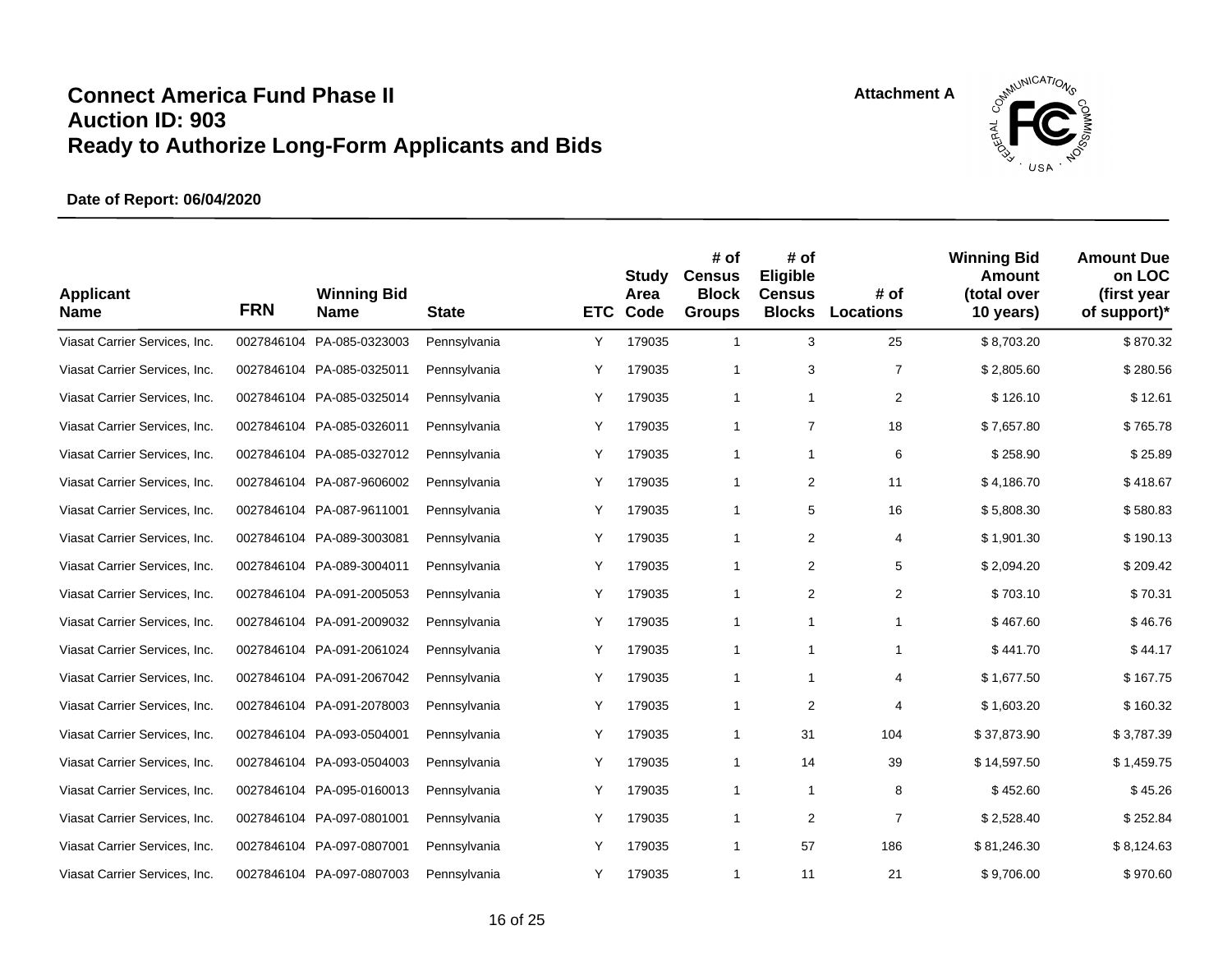

| <b>Applicant</b><br><b>Name</b> | <b>FRN</b> | <b>Winning Bid</b><br><b>Name</b> | <b>State</b> | <b>ETC</b> | <b>Study</b><br>Area<br>Code | # of<br><b>Census</b><br><b>Block</b><br><b>Groups</b> | # of<br>Eligible<br><b>Census</b><br><b>Blocks</b> | # of<br><b>Locations</b> | <b>Winning Bid</b><br>Amount<br>(total over<br>10 years) | <b>Amount Due</b><br>on LOC<br>(first year<br>of support)* |
|---------------------------------|------------|-----------------------------------|--------------|------------|------------------------------|--------------------------------------------------------|----------------------------------------------------|--------------------------|----------------------------------------------------------|------------------------------------------------------------|
| Viasat Carrier Services, Inc.   | 0027846104 | PA-097-0808001                    | Pennsylvania | Υ          | 179035                       | $\mathbf{1}$                                           | 10                                                 | 28                       | \$13,262.30                                              | \$1,326.23                                                 |
| Viasat Carrier Services, Inc.   |            | 0027846104 PA-097-0808004         | Pennsylvania | Y          | 179035                       | 1                                                      | 24                                                 | 75                       | \$26,335.90                                              | \$2,633.59                                                 |
| Viasat Carrier Services, Inc.   |            | 0027846104 PA-097-0808005         | Pennsylvania | Y          | 179035                       | $\mathbf{1}$                                           | 16                                                 | 60                       | \$26,146.40                                              | \$2,614.64                                                 |
| Viasat Carrier Services, Inc.   |            | 0027846104 PA-097-0812002         | Pennsylvania | Υ          | 179035                       | $\mathbf{1}$                                           | 13                                                 | 31                       | \$13,727.40                                              | \$1,372.74                                                 |
| Viasat Carrier Services, Inc.   |            | 0027846104 PA-097-0815001         | Pennsylvania | Υ          | 179035                       | $\mathbf{1}$                                           | $\mathbf{1}$                                       | $\mathbf{1}$             | \$60.10                                                  | \$6.01                                                     |
| Viasat Carrier Services, Inc.   |            | 0027846104 PA-097-0818001         | Pennsylvania | Υ          | 179035                       | $\mathbf{1}$                                           | 6                                                  | 14                       | \$5,878.40                                               | \$587.84                                                   |
| Viasat Carrier Services, Inc.   |            | 0027846104 PA-097-0819001         | Pennsylvania | Υ          | 179035                       | $\mathbf{1}$                                           | 2                                                  | 11                       | \$4,664.30                                               | \$466.43                                                   |
| Viasat Carrier Services, Inc.   |            | 0027846104 PA-097-0819002         | Pennsylvania | Y          | 179035                       | $\mathbf{1}$                                           | 11                                                 | 35                       | \$12,344.60                                              | \$1,234.46                                                 |
| Viasat Carrier Services, Inc.   |            | 0027846104 PA-097-0819004         | Pennsylvania | Y          | 179035                       | $\mathbf{1}$                                           | $\overline{7}$                                     | 15                       | \$3,037.70                                               | \$303.77                                                   |
| Viasat Carrier Services, Inc.   |            | 0027846104 PA-097-0819006         | Pennsylvania | Y          | 179035                       | $\mathbf{1}$                                           | 11                                                 | 49                       | \$14,084.80                                              | \$1,408.48                                                 |
| Viasat Carrier Services, Inc.   |            | 0027846104 PA-097-0823001         | Pennsylvania | Υ          | 179035                       | 1                                                      | 18                                                 | 71                       | \$32,369.60                                              | \$3,236.96                                                 |
| Viasat Carrier Services, Inc.   |            | 0027846104 PA-099-0301005         | Pennsylvania | Υ          | 179035                       | $\mathbf{1}$                                           | 1                                                  | $\mathbf{1}$             | \$156.10                                                 | \$15.61                                                    |
| Viasat Carrier Services, Inc.   |            | 0027846104 PA-099-0304002         | Pennsylvania | Υ          | 179035                       | 1                                                      | 1                                                  | $\overline{2}$           | \$445.90                                                 | \$44.59                                                    |
| Viasat Carrier Services, Inc.   |            | 0027846104 PA-099-0305023         | Pennsylvania | Y          | 179035                       | 1                                                      | $\mathbf{1}$                                       | $\mathbf{1}$             | \$218.80                                                 | \$21.88                                                    |
| Viasat Carrier Services, Inc.   |            | 0027846104 PA-101-0156001         | Pennsylvania | Y          | 179035                       | 1                                                      | 2                                                  | $\overline{2}$           | \$516.00                                                 | \$51.60                                                    |
| Viasat Carrier Services, Inc.   |            | 0027846104 PA-101-0170001         | Pennsylvania | Υ          | 179035                       | 1                                                      | 1                                                  | $\mathbf{1}$             | \$91.90                                                  | \$9.19                                                     |
| Viasat Carrier Services, Inc.   |            | 0027846104 PA-101-0179001         | Pennsylvania | Υ          | 179035                       | $\mathbf{1}$                                           | $\mathbf{1}$                                       | $\overline{2}$           | \$359.90                                                 | \$35.99                                                    |
| Viasat Carrier Services, Inc.   |            | 0027846104 PA-101-0183001         | Pennsylvania | Υ          | 179035                       | 1                                                      | 1                                                  | $\mathbf{1}$             | \$382.40                                                 | \$38.24                                                    |
| Viasat Carrier Services, Inc.   |            | 0027846104 PA-101-0312003         | Pennsylvania | Y          | 179035                       | 1                                                      | $\mathbf{1}$                                       | $\mathbf{1}$             | \$163.70                                                 | \$16.37                                                    |
| Viasat Carrier Services, Inc.   |            | 0027846104 PA-101-9806001         | Pennsylvania | Y          | 179035                       | 1                                                      | 1                                                  | $\mathbf{1}$             | \$349.90                                                 | \$34.99                                                    |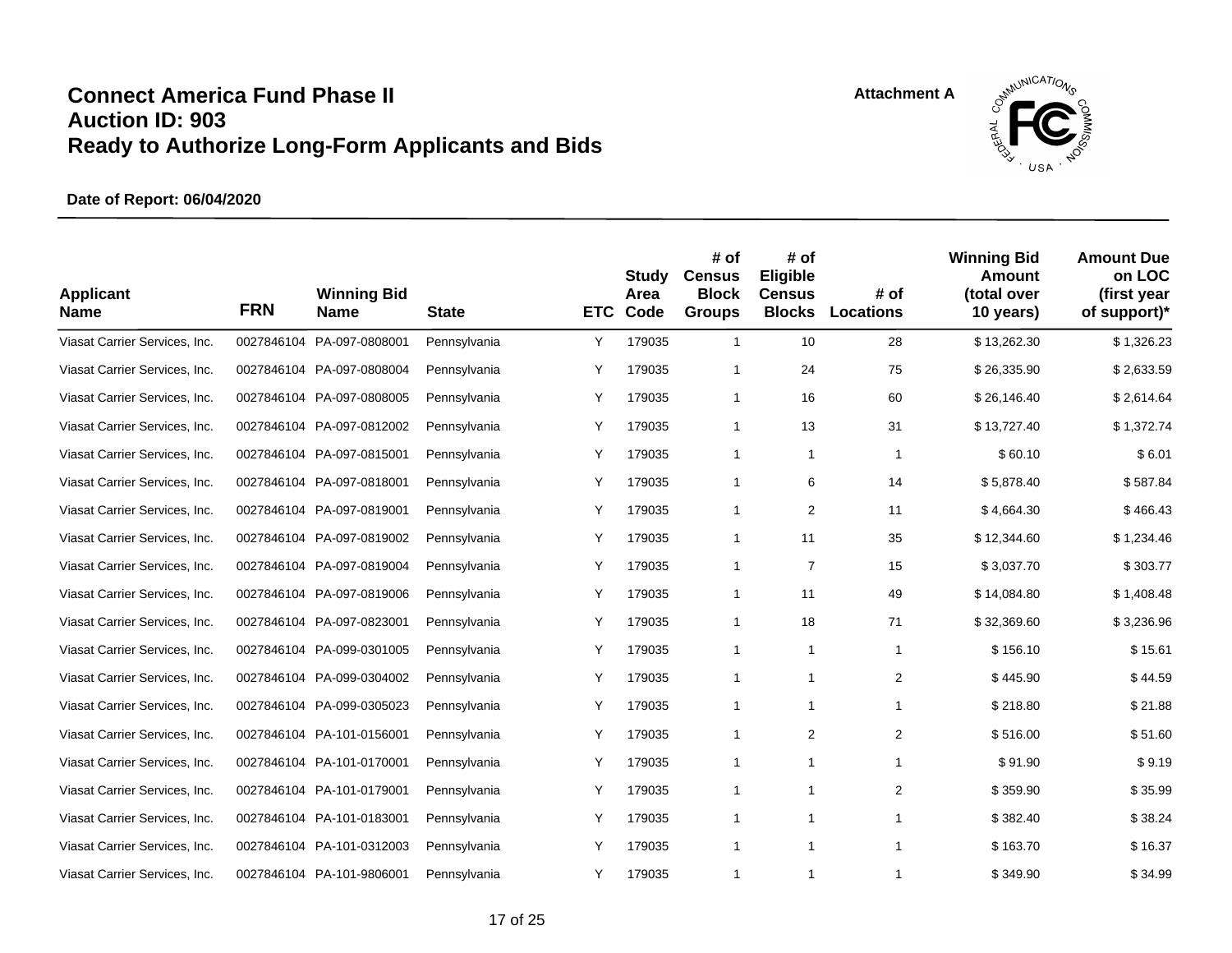

| <b>Applicant</b><br><b>Name</b> | <b>FRN</b> | <b>Winning Bid</b><br><b>Name</b> | <b>State</b> | <b>ETC</b> | Study<br>Area<br>Code | # of<br><b>Census</b><br><b>Block</b><br><b>Groups</b> | # of<br>Eligible<br><b>Census</b><br><b>Blocks</b> | # of<br><b>Locations</b> | <b>Winning Bid</b><br>Amount<br>(total over<br>10 years) | <b>Amount Due</b><br>on LOC<br>(first year<br>of support)* |
|---------------------------------|------------|-----------------------------------|--------------|------------|-----------------------|--------------------------------------------------------|----------------------------------------------------|--------------------------|----------------------------------------------------------|------------------------------------------------------------|
| Viasat Carrier Services, Inc.   | 0027846104 | PA-101-9808001                    | Pennsylvania | Υ          | 179035                | $\mathbf{1}$                                           | $\mathbf{1}$                                       | $\mathbf{1}$             | \$283.10                                                 | \$28.31                                                    |
| Viasat Carrier Services, Inc.   |            | 0027846104 PA-101-9891001         | Pennsylvania | Y          | 179035                | $\mathbf{1}$                                           | $\mathbf{1}$                                       | -1                       | \$555.30                                                 | \$55.53                                                    |
| Viasat Carrier Services, Inc.   |            | 0027846104 PA-103-9505023         | Pennsylvania | Υ          | 179035                | 1                                                      | 13                                                 | 106                      | \$57,934.00                                              | \$5,793.40                                                 |
| Viasat Carrier Services, Inc.   |            | 0027846104 PA-103-9509002         | Pennsylvania | Υ          | 179035                | $\mathbf{1}$                                           | 33                                                 | 367                      | \$117,320.00                                             | \$11,732.00                                                |
| Viasat Carrier Services, Inc.   | 0027846104 | PA-105-9503001                    | Pennsylvania | Υ          | 179035                | 1                                                      | 32                                                 | 86                       | \$42,966.60                                              | \$4,296.66                                                 |
| Viasat Carrier Services, Inc.   |            | 0027846104 PA-105-9504001         | Pennsylvania | Y          | 179035                | $\mathbf{1}$                                           | 14                                                 | 45                       | \$17,768.80                                              | \$1,776.88                                                 |
| Viasat Carrier Services, Inc.   |            | 0027846104 PA-105-9504002         | Pennsylvania | Y          | 179035                | $\mathbf{1}$                                           | 16                                                 | 59                       | \$24,551.50                                              | \$2,455.15                                                 |
| Viasat Carrier Services, Inc.   |            | 0027846104 PA-107-0003002         | Pennsylvania | Υ          | 179035                | 1                                                      | 5                                                  | 13                       | \$4,470.60                                               | \$447.06                                                   |
| Viasat Carrier Services, Inc.   |            | 0027846104 PA-107-0004002         | Pennsylvania | Υ          | 179035                | $\mathbf{1}$                                           | 6                                                  | 17                       | \$7,056.60                                               | \$705.66                                                   |
| Viasat Carrier Services, Inc.   |            | 0027846104 PA-107-0007003         | Pennsylvania | Y          | 179035                | 1                                                      | 3                                                  | 9                        | \$477.60                                                 | \$47.76                                                    |
| Viasat Carrier Services, Inc.   |            | 0027846104 PA-107-0010002         | Pennsylvania | Y          | 179035                | 1                                                      | $\mathbf{1}$                                       | 11                       | \$634.60                                                 | \$63.46                                                    |
| Viasat Carrier Services, Inc.   |            | 0027846104 PA-107-0011001         | Pennsylvania | Υ          | 179035                | 1                                                      | 1                                                  | $\mathbf{1}$             | \$285.60                                                 | \$28.56                                                    |
| Viasat Carrier Services, Inc.   |            | 0027846104 PA-107-0024001         | Pennsylvania | Υ          | 179035                | 1                                                      | 2                                                  | 5                        | \$1,918.00                                               | \$191.80                                                   |
| Viasat Carrier Services, Inc.   |            | 0027846104 PA-107-0027001         | Pennsylvania | Υ          | 179035                | 1                                                      | 3                                                  | $\overline{7}$           | \$2,937.50                                               | \$293.75                                                   |
| Viasat Carrier Services, Inc.   |            | 0027846104 PA-107-0029004         | Pennsylvania | Y          | 179035                | $\mathbf{1}$                                           | 15                                                 | 76                       | \$26,062.90                                              | \$2,606.29                                                 |
| Viasat Carrier Services, Inc.   |            | 0027846104 PA-107-0030001         | Pennsylvania | Υ          | 179035                | 1                                                      | 16                                                 | 48                       | \$16,313.40                                              | \$1,631.34                                                 |
| Viasat Carrier Services, Inc.   |            | 0027846104 PA-107-0030003         | Pennsylvania | Υ          | 179035                | $\mathbf{1}$                                           | 17                                                 | 86                       | \$28,006.70                                              | \$2,800.67                                                 |
| Viasat Carrier Services, Inc.   |            | 0027846104 PA-107-0035001         | Pennsylvania | Υ          | 179035                | 1                                                      | $\overline{2}$                                     | $\overline{2}$           | \$526.90                                                 | \$52.69                                                    |
| Viasat Carrier Services, Inc.   |            | 0027846104 PA-107-0035002         | Pennsylvania | Y          | 179035                | 1                                                      | 3                                                  | $\overline{4}$           | \$1,424.50                                               | \$142.45                                                   |
| Viasat Carrier Services, Inc.   |            | 0027846104 PA-107-0035004         | Pennsylvania | Y          | 179035                | 1                                                      | 3                                                  | $\overline{7}$           | \$1,806.90                                               | \$180.69                                                   |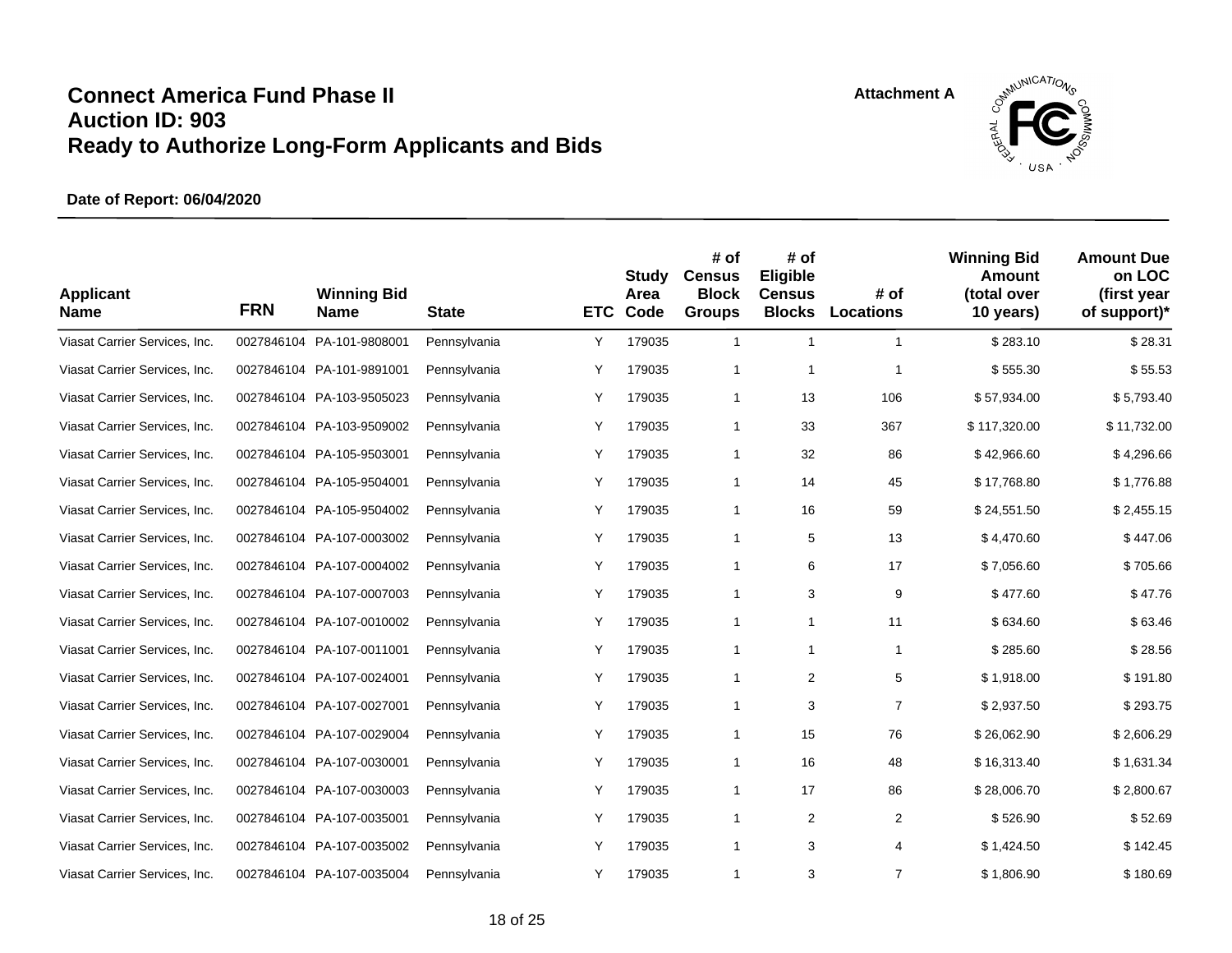

| <b>Applicant</b><br><b>Name</b> | <b>FRN</b> | <b>Winning Bid</b><br><b>Name</b> | <b>State</b> | <b>ETC</b> | Study<br>Area<br>Code | # of<br><b>Census</b><br><b>Block</b><br><b>Groups</b> | # of<br>Eligible<br><b>Census</b><br><b>Blocks</b> | # of<br><b>Locations</b> | <b>Winning Bid</b><br>Amount<br>(total over<br>10 years) | <b>Amount Due</b><br>on LOC<br>(first year<br>of support)* |
|---------------------------------|------------|-----------------------------------|--------------|------------|-----------------------|--------------------------------------------------------|----------------------------------------------------|--------------------------|----------------------------------------------------------|------------------------------------------------------------|
| Viasat Carrier Services, Inc.   | 0027846104 | PA-107-0039001                    | Pennsylvania | Υ          | 179035                | $\mathbf{1}$                                           | $\mathbf{1}$                                       | $\mathbf{1}$             | \$201.20                                                 | \$20.12                                                    |
| Viasat Carrier Services, Inc.   |            | 0027846104 PA-107-0039003         | Pennsylvania | Υ          | 179035                | $\mathbf{1}$                                           | 3                                                  | 25                       | \$8,529.50                                               | \$852.95                                                   |
| Viasat Carrier Services, Inc.   |            | 0027846104 PA-109-0701003         | Pennsylvania | Υ          | 179035                | $\mathbf{1}$                                           | 5                                                  | 6                        | \$2,460.70                                               | \$246.07                                                   |
| Viasat Carrier Services, Inc.   |            | 0027846104 PA-109-0702002         | Pennsylvania | Υ          | 179035                | $\mathbf{1}$                                           | 33                                                 | 101                      | \$30,274.60                                              | \$3,027.46                                                 |
| Viasat Carrier Services, Inc.   |            | 0027846104 PA-109-0702003         | Pennsylvania | Υ          | 179035                | $\mathbf{1}$                                           | 20                                                 | 34                       | \$9,695.20                                               | \$969.52                                                   |
| Viasat Carrier Services, Inc.   |            | 0027846104 PA-109-0703002         | Pennsylvania | Υ          | 179035                | $\mathbf{1}$                                           | 12                                                 | 23                       | \$10,257.10                                              | \$1,025.71                                                 |
| Viasat Carrier Services, Inc.   |            | 0027846104 PA-109-0704002         | Pennsylvania | Υ          | 179035                | 1                                                      | 26                                                 | 82                       | \$38,815.00                                              | \$3,881.50                                                 |
| Viasat Carrier Services, Inc.   |            | 0027846104 PA-109-0704003         | Pennsylvania | Υ          | 179035                | 1                                                      | 27                                                 | 79                       | \$31,840.20                                              | \$3,184.02                                                 |
| Viasat Carrier Services, Inc.   |            | 0027846104 PA-109-0705002         | Pennsylvania | Υ          | 179035                | 1                                                      | 3                                                  | 6                        | \$825.80                                                 | \$82.58                                                    |
| Viasat Carrier Services, Inc.   |            | 0027846104 PA-111-0202003         | Pennsylvania | Υ          | 179035                | 1                                                      | 14                                                 | 46                       | \$23,628.80                                              | \$2,362.88                                                 |
| Viasat Carrier Services, Inc.   |            | 0027846104 PA-111-0204001         | Pennsylvania | Υ          | 179035                | 1                                                      | 13                                                 | 77                       | \$34,068.00                                              | \$3,406.80                                                 |
| Viasat Carrier Services, Inc.   |            | 0027846104 PA-111-0204003         | Pennsylvania | Υ          | 179035                | 1                                                      | 5                                                  | 15                       | \$10,058.40                                              | \$1,005.84                                                 |
| Viasat Carrier Services, Inc.   |            | 0027846104 PA-111-0204004         | Pennsylvania | Υ          | 179035                | 1                                                      | 6                                                  | 42                       | \$21,963.00                                              | \$2,196.30                                                 |
| Viasat Carrier Services, Inc.   |            | 0027846104 PA-111-0205002         | Pennsylvania | Y          | 179035                | 1                                                      | 10                                                 | 48                       | \$24,097.30                                              | \$2,409.73                                                 |
| Viasat Carrier Services, Inc.   |            | 0027846104 PA-111-0205003         | Pennsylvania | Y          | 179035                | $\mathbf{1}$                                           | 13                                                 | 66                       | \$24,103.90                                              | \$2,410.39                                                 |
| Viasat Carrier Services, Inc.   |            | 0027846104 PA-111-0206003         | Pennsylvania | Υ          | 179035                | $\mathbf{1}$                                           | 15                                                 | 70                       | \$31,943.80                                              | \$3,194.38                                                 |
| Viasat Carrier Services, Inc.   |            | 0027846104 PA-111-0206004         | Pennsylvania | Υ          | 179035                | $\mathbf{1}$                                           | 6                                                  | 29                       | \$14,665.10                                              | \$1,466.51                                                 |
| Viasat Carrier Services, Inc.   |            | 0027846104 PA-111-0207002         | Pennsylvania | Υ          | 179035                | 1                                                      | 54                                                 | 277                      | \$108,270.30                                             | \$10,827.03                                                |
| Viasat Carrier Services, Inc.   |            | 0027846104 PA-111-0208003         | Pennsylvania | Y          | 179035                | 1                                                      | 4                                                  | 18                       | \$5,700.50                                               | \$570.05                                                   |
| Viasat Carrier Services, Inc.   |            | 0027846104 PA-111-0209001         | Pennsylvania | Y          | 179035                | 1                                                      | 9                                                  | 33                       | \$12,925.00                                              | \$1,292.50                                                 |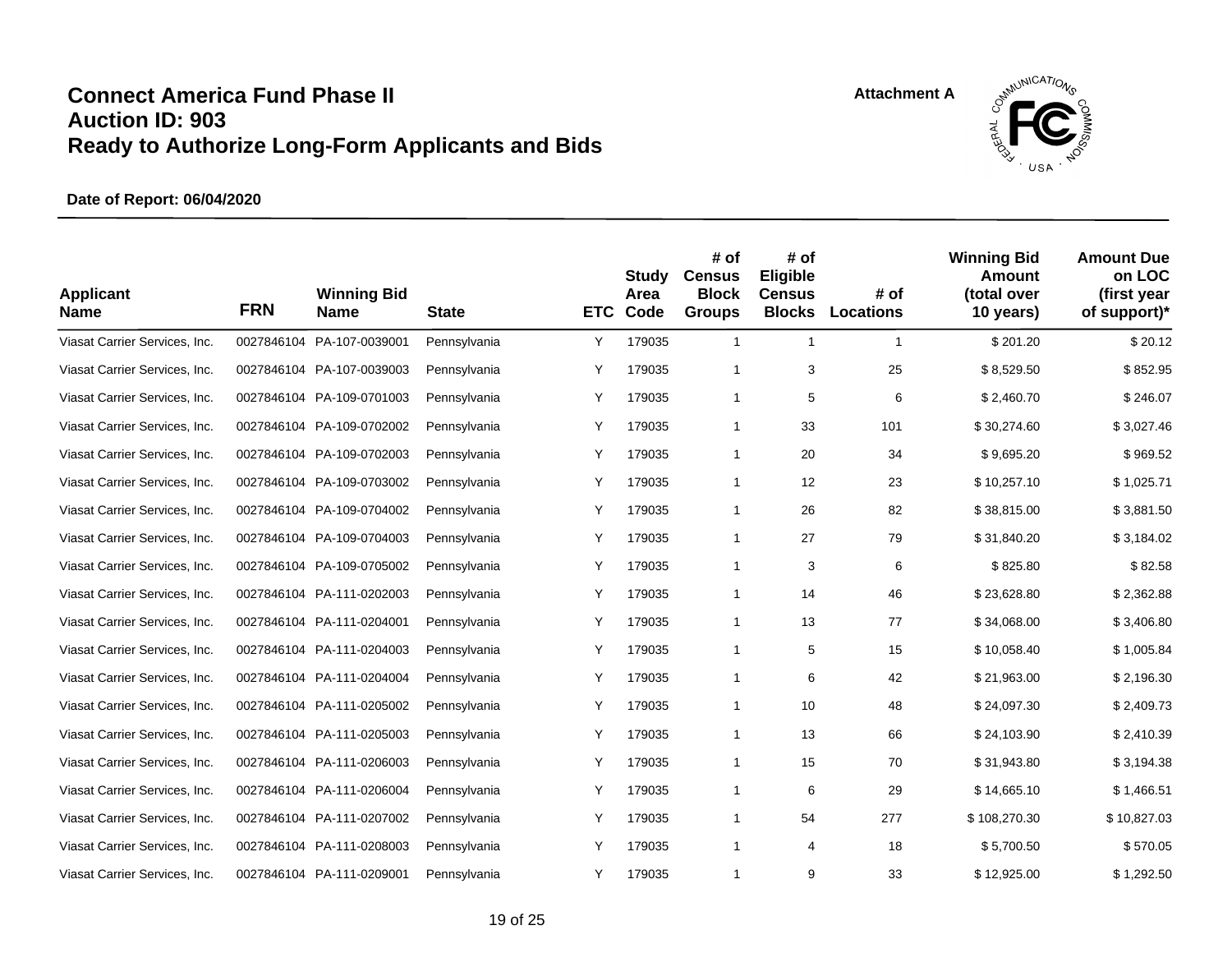

| <b>Applicant</b><br><b>Name</b> | <b>FRN</b> | <b>Winning Bid</b><br><b>Name</b> | <b>State</b> | <b>ETC</b> | <b>Study</b><br>Area<br>Code | # of<br><b>Census</b><br><b>Block</b><br><b>Groups</b> | # of<br>Eligible<br><b>Census</b><br><b>Blocks</b> | # of<br><b>Locations</b> | <b>Winning Bid</b><br>Amount<br>(total over<br>10 years) | <b>Amount Due</b><br>on LOC<br>(first year<br>of support)* |
|---------------------------------|------------|-----------------------------------|--------------|------------|------------------------------|--------------------------------------------------------|----------------------------------------------------|--------------------------|----------------------------------------------------------|------------------------------------------------------------|
| Viasat Carrier Services, Inc.   | 0027846104 | PA-111-0209003                    | Pennsylvania | Υ          | 179035                       | $\mathbf{1}$                                           | $\overline{4}$                                     | 14                       | \$6,159.00                                               | \$615.90                                                   |
| Viasat Carrier Services, Inc.   |            | 0027846104 PA-111-0212003         | Pennsylvania | Υ          | 179035                       | 1                                                      | 16                                                 | 95                       | \$36,714.10                                              | \$3,671.41                                                 |
| Viasat Carrier Services, Inc.   |            | 0027846104 PA-111-0213001         | Pennsylvania | Υ          | 179035                       | $\mathbf{1}$                                           | 53                                                 | 483                      | \$178,246.60                                             | \$17,824.66                                                |
| Viasat Carrier Services, Inc.   |            | 0027846104 PA-111-0213002         | Pennsylvania | Υ          | 179035                       | $\mathbf{1}$                                           | 52                                                 | 367                      | \$159,898.30                                             | \$15,989.83                                                |
| Viasat Carrier Services, Inc.   |            | 0027846104 PA-111-0213003         | Pennsylvania | Υ          | 179035                       | $\mathbf{1}$                                           | 73                                                 | 492                      | \$258,423.30                                             | \$25,842.33                                                |
| Viasat Carrier Services, Inc.   |            | 0027846104 PA-111-0214004         | Pennsylvania | Υ          | 179035                       | $\mathbf{1}$                                           | 27                                                 | 219                      | \$76,738.20                                              | \$7,673.82                                                 |
| Viasat Carrier Services, Inc.   |            | 0027846104 PA-111-0217001         | Pennsylvania | Υ          | 179035                       | 1                                                      | 13                                                 | 103                      | \$50,490.80                                              | \$5,049.08                                                 |
| Viasat Carrier Services, Inc.   |            | 0027846104 PA-111-0218001         | Pennsylvania | Υ          | 179035                       | 1                                                      | 34                                                 | 249                      | \$92,946.40                                              | \$9,294.64                                                 |
| Viasat Carrier Services, Inc.   |            | 0027846104 PA-111-0219012         | Pennsylvania | Y          | 179035                       | 1                                                      | 51                                                 | 435                      | \$152,768.30                                             | \$15,276.83                                                |
| Viasat Carrier Services, Inc.   |            | 0027846104 PA-111-0219021         | Pennsylvania | Y          | 179035                       | 1                                                      | 76                                                 | 705                      | \$259,869.50                                             | \$25,986.95                                                |
| Viasat Carrier Services, Inc.   |            | 0027846104 PA-113-9601001         | Pennsylvania | Υ          | 179035                       | 1                                                      | 50                                                 | 284                      | \$103,251.10                                             | \$10,325.11                                                |
| Viasat Carrier Services, Inc.   |            | 0027846104 PA-113-9601002         | Pennsylvania | Υ          | 179035                       | 1                                                      | 45                                                 | 201                      | \$77,170.70                                              | \$7,717.07                                                 |
| Viasat Carrier Services, Inc.   |            | 0027846104 PA-113-9602002         | Pennsylvania | Υ          | 179035                       | 1                                                      | 2                                                  | 16                       | \$5,369.90                                               | \$536.99                                                   |
| Viasat Carrier Services, Inc.   |            | 0027846104 PA-115-0320003         | Pennsylvania | Y          | 179035                       | 1                                                      | 10                                                 | 30                       | \$12,931.60                                              | \$1,293.16                                                 |
| Viasat Carrier Services, Inc.   |            | 0027846104 PA-115-0321001         | Pennsylvania | Y          | 179035                       | $\mathbf{1}$                                           | 5                                                  | 20                       | \$7,406.50                                               | \$740.65                                                   |
| Viasat Carrier Services, Inc.   |            | 0027846104 PA-115-0321002         | Pennsylvania | Υ          | 179035                       | 1                                                      | $\overline{7}$                                     | 66                       | \$25,576.90                                              | \$2,557.69                                                 |
| Viasat Carrier Services, Inc.   |            | 0027846104 PA-115-0321003         | Pennsylvania | Υ          | 179035                       | $\mathbf{1}$                                           | 1                                                  | 1                        | \$454.20                                                 | \$45.42                                                    |
| Viasat Carrier Services, Inc.   |            | 0027846104 PA-115-0322001         | Pennsylvania | Υ          | 179035                       | 1                                                      | 11                                                 | 38                       | \$18,105.30                                              | \$1,810.53                                                 |
| Viasat Carrier Services, Inc.   |            | 0027846104 PA-115-0323001         | Pennsylvania | Y          | 179035                       | 1                                                      | 9                                                  | 51                       | \$20,883.40                                              | \$2,088.34                                                 |
| Viasat Carrier Services, Inc.   |            | 0027846104 PA-115-0325001         | Pennsylvania | Y          | 179035                       | 1                                                      | 2                                                  | 4                        | \$5,329.80                                               | \$532.98                                                   |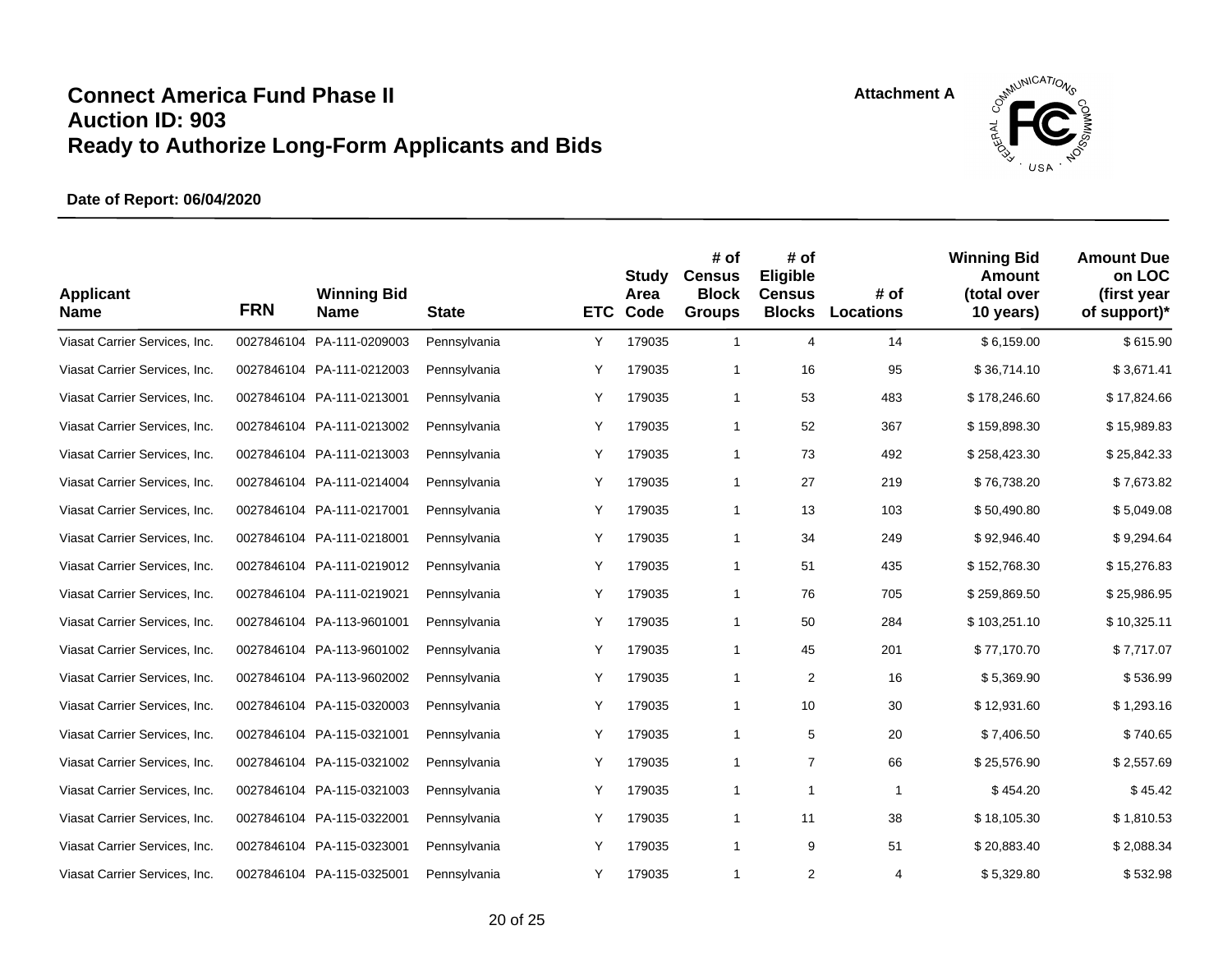

| <b>Applicant</b><br><b>Name</b> | <b>FRN</b> | <b>Winning Bid</b><br><b>Name</b> | <b>State</b> | <b>ETC</b> | Study<br>Area<br>Code | # of<br><b>Census</b><br><b>Block</b><br><b>Groups</b> | # of<br>Eligible<br><b>Census</b><br><b>Blocks</b> | # of<br><b>Locations</b> | <b>Winning Bid</b><br><b>Amount</b><br>(total over<br>10 years) | <b>Amount Due</b><br>on LOC<br>(first year<br>of support)* |
|---------------------------------|------------|-----------------------------------|--------------|------------|-----------------------|--------------------------------------------------------|----------------------------------------------------|--------------------------|-----------------------------------------------------------------|------------------------------------------------------------|
| Viasat Carrier Services, Inc.   | 0027846104 | PA-115-0327001                    | Pennsylvania | Y          | 179035                | $\mathbf{1}$                                           | 19                                                 | 91                       | \$42,296.10                                                     | \$4,229.61                                                 |
| Viasat Carrier Services, Inc.   |            | 0027846104 PA-115-0327002         | Pennsylvania | Υ          | 179035                | 1                                                      | 29                                                 | 95                       | \$36,214.80                                                     | \$3,621.48                                                 |
| Viasat Carrier Services, Inc.   |            | 0027846104 PA-115-0327003         | Pennsylvania | Y          | 179035                | 1                                                      | 31                                                 | 151                      | \$48,217.10                                                     | \$4,821.71                                                 |
| Viasat Carrier Services, Inc.   |            | 0027846104 PA-115-0328001         | Pennsylvania | Υ          | 179035                | 1                                                      | 4                                                  | 13                       | \$4,686.90                                                      | \$468.69                                                   |
| Viasat Carrier Services, Inc.   |            | 0027846104 PA-115-0328002         | Pennsylvania | Υ          | 179035                | $\mathbf{1}$                                           | 29                                                 | 123                      | \$56,339.10                                                     | \$5,633.91                                                 |
| Viasat Carrier Services, Inc.   |            | 0027846104 PA-117-9504003         | Pennsylvania | Y          | 179035                | $\mathbf{1}$                                           | 14                                                 | 88                       | \$41,632.30                                                     | \$4,163.23                                                 |
| Viasat Carrier Services, Inc.   |            | 0027846104 PA-117-9505001         | Pennsylvania | Υ          | 179035                | 1                                                      | 14                                                 | 106                      | \$58,936.00                                                     | \$5,893.60                                                 |
| Viasat Carrier Services, Inc.   |            | 0027846104 PA-117-9505002         | Pennsylvania | Υ          | 179035                | $\mathbf{1}$                                           | $\overline{7}$                                     | 122                      | \$41,084.50                                                     | \$4,108.45                                                 |
| Viasat Carrier Services, Inc.   |            | 0027846104 PA-117-9506004         | Pennsylvania | Υ          | 179035                | $\mathbf{1}$                                           | 3                                                  | $\overline{7}$           | \$3,340.80                                                      | \$334.08                                                   |
| Viasat Carrier Services, Inc.   |            | 0027846104 PA-117-9507002         | Pennsylvania | Υ          | 179035                | 1                                                      | 7                                                  | 26                       | \$11,510.50                                                     | \$1,151.05                                                 |
| Viasat Carrier Services, Inc.   |            | 0027846104 PA-117-9507003         | Pennsylvania | Υ          | 179035                | 1                                                      | 5                                                  | 43                       | \$17,496.60                                                     | \$1,749.66                                                 |
| Viasat Carrier Services, Inc.   |            | 0027846104 PA-117-9507004         | Pennsylvania | Y          | 179035                | $\mathbf{1}$                                           | 4                                                  | 5                        | \$2,272.00                                                      | \$227.20                                                   |
| Viasat Carrier Services, Inc.   |            | 0027846104 PA-117-9510001         | Pennsylvania | Υ          | 179035                | $\mathbf{1}$                                           | 21                                                 | 105                      | \$43,810.80                                                     | \$4,381.08                                                 |
| Viasat Carrier Services, Inc.   |            | 0027846104 PA-119-0901022         | Pennsylvania | Υ          | 179035                | $\mathbf{1}$                                           | 5                                                  | 23                       | \$11,745.90                                                     | \$1,174.59                                                 |
| Viasat Carrier Services, Inc.   |            | 0027846104 PA-119-0904002         | Pennsylvania | Y          | 179035                | 1                                                      | 2                                                  | 4                        | \$334.80                                                        | \$33.48                                                    |
| Viasat Carrier Services, Inc.   |            | 0027846104 PA-121-2002002         | Pennsylvania | Υ          | 179035                | 1                                                      | 11                                                 | 12                       | \$7,771.30                                                      | \$777.13                                                   |
| Viasat Carrier Services, Inc.   |            | 0027846104 PA-121-2011003         | Pennsylvania | Υ          | 179035                | $\mathbf{1}$                                           | 27                                                 | 185                      | \$92,999.80                                                     | \$9,299.98                                                 |
| Viasat Carrier Services, Inc.   |            | 0027846104 PA-121-2014003         | Pennsylvania | Υ          | 179035                | 1                                                      | 23                                                 | 166                      | \$57,667.60                                                     | \$5,766.76                                                 |
| Viasat Carrier Services, Inc.   |            | 0027846104 PA-121-2015005         | Pennsylvania | Υ          | 179035                | 1                                                      | 6                                                  | 13                       | \$6,238.30                                                      | \$623.83                                                   |
| Viasat Carrier Services, Inc.   |            | 0027846104 PA-123-9701001         | Pennsylvania | Y          | 179035                | 1                                                      | 35                                                 | 321                      | \$170,873.60                                                    | \$17,087.36                                                |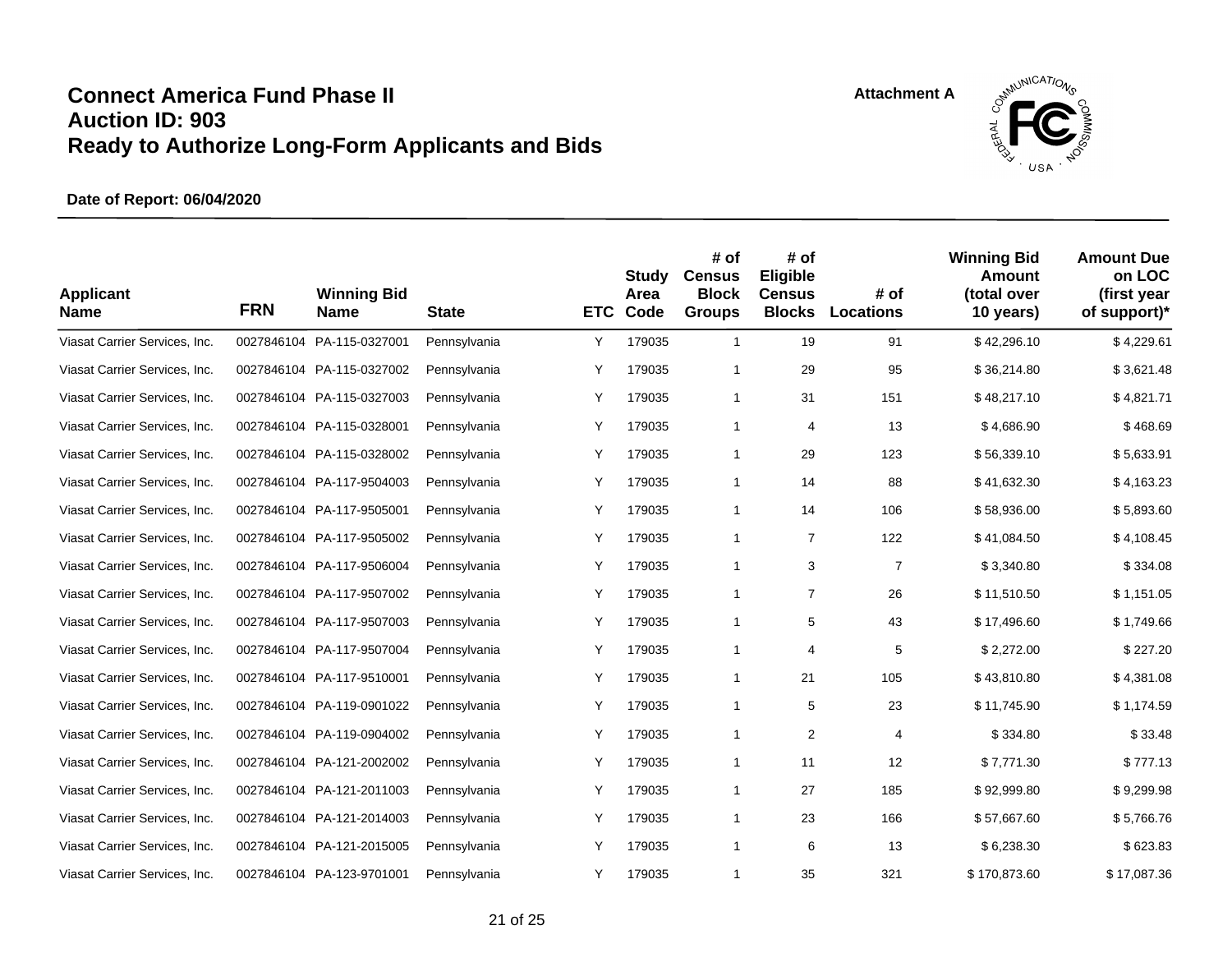

| <b>Applicant</b><br><b>Name</b> | <b>FRN</b> | <b>Winning Bid</b><br><b>Name</b> | <b>State</b> | <b>ETC</b> | Study<br>Area<br>Code | # of<br><b>Census</b><br><b>Block</b><br><b>Groups</b> | # of<br>Eligible<br><b>Census</b><br><b>Blocks</b> | # of<br><b>Locations</b> | <b>Winning Bid</b><br>Amount<br>(total over<br>10 years) | <b>Amount Due</b><br>on LOC<br>(first year<br>of support)* |
|---------------------------------|------------|-----------------------------------|--------------|------------|-----------------------|--------------------------------------------------------|----------------------------------------------------|--------------------------|----------------------------------------------------------|------------------------------------------------------------|
| Viasat Carrier Services, Inc.   | 0027846104 | PA-123-9706001                    | Pennsylvania | Υ          | 179035                | $\mathbf{1}$                                           | $\overline{7}$                                     | 22                       | \$6,380.20                                               | \$638.02                                                   |
| Viasat Carrier Services, Inc.   |            | 0027846104 PA-123-9706004         | Pennsylvania | Y          | 179035                | 1                                                      | 4                                                  | 9                        | \$4,053.90                                               | \$405.39                                                   |
| Viasat Carrier Services, Inc.   |            | 0027846104 PA-123-9710001         | Pennsylvania | Υ          | 179035                | 1                                                      | 8                                                  | 53                       | \$18,911.10                                              | \$1,891.11                                                 |
| Viasat Carrier Services, Inc.   |            | 0027846104 PA-123-9712002         | Pennsylvania | Υ          | 179035                | 1                                                      | 3                                                  | 26                       | \$12,532.50                                              | \$1,253.25                                                 |
| Viasat Carrier Services, Inc.   |            | 0027846104 PA-123-9714002         | Pennsylvania | Υ          | 179035                | $\mathbf{1}$                                           | 4                                                  | 4                        | \$1,965.60                                               | \$196.56                                                   |
| Viasat Carrier Services, Inc.   |            | 0027846104 PA-125-7110001         | Pennsylvania | Y          | 179035                | $\mathbf{1}$                                           | 15                                                 | 75                       | \$32,061.50                                              | \$3,206.15                                                 |
| Viasat Carrier Services, Inc.   |            | 0027846104 PA-125-7110002         | Pennsylvania | Y          | 179035                | $\mathbf{1}$                                           | 10                                                 | 49                       | \$26,847.80                                              | \$2,684.78                                                 |
| Viasat Carrier Services, Inc.   |            | 0027846104 PA-125-7210002         | Pennsylvania | Υ          | 179035                | $\mathbf{1}$                                           | 8                                                  | 14                       | \$7,110.90                                               | \$711.09                                                   |
| Viasat Carrier Services, Inc.   |            | 0027846104 PA-125-7310003         | Pennsylvania | Υ          | 179035                | $\mathbf{1}$                                           | 15                                                 | 79                       | \$28,178.70                                              | \$2,817.87                                                 |
| Viasat Carrier Services, Inc.   |            | 0027846104 PA-125-7310004         | Pennsylvania | Y          | 179035                | 1                                                      | 17                                                 | 105                      | \$53,059.20                                              | \$5,305.92                                                 |
| Viasat Carrier Services, Inc.   |            | 0027846104 PA-125-7320001         | Pennsylvania | Y          | 179035                | 1                                                      | $\overline{2}$                                     | 5                        | \$2,348.90                                               | \$234.89                                                   |
| Viasat Carrier Services, Inc.   |            | 0027846104 PA-125-7320002         | Pennsylvania | Υ          | 179035                | 1                                                      | 2                                                  | 3                        | \$342.40                                                 | \$34.24                                                    |
| Viasat Carrier Services, Inc.   |            | 0027846104 PA-125-7452002         | Pennsylvania | Υ          | 179035                | 1                                                      | 1                                                  | 4                        | \$1,143.10                                               | \$114.31                                                   |
| Viasat Carrier Services, Inc.   |            | 0027846104 PA-125-7511003         | Pennsylvania | Υ          | 179035                | 1                                                      | $\mathbf{1}$                                       | $\overline{2}$           | \$209.60                                                 | \$20.96                                                    |
| Viasat Carrier Services, Inc.   |            | 0027846104 PA-125-7557003         | Pennsylvania | Y          | 179035                | $\mathbf{1}$                                           | 9                                                  | 44                       | \$13,141.20                                              | \$1,314.12                                                 |
| Viasat Carrier Services, Inc.   |            | 0027846104 PA-125-7610002         | Pennsylvania | Υ          | 179035                | 1                                                      | 6                                                  | 8                        | \$3,661.50                                               | \$366.15                                                   |
| Viasat Carrier Services, Inc.   |            | 0027846104 PA-125-7637001         | Pennsylvania | Υ          | 179035                | $\mathbf{1}$                                           | 4                                                  | $\sqrt{5}$               | \$2,014.00                                               | \$201.40                                                   |
| Viasat Carrier Services, Inc.   |            | 0027846104 PA-125-7747005         | Pennsylvania | Υ          | 179035                | 1                                                      | 3                                                  | 3                        | \$1,305.90                                               | \$130.59                                                   |
| Viasat Carrier Services, Inc.   |            | 0027846104 PA-125-7960001         | Pennsylvania | Y          | 179035                | 1                                                      | 48                                                 | 422                      | \$178,804.40                                             | \$17,880.44                                                |
| Viasat Carrier Services, Inc.   |            | 0027846104 PA-127-9601001         | Pennsylvania | Y          | 179035                | 1                                                      | 38                                                 | 355                      | \$113,228.50                                             | \$11,322.85                                                |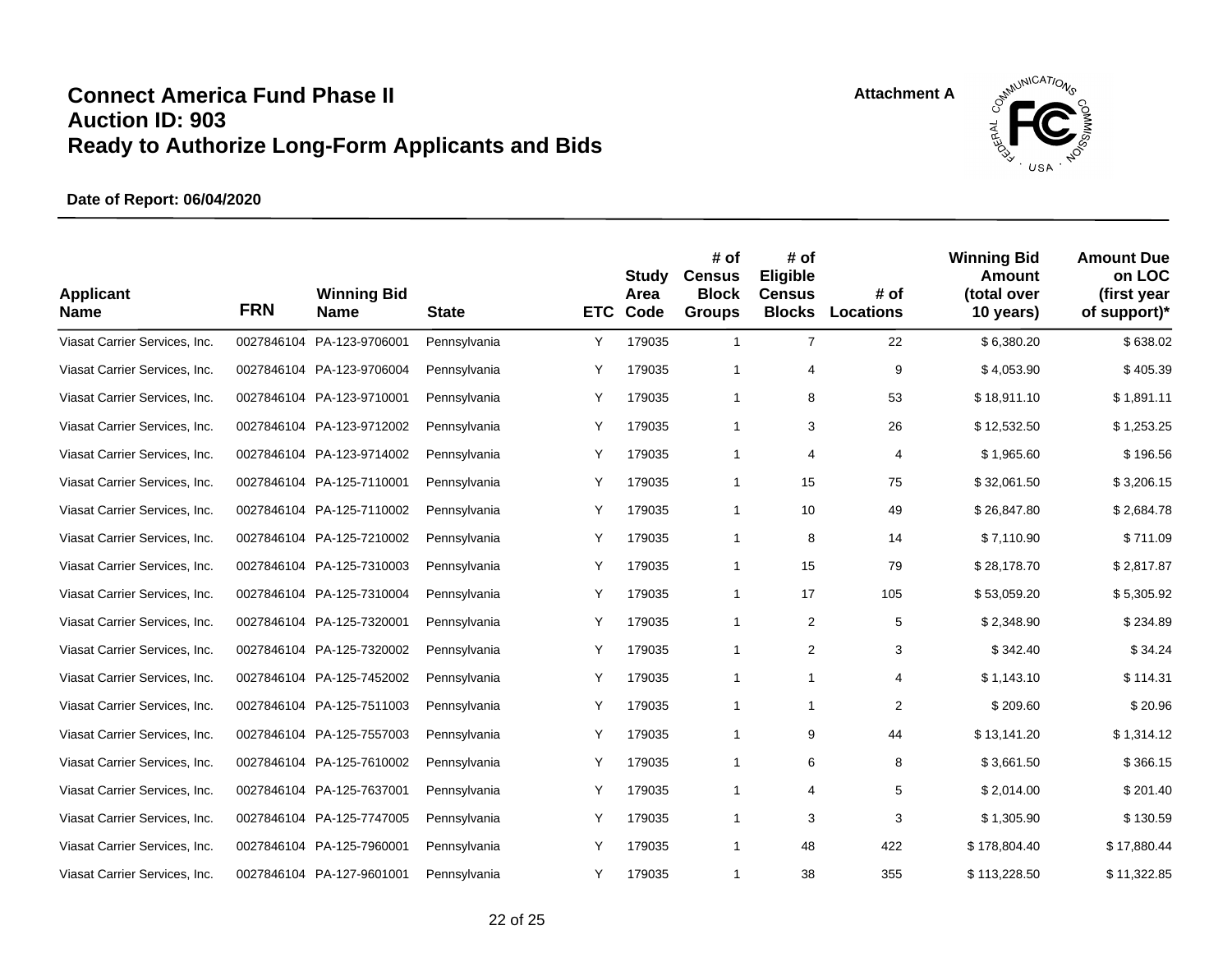

| <b>Applicant</b><br><b>Name</b> | <b>FRN</b> | <b>Winning Bid</b><br><b>Name</b> | <b>State</b> | <b>ETC</b> | Study<br>Area<br>Code | # of<br><b>Census</b><br><b>Block</b><br><b>Groups</b> | # of<br>Eligible<br><b>Census</b><br><b>Blocks</b> | # of<br><b>Locations</b> | <b>Winning Bid</b><br>Amount<br>(total over<br>10 years) | <b>Amount Due</b><br>on LOC<br>(first year<br>of support)* |
|---------------------------------|------------|-----------------------------------|--------------|------------|-----------------------|--------------------------------------------------------|----------------------------------------------------|--------------------------|----------------------------------------------------------|------------------------------------------------------------|
| Viasat Carrier Services, Inc.   | 0027846104 | PA-127-9602001                    | Pennsylvania | Υ          | 179035                | $\mathbf{1}$                                           | 26                                                 | 144                      | \$47,114.00                                              | \$4,711.40                                                 |
| Viasat Carrier Services, Inc.   |            | 0027846104 PA-127-9602002         | Pennsylvania | Υ          | 179035                | 1                                                      | 18                                                 | 90                       | \$31,743.40                                              | \$3,174.34                                                 |
| Viasat Carrier Services, Inc.   |            | 0027846104 PA-127-9610003         | Pennsylvania | Υ          | 179035                | 1                                                      | 3                                                  | 8                        | \$2,293.70                                               | \$229.37                                                   |
| Viasat Carrier Services, Inc.   |            | 0027846104 PA-127-9611001         | Pennsylvania | Y          | 179035                | 1                                                      | 6                                                  | 33                       | \$11.044.50                                              | \$1,104.45                                                 |
| Viasat Carrier Services, Inc.   |            | 0027846104 PA-127-9612001         | Pennsylvania | Υ          | 179035                | $\mathbf{1}$                                           | 2                                                  | 30                       | \$8,746.60                                               | \$874.66                                                   |
| Viasat Carrier Services, Inc.   |            | 0027846104 PA-129-8007001         | Pennsylvania | Υ          | 179035                | 1                                                      | $\mathbf{1}$                                       | 4                        | \$320.60                                                 | \$32.06                                                    |
| Viasat Carrier Services, Inc.   |            | 0027846104 PA-129-8018003         | Pennsylvania | Υ          | 179035                | 1                                                      | 3                                                  | 4                        | \$1,425.30                                               | \$142.53                                                   |
| Viasat Carrier Services, Inc.   |            | 0027846104 PA-129-8021011         | Pennsylvania | Y          | 179035                | 1                                                      | 2                                                  | $\overline{2}$           | \$89.30                                                  | \$8.93                                                     |
| Viasat Carrier Services, Inc.   |            | 0027846104 PA-129-8024003         | Pennsylvania | Y          | 179035                | 1                                                      | 3                                                  | 4                        | \$163.70                                                 | \$16.37                                                    |
| Viasat Carrier Services, Inc.   |            | 0027846104 PA-129-8030002         | Pennsylvania | Y          | 179035                | 1                                                      | 1                                                  | $\mathbf{1}$             | \$66.00                                                  | \$6.60                                                     |
| Viasat Carrier Services, Inc.   |            | 0027846104 PA-129-8045022         | Pennsylvania | Υ          | 179035                | 1                                                      | 1                                                  | $\mathbf{1}$             | \$182.00                                                 | \$18.20                                                    |
| Viasat Carrier Services, Inc.   |            | 0027846104 PA-129-8049003         | Pennsylvania | Υ          | 179035                | 1                                                      | 4                                                  | 10                       | \$4,267.70                                               | \$426.77                                                   |
| Viasat Carrier Services, Inc.   |            | 0027846104 PA-129-8050003         | Pennsylvania | Y          | 179035                | $\mathbf{1}$                                           | 4                                                  | 17                       | \$5,688.00                                               | \$568.80                                                   |
| Viasat Carrier Services, Inc.   |            | 0027846104 PA-129-8051002         | Pennsylvania | Υ          | 179035                | 1                                                      | 2                                                  | 12                       | \$662.20                                                 | \$66.22                                                    |
| Viasat Carrier Services, Inc.   |            | 0027846104 PA-129-8062001         | Pennsylvania | Y          | 179035                | $\mathbf{1}$                                           | 6                                                  | 14                       | \$4,377.90                                               | \$437.79                                                   |
| Viasat Carrier Services, Inc.   |            | 0027846104 PA-129-8067002         | Pennsylvania | Υ          | 179035                | 1                                                      | 1                                                  | $\mathbf{1}$             | \$59.30                                                  | \$5.93                                                     |
| Viasat Carrier Services, Inc.   |            | 0027846104 PA-129-8070003         | Pennsylvania | Υ          | 179035                | $\mathbf{1}$                                           | 3                                                  | 3                        | \$1,032.90                                               | \$103.29                                                   |
| Viasat Carrier Services, Inc.   |            | 0027846104 PA-129-8072002         | Pennsylvania | Υ          | 179035                | $\mathbf{1}$                                           | 2                                                  | 3                        | \$183.70                                                 | \$18.37                                                    |
| Viasat Carrier Services, Inc.   |            | 0027846104 PA-129-8083001         | Pennsylvania | Y          | 179035                | 1                                                      | 20                                                 | 91                       | \$29,938.10                                              | \$2,993.81                                                 |
| Viasat Carrier Services, Inc.   |            | 0027846104 PA-129-8083002         | Pennsylvania | Y          | 179035                | 1                                                      | 23                                                 | 190                      | \$70,512.40                                              | \$7,051.24                                                 |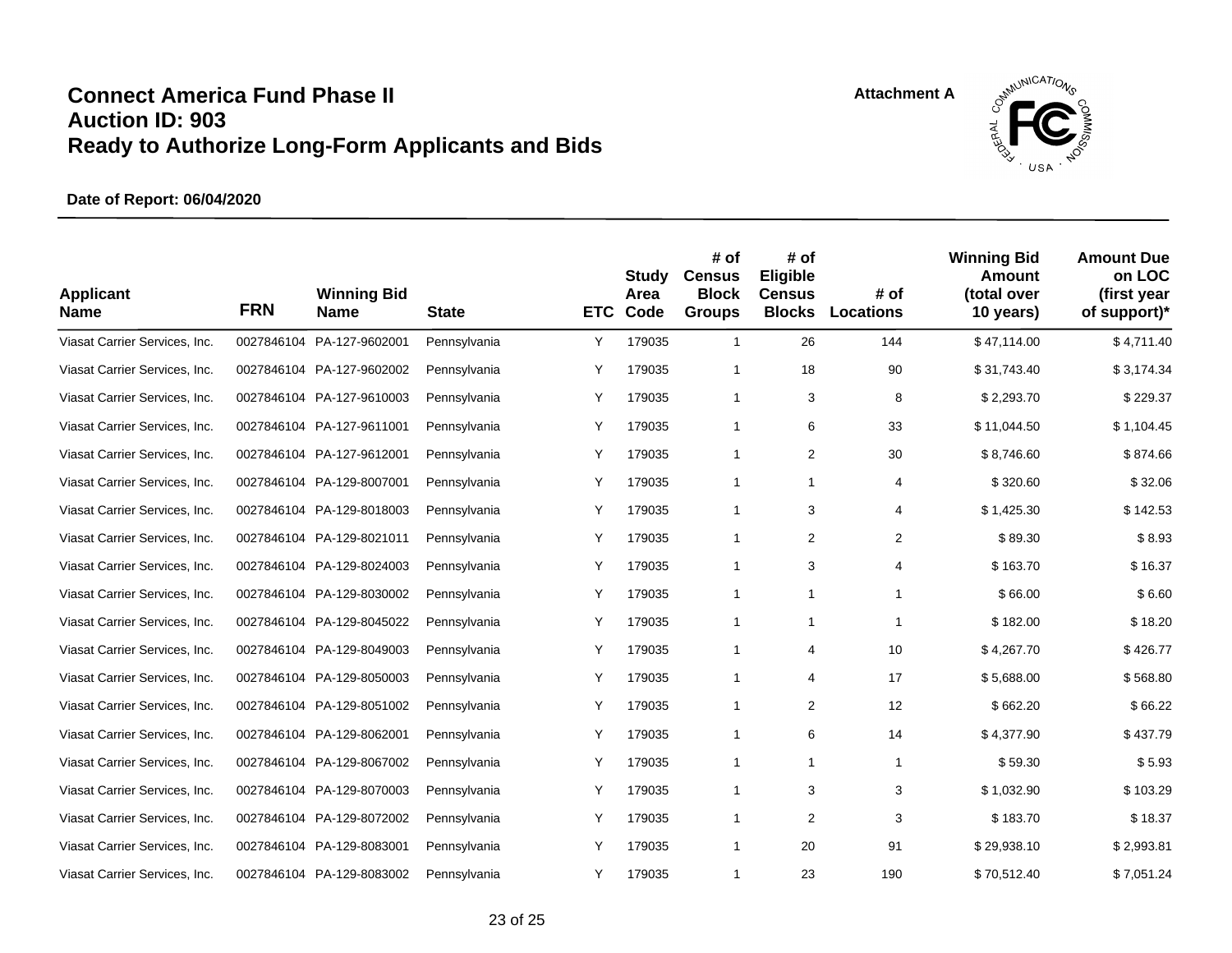

| <b>Applicant</b><br><b>Name</b> | <b>FRN</b> | <b>Winning Bid</b><br><b>Name</b> | <b>State</b> | <b>ETC</b> | <b>Study</b><br>Area<br>Code | # of<br><b>Census</b><br><b>Block</b><br><b>Groups</b> | # of<br>Eligible<br><b>Census</b><br><b>Blocks</b> | # of<br><b>Locations</b> | <b>Winning Bid</b><br>Amount<br>(total over<br>10 years) | <b>Amount Due</b><br>on LOC<br>(first year<br>of support)* |
|---------------------------------|------------|-----------------------------------|--------------|------------|------------------------------|--------------------------------------------------------|----------------------------------------------------|--------------------------|----------------------------------------------------------|------------------------------------------------------------|
| Viasat Carrier Services, Inc.   | 0027846104 | PA-129-8084012                    | Pennsylvania | Υ          | 179035                       | $\mathbf{1}$                                           | 11                                                 | 40                       | \$6,741.00                                               | \$674.10                                                   |
| Viasat Carrier Services, Inc.   |            | 0027846104 PA-131-4001001         | Pennsylvania | Υ          | 179035                       | 1                                                      | 14                                                 | 27                       | \$13,787.50                                              | \$1,378.75                                                 |
| Viasat Carrier Services, Inc.   |            | 0027846104 PA-131-4001002         | Pennsylvania | Y          | 179035                       | $\mathbf{1}$                                           | 29                                                 | 102                      | \$45,687.90                                              | \$4,568.79                                                 |
| Viasat Carrier Services, Inc.   |            | 0027846104 PA-131-4002001         | Pennsylvania | Y          | 179035                       | $\mathbf{1}$                                           | 8                                                  | 27                       | \$9,569.10                                               | \$956.91                                                   |
| Viasat Carrier Services, Inc.   |            | 0027846104 PA-131-4003003         | Pennsylvania | Y          | 179035                       | 1                                                      | 11                                                 | 21                       | \$11,325.90                                              | \$1,132.59                                                 |
| Viasat Carrier Services, Inc.   |            | 0027846104 PA-131-4007001         | Pennsylvania | Y          | 179035                       | 1                                                      | 9                                                  | 13                       | \$4,426.30                                               | \$442.63                                                   |
| Viasat Carrier Services, Inc.   |            | 0027846104 PA-133-0016001         | Pennsylvania | Υ          | 179035                       | 1                                                      | 1                                                  | $\overline{2}$           | \$251.30                                                 | \$25.13                                                    |
| Viasat Carrier Services, Inc.   |            | 0027846104 PA-133-0203206         | Pennsylvania | Υ          | 179035                       | $\mathbf{1}$                                           | 5                                                  | 16                       | \$4,972.40                                               | \$497.24                                                   |
| Viasat Carrier Services, Inc.   |            | 0027846104 PA-133-0204102         | Pennsylvania | Υ          | 179035                       | 1                                                      | 2                                                  | $\overline{2}$           | \$673.00                                                 | \$67.30                                                    |
| Viasat Carrier Services, Inc.   |            | 0027846104 PA-133-0205221         | Pennsylvania | Υ          | 179035                       | 1                                                      | 1                                                  | $\mathbf{1}$             | \$264.70                                                 | \$26.47                                                    |
| Viasat Carrier Services, Inc.   |            | 0027846104 PA-133-0205222         | Pennsylvania | Y          | 179035                       | $\mathbf{1}$                                           | $\mathbf{1}$                                       | $\overline{2}$           | \$643.80                                                 | \$64.38                                                    |
| Viasat Carrier Services, Inc.   |            | 0027846104 PA-133-0209103         | Pennsylvania | Y          | 179035                       | 1                                                      | 1                                                  | $\overline{7}$           | \$366.60                                                 | \$36.66                                                    |
| Viasat Carrier Services, Inc.   |            | 0027846104 PA-133-0211004         | Pennsylvania | Y          | 179035                       | 1                                                      | 2                                                  | 5                        | \$1,252.50                                               | \$125.25                                                   |
| Viasat Carrier Services, Inc.   |            | 0027846104 PA-133-0218021         | Pennsylvania | Υ          | 179035                       | 1                                                      | 1                                                  | 3                        | \$405.00                                                 | \$40.50                                                    |
| Viasat Carrier Services, Inc.   |            | 0027846104 PA-133-0224023         | Pennsylvania | Υ          | 179035                       | 1                                                      | $\mathbf{1}$                                       | $\mathbf{1}$             | \$301.40                                                 | \$30.14                                                    |
| Viasat Carrier Services, Inc.   |            | 0027846104 PA-133-0225003         | Pennsylvania | Υ          | 179035                       | 1                                                      | 3                                                  | 4                        | \$1,315.10                                               | \$131.51                                                   |
| Viasat Carrier Services, Inc.   |            | 0027846104 PA-133-0226003         | Pennsylvania | Y          | 179035                       | 1                                                      | $\mathbf{1}$                                       | $\mathbf 1$              | \$374.10                                                 | \$37.41                                                    |
| Viasat Carrier Services, Inc.   | 0027846104 | PA-133-0236023                    | Pennsylvania | Y          | 179035                       | 1                                                      | 2                                                  | $\overline{2}$           | \$830.00                                                 | \$83.00                                                    |
| Viasat Carrier Services, Inc.   |            | 0027846104 PA-133-0237221         | Pennsylvania | Y          | 179035                       | 1                                                      | 41                                                 | 181                      | \$59,801.00                                              | \$5,980.10                                                 |